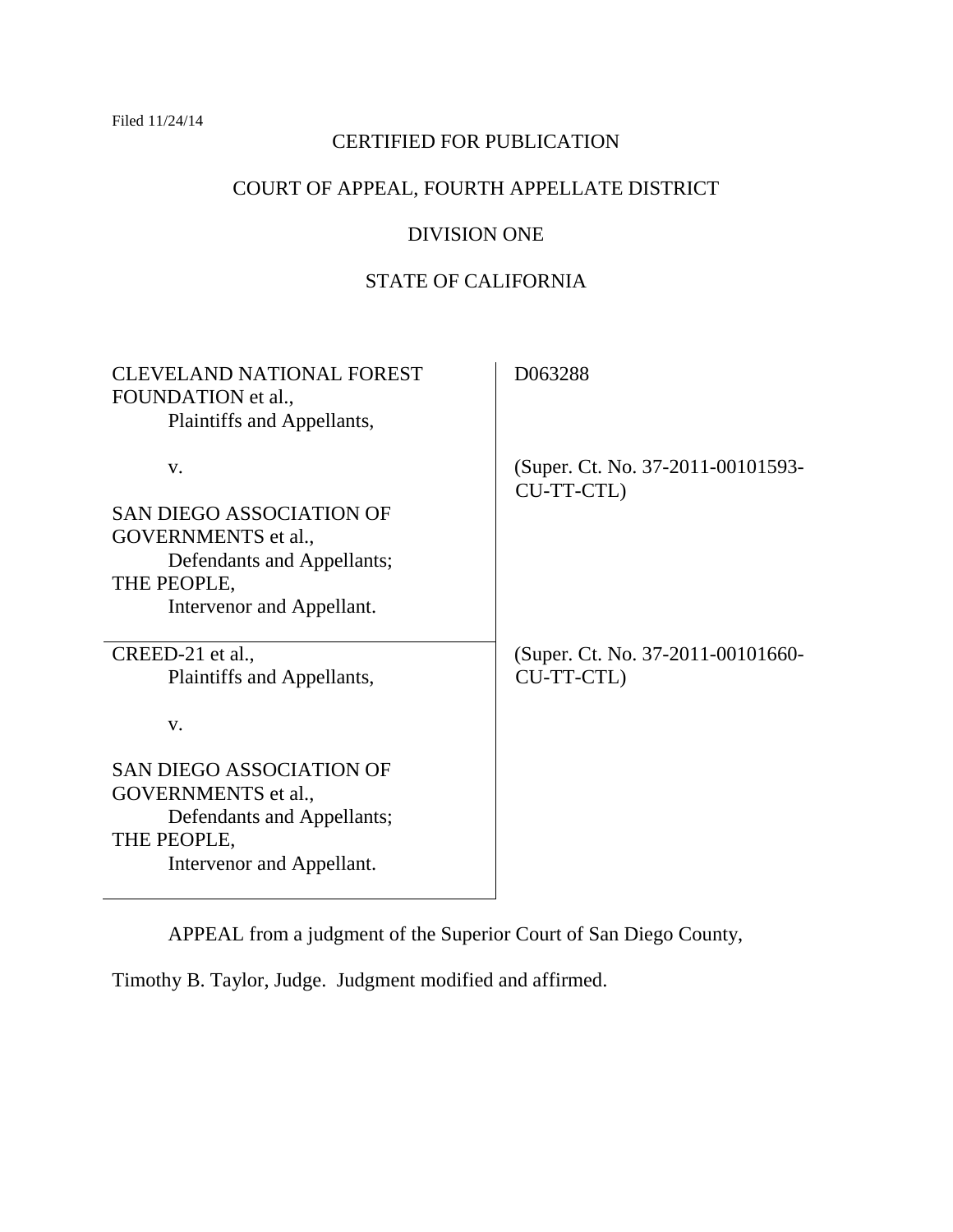The Sohagi Law Group, Margaret M. Sohagi, Philip A. Seymour; and Julie D.

Wiley for Defendants and Appellants San Diego Association of Governments et al.

Kamala D. Harris, Attorney General, Timothy R. Patterson and Janill L. Richards, Deputy Attorneys General, for Intervenor and Appellant.

Shute, Mihaly & Weinberger, Rachel B. Hooper, Amy J. Bricker, Erin B. Chalmers; Daniel P. Selmi; Coast Law Group, Marco Gonzalez; Kevin P. Bundy; and Cory J. Briggs for Plaintiffs and Appellants Cleveland National Forest et al.

### INTRODUCTION

After the San Diego Association of Governments (SANDAG) certified an environmental impact report (EIR) for its 2050 Regional Transportation Plan/Sustainable Communities Strategy (transportation plan), CREED-21 and Affordable Housing Coalition of San Diego filed a petition for writ of mandate challenging the EIR's adequacy under the California Environmental Quality Act (CEQA) (Pub. Resources Code,  $\S 21000$  et seq.).<sup>1</sup> Cleveland National Forest Foundation and the Center for Biological Diversity filed a similar petition, in which Sierra Club and the People later joined.

The superior court granted the petitions in part, finding the EIR failed to carry out its role as an informational document because it did not analyze the inconsistency

<sup>&</sup>lt;sup>1</sup> Further statutory references are also to the Public Resources Code unless otherwise stated.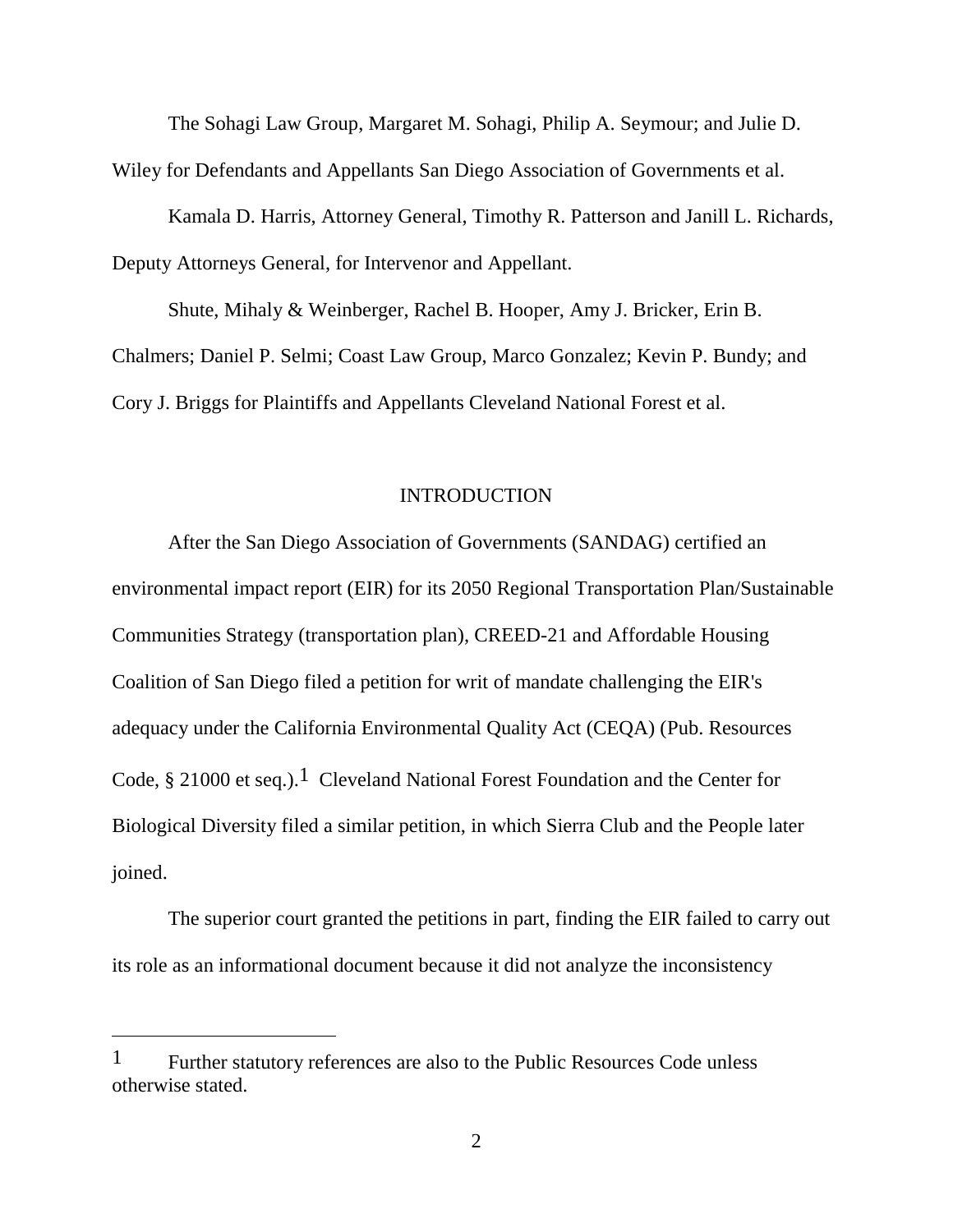between the state's policy goals reflected in Executive Order S-3-05 (Executive Order) and the transportation plan's greenhouse gas emissions impacts after 2020. The court also found the EIR failed to adequately address mitigation measures for the transportation plan's greenhouse gas emissions impacts. Given these findings, the court declined to decide any of the other challenges raised in the petitions.

SANDAG appeals, contending the EIR complied with CEQA in both respects. Cleveland National Forest Foundation and Sierra Club (collectively, Cleveland) crossappeal, contending the EIR further violated CEQA by failing to analyze a reasonable range of project alternatives, failing to adequately analyze and mitigate the transportation plan's air quality impacts, and understating the transportation plan's impacts on agricultural lands. The People separately cross-appeal, contending the EIR further violated CEQA by failing to adequately analyze and mitigate the transportation plan's impacts from particulate matter pollution. We conclude the EIR failed to comply with CEQA in all identified respects. We, therefore, modify the judgment to incorporate our decision on the cross-appeals and affirm. In doing so, we are upholding the right of the public and our public officials to be well informed about the potential environmental consequences of their planning decisions, which CEQA requires and the public deserves, before approving long-term plans that may have irreversible environmental impacts.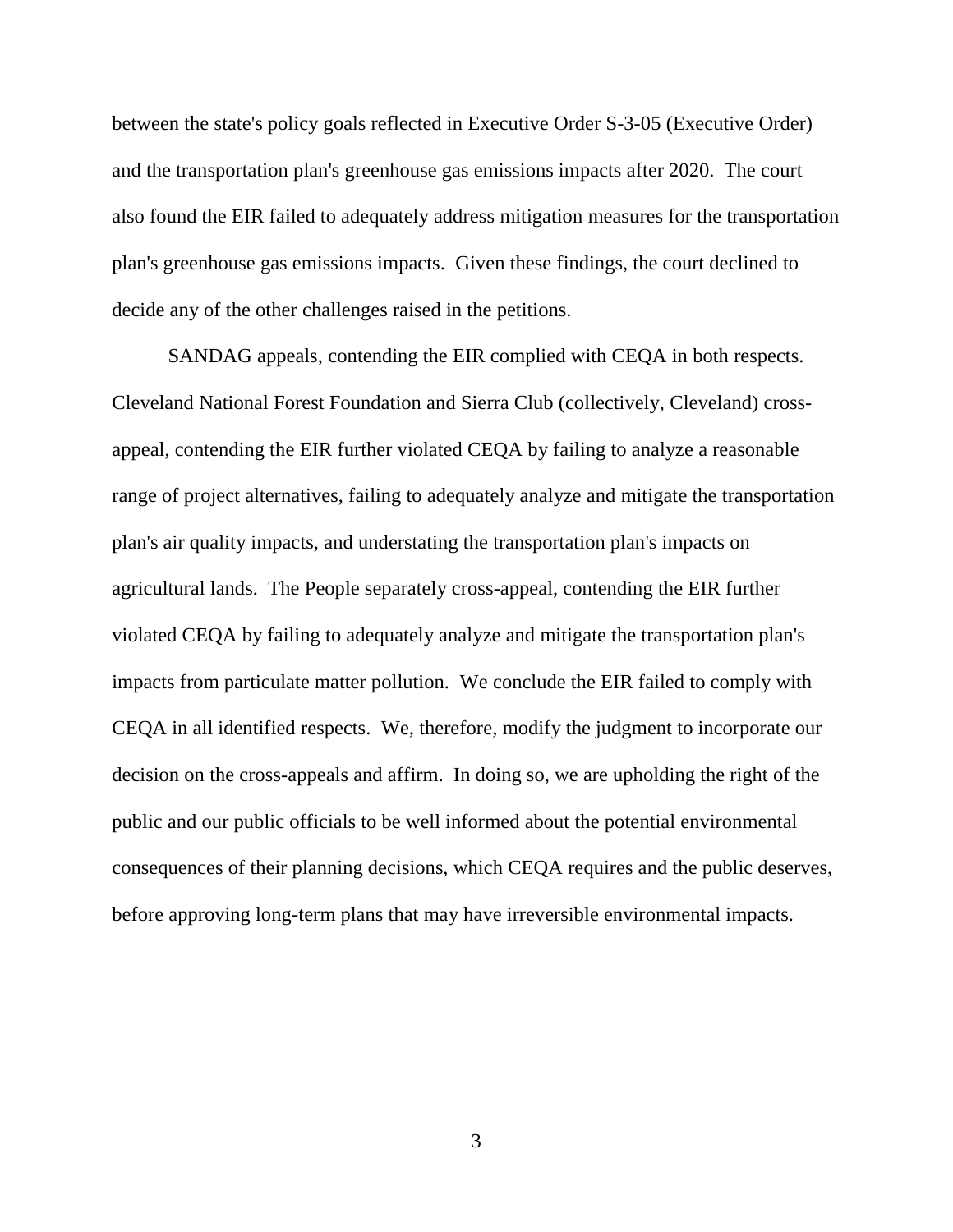#### DISCUSSION

I

#### A

#### *General Role of an EIR*

"The Legislature has made clear that an EIR is 'an informational document' and that '[t]he purpose of an environmental impact report is to provide public agencies and the public in general with detailed information about the effect which a proposed project is likely to have on the environment; to list ways in which the significant effects of such a project might be minimized; and to indicate alternatives to such a project.' " (*Laurel Heights Improvement Assn. v. Regents of University of California* (1988) 47 Cal.3d 376, 391 (*Laurel Heights*); Guidelines, § 15002.)2 "The EIR is the primary means of achieving . . . the policy of this state to 'take all action necessary to protect, rehabilitate, and enhance the environmental quality of the state.' [Citation.] The EIR is therefore 'the heart of CEQA.' [Citations.] An EIR is an 'environmental "alarm bell" whose purpose it is to alert the public and its responsible officials to environmental changes before they have reached ecological points of no return.' [Citations.] The EIR is also intended 'to demonstrate to an apprehensive citizenry that the agency has, in fact, analyzed and considered the ecological implications of its action.' [Citations.] Because the EIR must

<sup>2</sup> All references to Guidelines are to the CEQA Guidelines, which are located in title 14 of the California Code of Regulations beginning at section 15000. "In interpreting CEQA, we accord the Guidelines great weight except where they are clearly unauthorized or erroneous." (*Neighbors for Smart Rail v. Exposition Metro Line Construction Authority* (2013) 57 Cal.4th 439, 448, fn. 4 (*Smart Rail*).)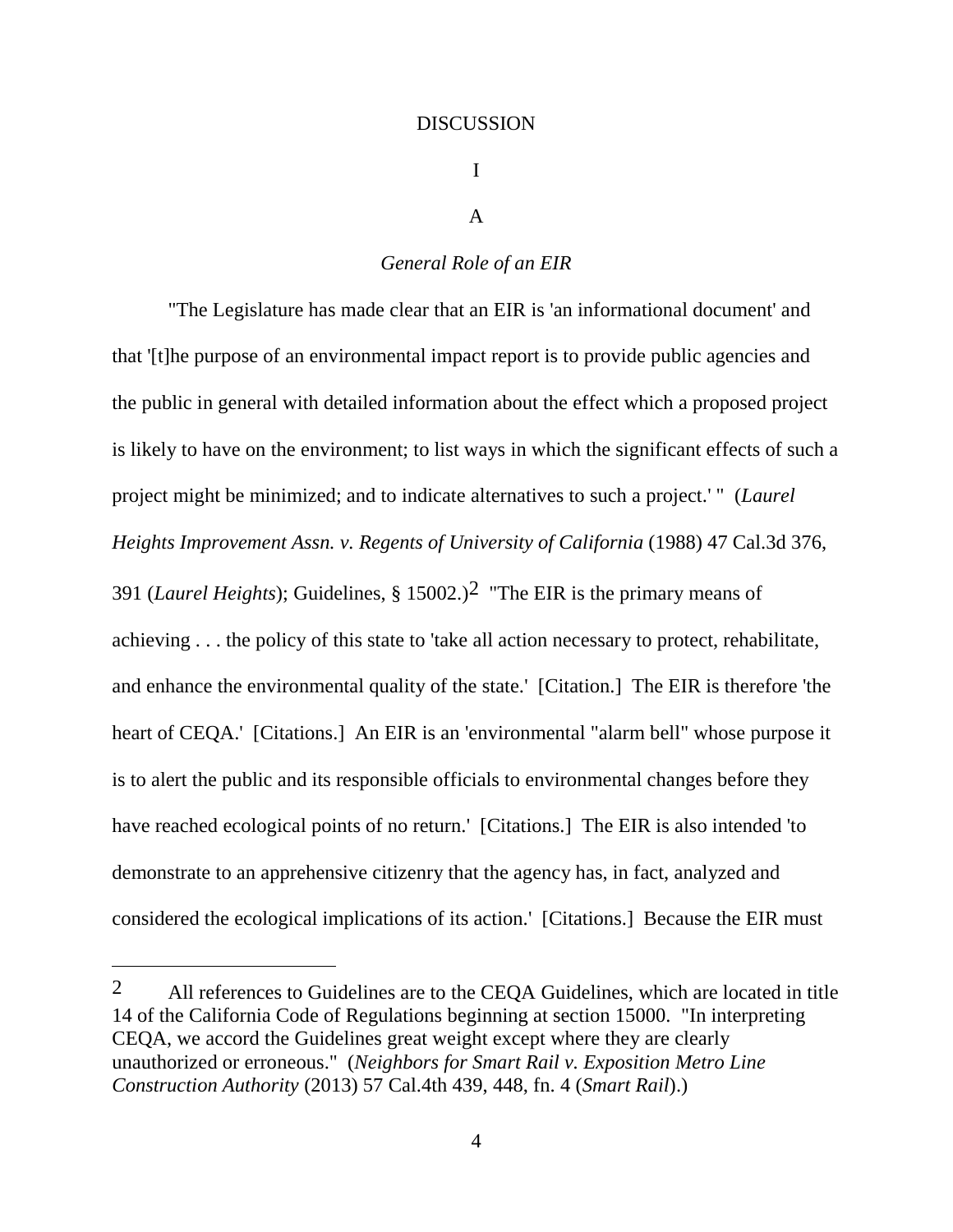be certified or rejected by public officials, it is a document of accountability. If CEQA is scrupulously followed, the public will know the basis on which its responsible officials either approve or reject environmentally significant action, and the public, being duly informed, can respond accordingly to action with which it disagrees. [Citations.] The EIR process protects not only the environment but also informed self-government." (*Laurel Heights*, *supra*, 47 Cal.3d at p. 392.)

### B

#### *Role of a Program EIR*

The EIR at issue in this case is a program EIR. A "program EIR" is "an EIR which may be prepared on a series of actions that can be characterized as one large project" and are related in specified ways. (Guidelines, § 15168, subd. (a); *Town of Atherton v. California High-Speed Rail Authority* (2014) 228 Cal.App.4th 314, 343 (*Atherton*).) The use of a program EIR can: "(1) Provide an occasion for a more exhaustive consideration of effects and alternatives than would be practical in an EIR on an individual action, [¶] (2) Ensure consideration of cumulative impacts that might be slighted in a case-by-case analysis, [¶] (3) Avoid duplicative reconsideration of basic policy considerations, [¶] (4) Allow the lead agency to consider broad policy alternatives and program wide mitigation measures at an early time when the agency has greater flexibility to deal with basic problems or cumulative impacts, [and] [¶] (5) Allow reduction in paperwork." (Guidelines, § 15168, subd. (b); *Atherton*, *supra*, at pp. 343- 344.)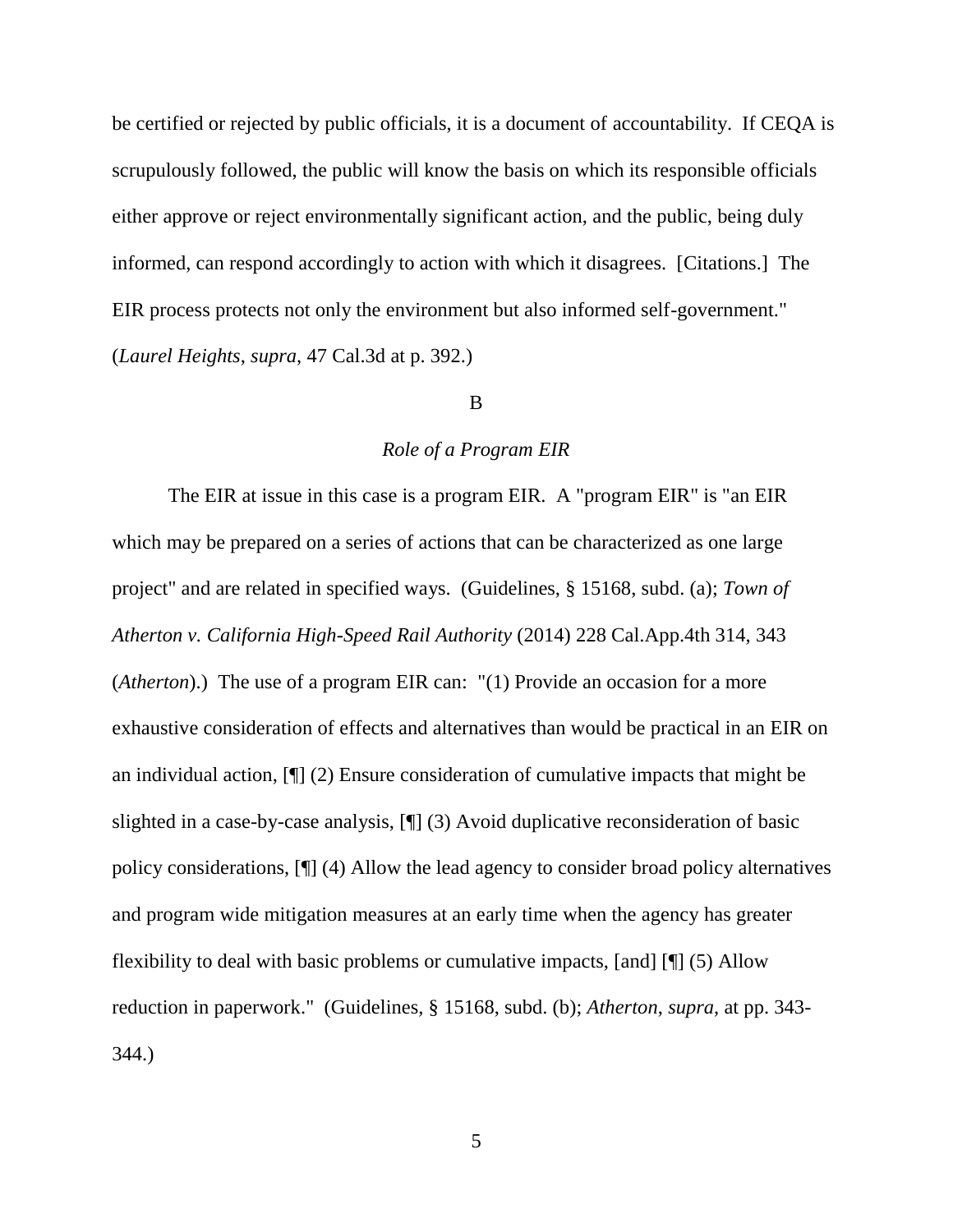"[W]here an agency prepares a 'program EIR' for a broad policy document . . . , Guidelines section 15168, subdivision  $(c)(2)$  allows agencies to limit future environmental review for later activities that are found to be 'within the scope' of the program EIR." (*Latinos Unidos de Napa v. City of Napa* (2013) 221 Cal.App.4th 192, 196; accord, *Citizens Against Airport Pollution v. City of San Jose* (2014) 227

Cal.App.4th 788, 801-802.) Further environmental review for such activities is required only where "(a) Substantial changes are proposed in the project which will require major revisions of the [EIR]. [¶] (b) Substantial changes occur with respect to the circumstances under which the project is being undertaken which will require major revisions in the [EIR]. [¶] (c) New information, which was not known or could not have been known at the time the [EIR] was certified as complete, becomes available." (§ 21166; *May v. City of Milpitas* (2013) 217 Cal.App.4th 1307, 1325-1326; accord, *Citizens Against Airport Pollution v. City of San Jose*, *supra*, at p. 802.)

Because of these limitations, once an EIR is finally approved, a court generally cannot compel an agency to perform further environmental review for any known or knowable information about the project's impacts omitted from the EIR. (*Citizens Against Airport Pollution v. City of San Jose*, *supra*, 227 Cal.App.4th at pp. 807-808; *Citizens for Responsible Equitable Environmental Development v. City of San Diego* (2011) 196 Cal.App.4th 515, 531-532.) A court also generally cannot compel an agency to perform further environmental review if new regulations or guidelines for evaluating the project's impacts are adopted in the future. (*Concerned Dublin Citizens v. City of*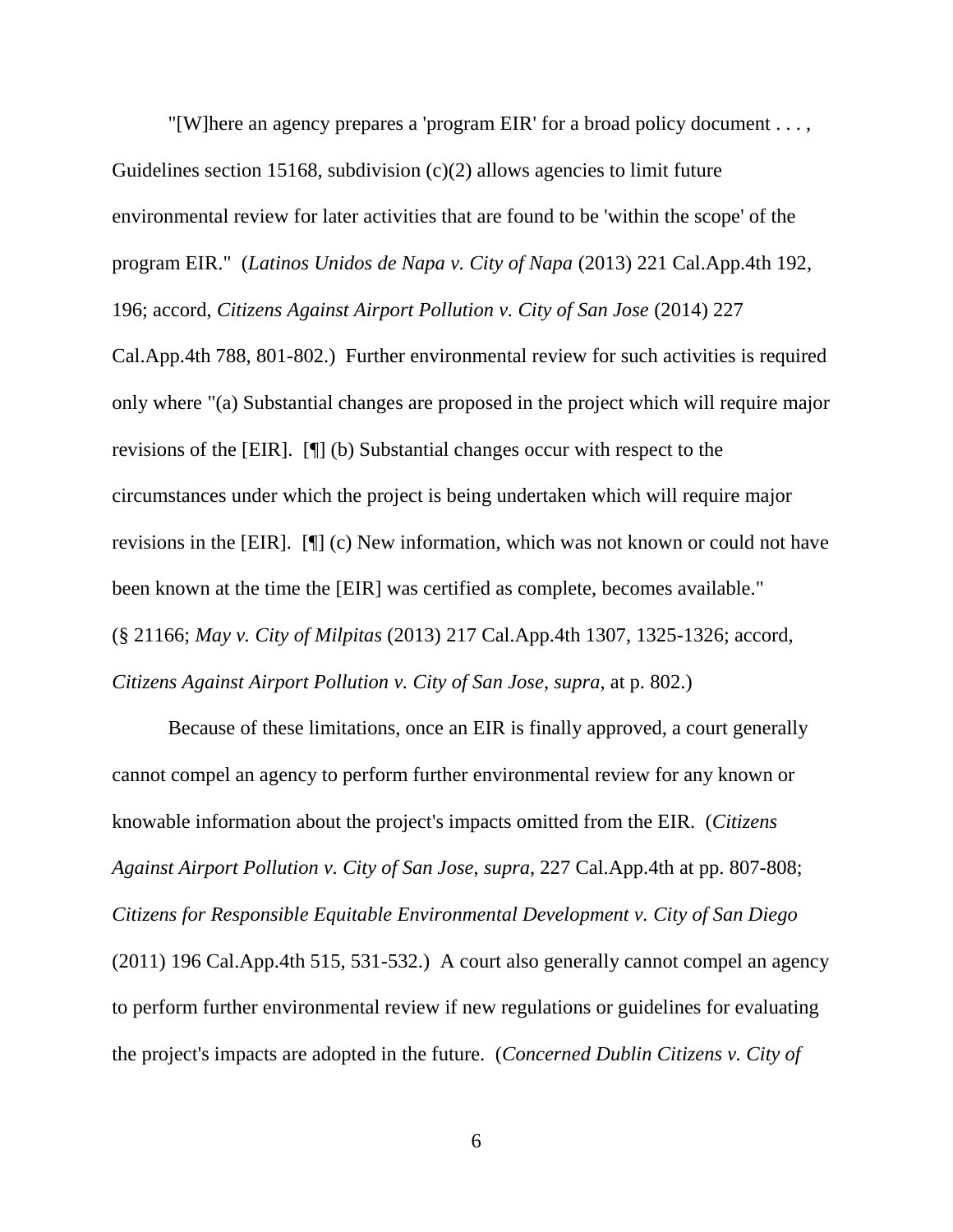*Dublin* (2013) 214 Cal.App.4th 1301, 1320; *Fort Mojave Indian Tribe v. Department of Health Services* (1995) 38 Cal.App.4th 1574, 1605.)

Hence, "[d]esignating an EIR as a program EIR . . . does not by itself decrease the level of analysis otherwise required in the EIR. 'All EIR's must cover the same general content. [Citations.] The level of specificity of an EIR is determined by the nature of the project and the "rule of reason" [citation], rather than any semantic label accorded to the EIR.' " (*Friends of Mammoth v. Town of Mammoth Lakes Redevelopment Agency* (2000) 82 Cal.App.4th 511, 533.) Consequently, in considering a challenge to a program EIR, "it is unconstructive to ask whether the EIR provided 'project-level' as opposed to 'program-level' detail and analysis. Instead, we focus on whether the EIR provided 'decision makers with sufficient analysis to intelligently consider the environmental consequences of [the] project.' " (*Citizens for a Sustainable Treasure Island v. City and County of San Francisco* (2014) 227 Cal.App.4th 1036, 1052.)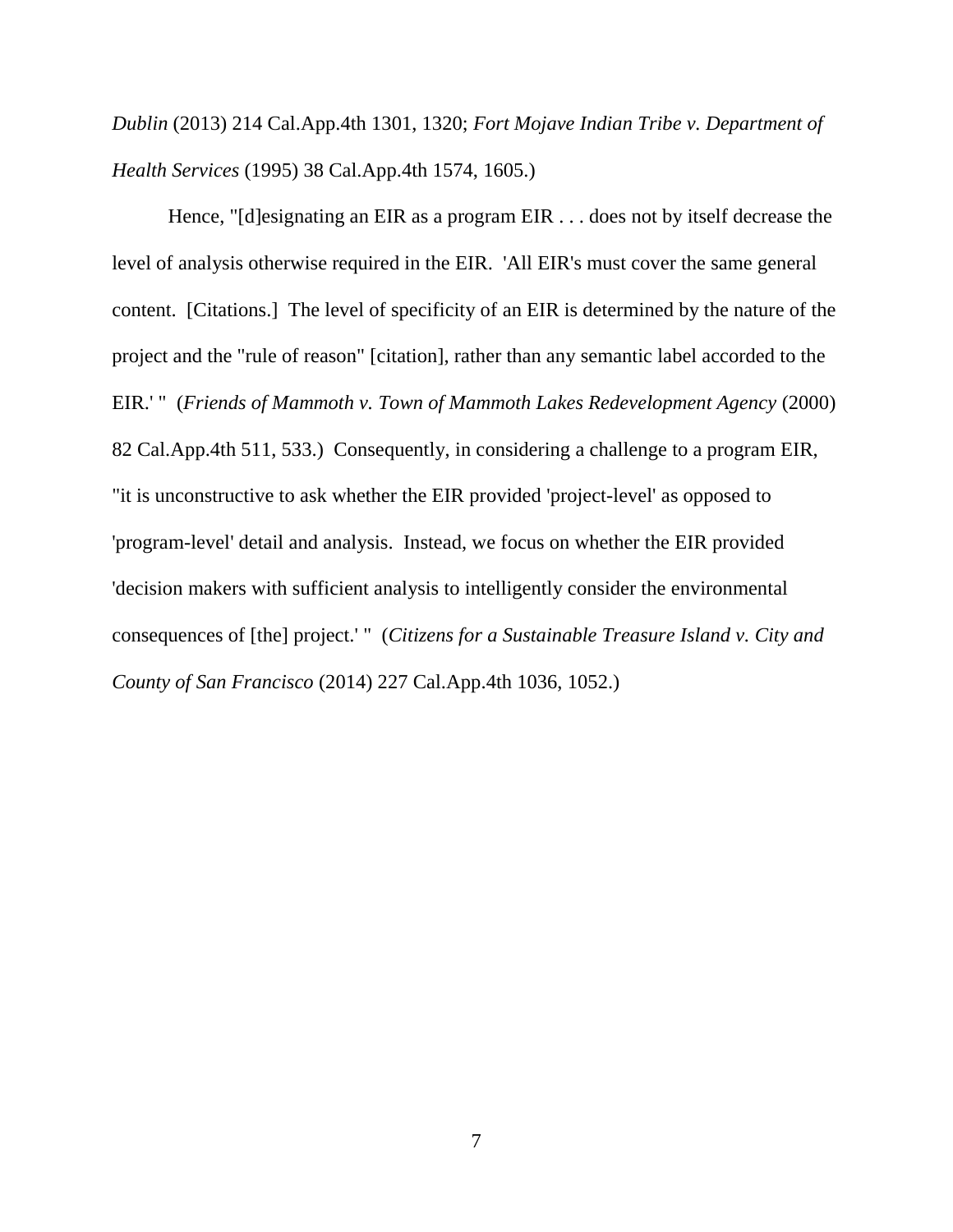# *Standard of Review in CEQA Cases*3

"[I]n a CEQA case, as in other mandamus cases, [our review] is the same as the trial court's: [we review] the agency's action, not the trial court's decision; in that sense [our review] is de novo. (*Vineyard*, *supra*, 40 Cal.4th at p. 427.) However, our inquiry extends " 'only to whether there was a prejudicial abuse of discretion.' ([§ 21168.5].)" (*Vineyard*, at p. 426.)

"[A]n agency may abuse its discretion under CEQA either by failing to proceed in the manner CEQA provides or by reaching factual conclusions unsupported by substantial evidence. (§ 21168.5.) Judicial review of these two types of error differs significantly: While we determine de novo whether the agency has employed the correct procedures, 'scrupulously enforc[ing] all legislatively mandated CEQA requirements' [citation], we accord greater deference to the agency's substantive factual conclusions." (*Vineyard*, *supra*, 40 Cal.4th at p. 435.) "In evaluating an EIR for CEQA compliance, then, [we] must adjust [our] scrutiny to the nature of the alleged defect, depending on whether the claim is predominantly one of improper procedure or a dispute over the facts.

 $\overline{a}$ 

<sup>3</sup> The California Supreme Court is currently reviewing the standard and scope of judicial review under CEQA. (*Sierra Club v. County of Fresno* (2014) 226 Cal.App.4th 704 [172 Cal.Rptr.3d 271], review granted Oct. 1, 2014, S219783.) Pending further guidance, we endeavor to apply the review dichotomy most recently articulated by the Supreme Court. (*Vineyard Area Citizens for Responsible Growth, Inc. v. City of Rancho Cordova* (2007) 40 Cal.4th 412, 426-427, 435 (*Vineyard*); accord, *Save Tara v. City of West Hollywood* (2008) 45 Cal.4th 116, 131; *In re Bay-Delta etc.* (2008) 43 Cal.4th 1143, 1161-1162 (*Bay-Delta*); *Ebbetts Pass Forest Watch v. California Dept. of Forestry & Fire Protection* (2008) 43 Cal.4th 936, 944.)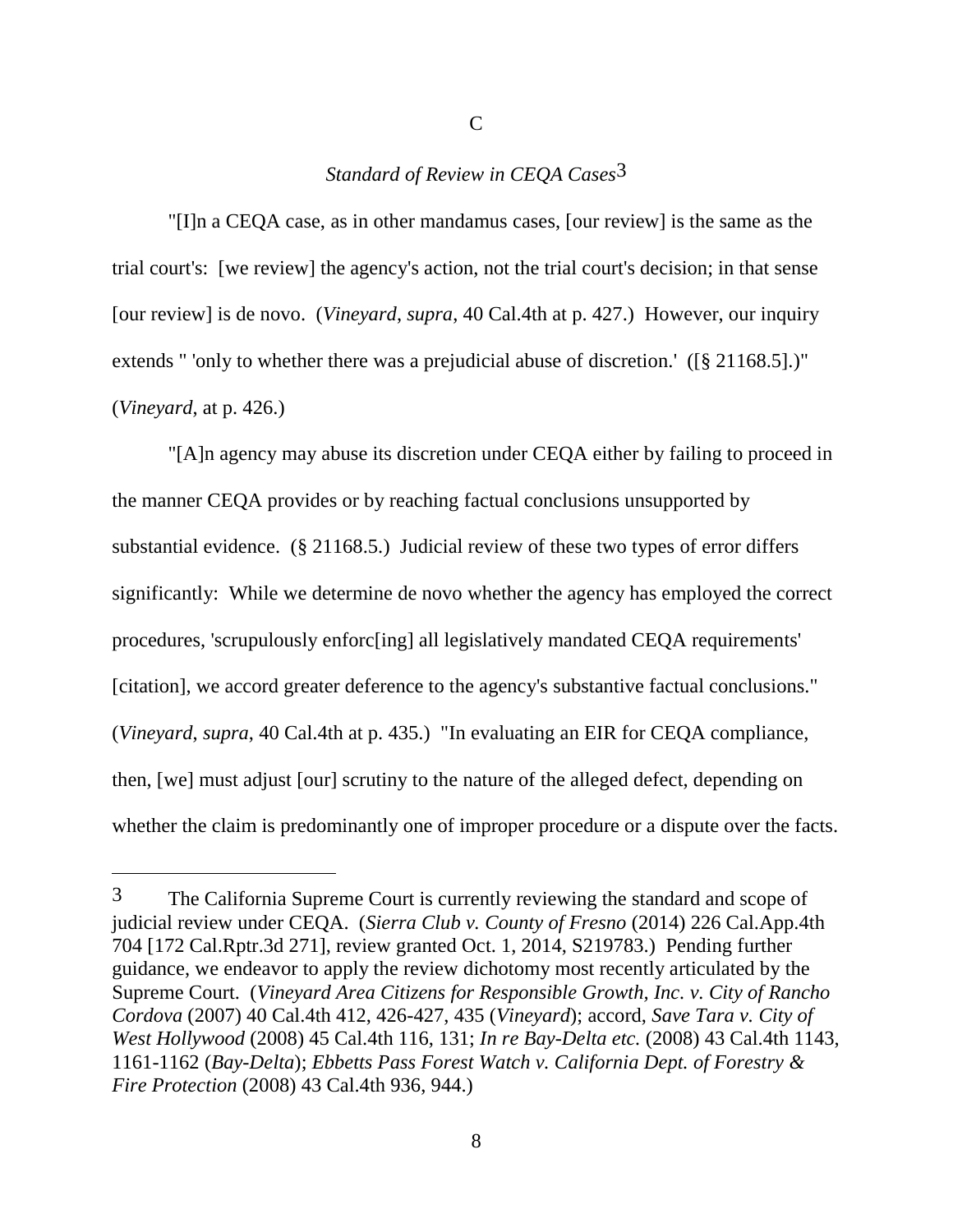For example, where an agency failed to require an applicant to provide certain information mandated by CEQA and to include that information in its environmental analysis, . . . the agency 'failed to proceed in the manner prescribed by CEQA.' [Citations.] In contrast, in a factual dispute over 'whether adverse effects have been mitigated or could be better mitigated' [citation], the agency's conclusion would be reviewed only for substantial evidence." (*Ibid*.)

# II

### *Appeal*

# A

# *Background*

#### 1

In 2005 then Governor Arnold Schwarzenegger issued the Executive Order establishing greenhouse gas emissions reduction targets for California. Specifically, the Executive Order required reduction of greenhouse gas emissions to 2000 levels by 2010, to 1990 levels by 2020, and to 80 percent below 1990 levels by 2050.4

 $\overline{a}$ 

 $\frac{4}{100}$  "[A]n executive order is generally regarded as 'a formal written directive of the Governor.'" (75 Ops.Cal.Atty.Gen. 263 (1992).) The Executive Order provided in relevant part: "I, ARNOLD SCHWARZENEGGER, Governor of the State of California, by virtue of the power invested in me by the Constitution and statutes of the State of California, do hereby order effective immediately . . . . That the following greenhouse gas emission reduction targets are hereby established for California: by 2010, reduce [greenhouse gas] emissions to 2000 levels; by 2020, reduce [greenhouse gas] emissions to 1990 levels; by 2050, reduce [greenhouse gas] emissions to 80 percent below 1990 levels . . . ." (http://gov.ca.gov/news.php?id=1861 [as of Nov. 21, 2014].)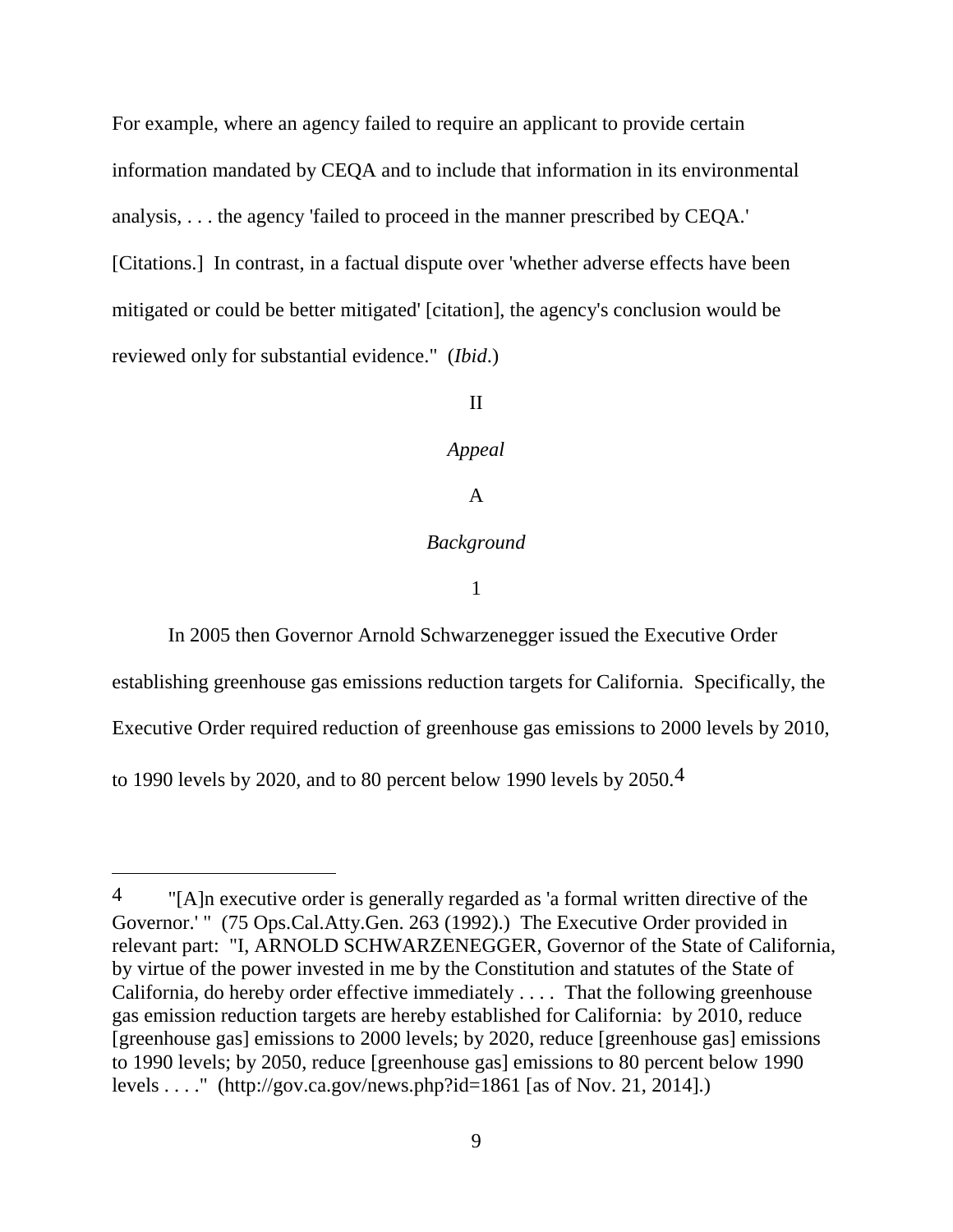The Legislature subsequently enacted the California Global Warming Solutions Act of 2006 (Health & Saf. Code, § 38500 et seq.), referred to by the parties as Assembly Bill No. 32 (AB 32). Among its provisions, AB 32 tasked the California Air Resources Board (CARB) with determining the state's 1990 greenhouse gas emissions level and approving an equivalent emissions level to be achieved by 2020. (Health & Saf. Code, § 38550.)

The Legislature intended for the emissions limit to "continue in existence and be used to maintain and continue reductions in emissions of greenhouse gases beyond 2020." (Health & Saf. Code, § 38551, subd. (b).) The Legislature also intended for the emissions limit to work in concert with other environmental protection laws, expressly stating AB 32 does not "relieve any person, entity, or public agency of compliance with other applicable federal, state, or local laws or regulations, including state air and water quality requirements, and other requirements for protecting public health or the environment." (Health & Saf. Code, § 38592, subd. (b).) The Legislature further intended for "the Climate Action Team established by the Governor to coordinate the efforts set forth under [the Executive Order] continue its role in coordinating overall climate policy." (Health & Saf. Code, § 38501, subd. (i).) Thus, the Legislature, through AB 32, effectively endorsed the Executive Order and its overarching goal of ongoing greenhouse gas emissions reductions as state climate policy. (See, e.g., *Professional Engineers in California Government v. Schwarzenegger* (2010) 50 Cal.4th 989, 1000, 1043-1044, 1051 [subsequent legislative endorsement operates to ratify and validate provisions in Executive Order].)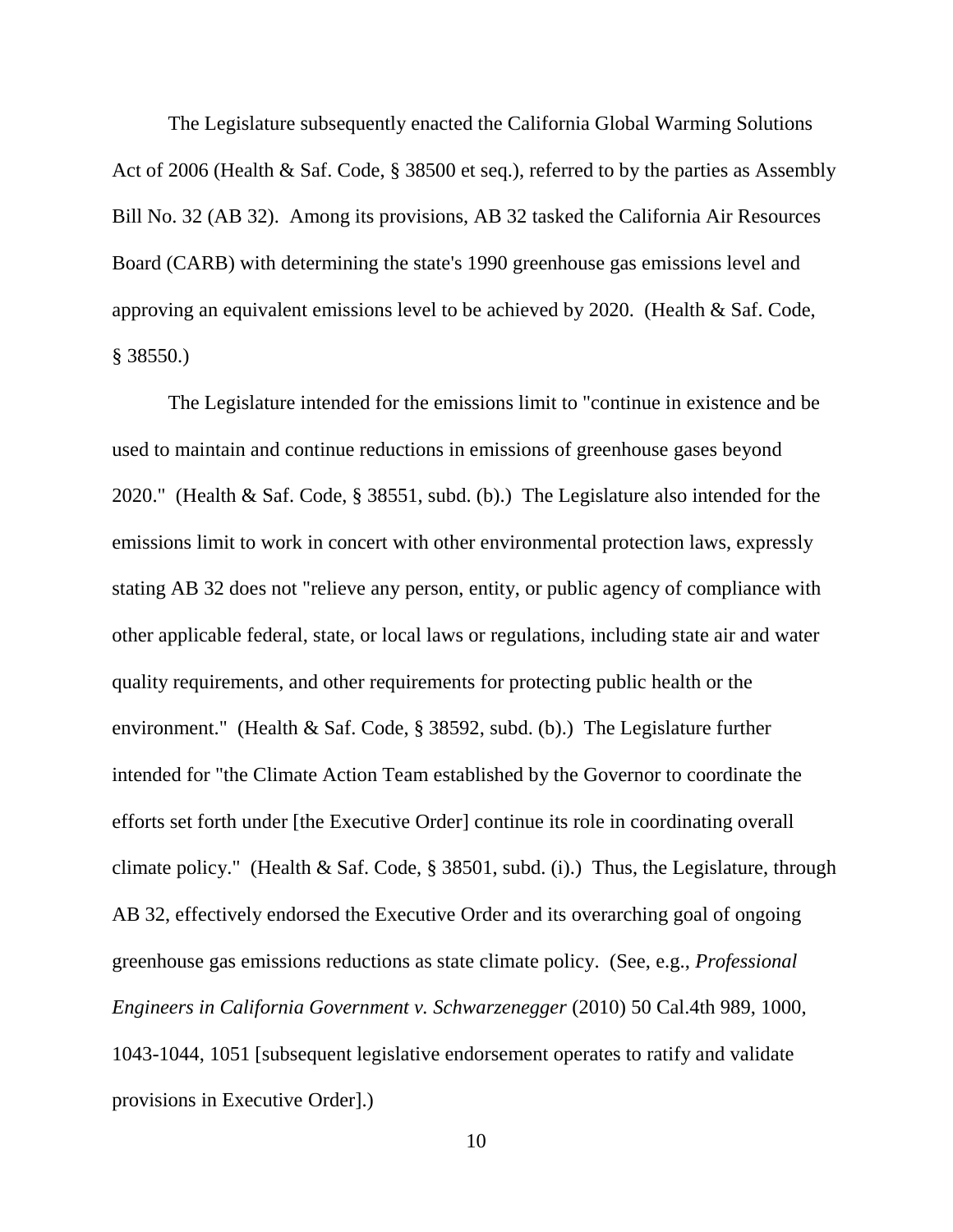Bolstering this conclusion, the Legislature also enacted the Sustainable

Communities and Climate Protection Act of 2008 (Stats. 2008, ch. 728; Stats. 2009, ch. 354, § 5), referred to by the parties as Senate Bill No. 375 (SB 375). In enacting SB 375, the Legislature found automobiles and light trucks are responsible for 30 percent of the state's greenhouse gas emissions. (Stats. 2008, ch. 728, § 1, subd. (a).) Accordingly, SB 375 directed CARB to develop regional greenhouse gas emission reduction targets for automobiles and light trucks for 2020 and 2035. (Gov. Code, § 65080, subd. (b)(2)(A).) The targets established by CARB for the San Diego region require a 7 percent per capita reduction in carbon dioxide emissions by 2020 and a 13 percent per capita reduction by 2035 (compared to a 2005 baseline).<sup>5</sup> CARB must update these targets every eight years until 2050, and may update the targets every four years based on changing factors. (Gov. Code, § 65080, subd. (b) $(2)(A)(iv)$ .)

2

The transportation plan, which SANDAG must prepare every four years (23 U.S.C. § 134, subd. (c); Gov. Code, § 65080, subds. (a) & (d)), "serves as the longrange plan designed to coordinate and manage future regional transportation improvements, services, and programs among the various agencies operating within the San Diego region." In enacting SB 375, the Legislature found the state's emissions reductions goals cannot be met without improved land use and transportation policy. Consequently, SB 375 (Gov. Code, § 65080, subd. (b)(2)(B)) mandates the transportation

5 The transportation plan meets these limited scope targets (see part II.C.1, *post*).

 $\overline{a}$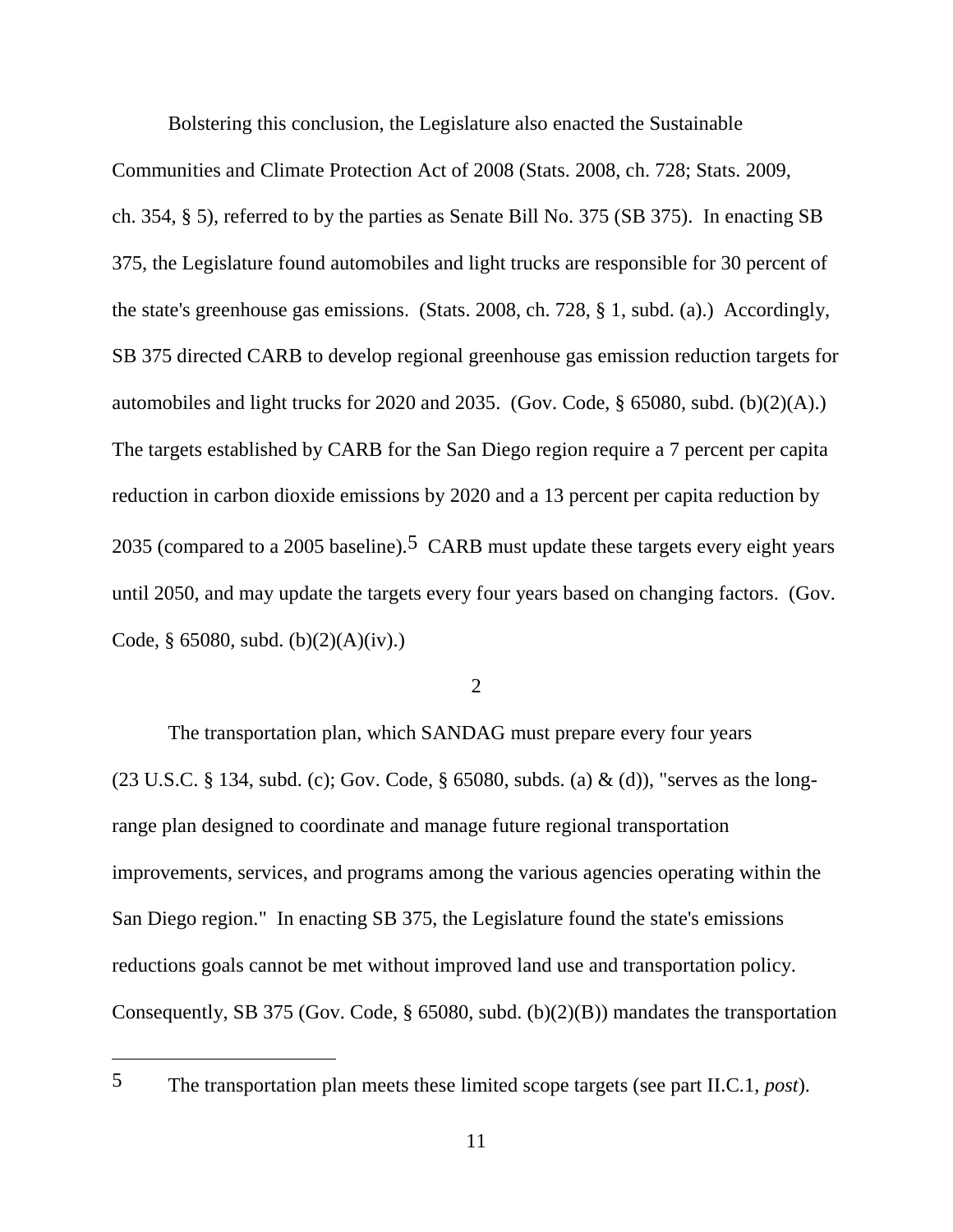plan include a sustainable communities strategy to, as the EIR states, "guide the San Diego region toward a more sustainable future by integrating land use, housing, and transportation planning to create more sustainable, walkable, transit-oriented, compact development patterns and communities that meet [CARB's greenhouse gas] emissions targets for passenger cars and light-duty trucks." Once the sustainable communities strategy is approved, some transit priority projects consistent with the strategy are exempt from CEQA requirements. Other transit priority projects, residential projects, and mixeduse projects consistent with the strategy are subject to streamlined CEQA requirements. (§§ 21155-21155.4, 21159.28; Guidelines, § 15183.3.)

### B

#### *Greenhouse Gas Emissions Impacts Analysis*

The EIR acknowledged the transportation plan's implementation would lead to an overall increase in greenhouse gas emissions levels; however, the EIR did not analyze whether this consequence conflicted with the Executive Order, or would impair or impede the achievement of the Executive Order's goals. As it did in the EIR and below, SANDAG contends on appeal its decision to omit an analysis of the transportation plan's consistency with the Executive Order (consistency analysis) did not violate CEQA because CEQA does not require such a consistency analysis. Whether the EIR's analysis complies with CEQA depends on whether the analysis reflects a reasonable, good faith effort to disclose and evaluate the transportation plan's greenhouse gas emissions impacts. We review the sufficiency of the analysis in light of what is reasonably foreseeable. (Guidelines, § 15151; *City of Maywood v. Los Angeles Unified School Dist.*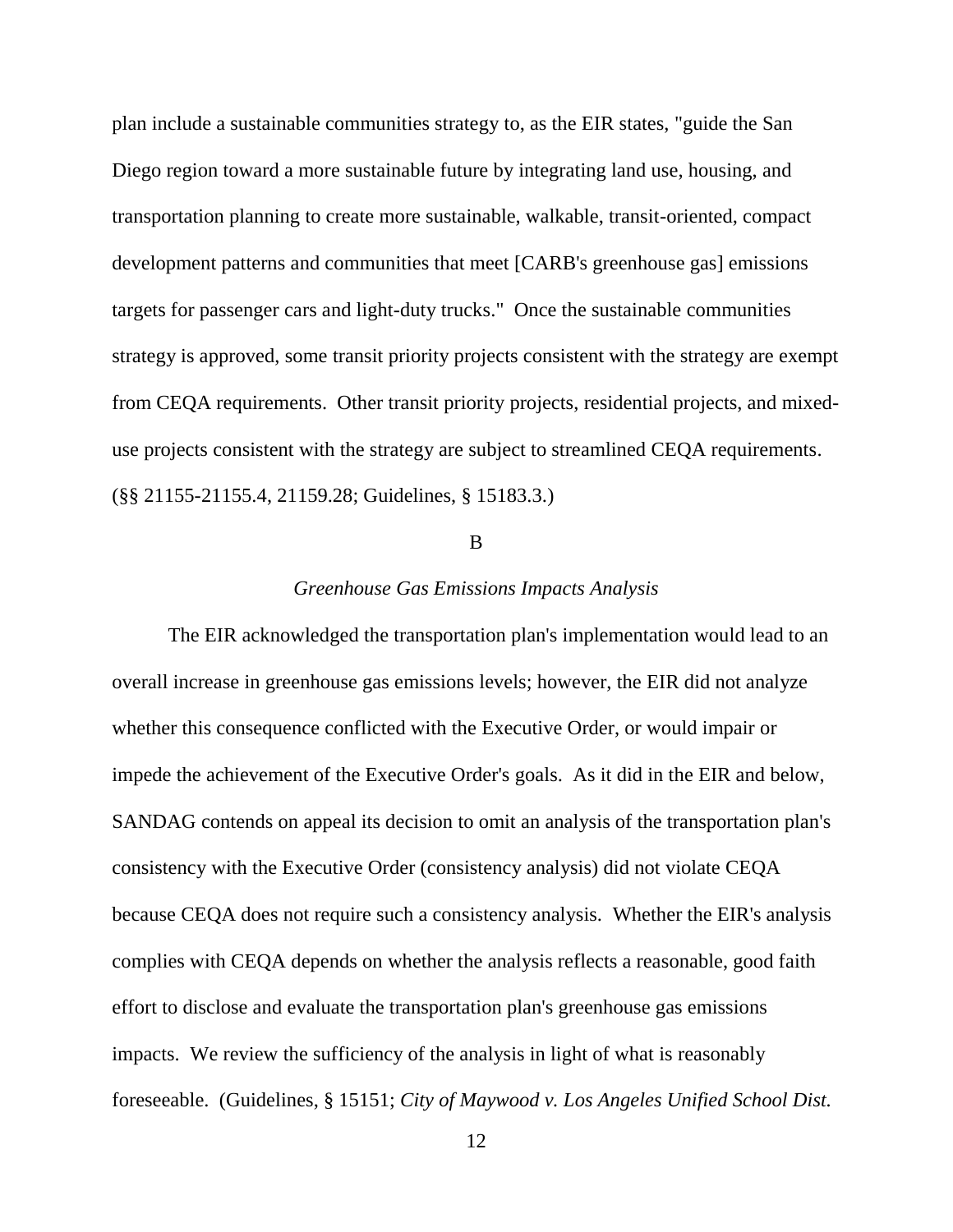(2012) 208 Cal.App.4th 362, 386 (*City of Maywood*); *City of Long Beach v. Los Angeles Unified School Dist.* (2009) 176 Cal.App.4th 889, 897-898 (*City of Long Beach*).) As the focus of SANDAG's contention is whether the EIR's analysis was reasonable and not whether the EIR violated a specific statute or regulation, the contention presents a predominately factual question and our review is for substantial evidence. (*Vineyard*, *supra*, 40 Cal.4th at p. 435.)

Substantial evidence for CEQA purposes is "enough relevant information and reasonable inferences from this information that a fair argument can be made to support a conclusion, even though other conclusions might also be reached." (Guidelines, § 15384, subd. (a).) Substantial evidence includes "facts, reasonable assumptions predicated upon facts, and expert opinion supported by facts." (*Id*., subd. (b).) It does not include argument, speculation, unsubstantiated opinion or narrative, clearly erroneous or inaccurate evidence, or evidence of social or economic impacts which do not contribute to or are not caused by physical impacts on the environment. (*Id*., subd. (a).)

"In reviewing for substantial evidence, [we] 'may not set aside an agency's approval of an EIR on the ground that an opposite conclusion would have been equally or more reasonable,' for, on factual questions, our task 'is not to weigh conflicting evidence and determine who has the better argument.' " (*Vineyard*, *supra*, 40 Cal.4th at p. 435; *Laurel Heights*, *supra*, 47 Cal.3d at p. 393.) Rather, we must resolve any reasonable doubts and any conflicts in the evidence in favor of the agency's findings and decision. (*Laurel Heights*, at p. 393; *Citizens for Responsible Equitable Environmental Development v. City of San Diego*, *supra*, 196 Cal.App.4th at pp. 522-523.)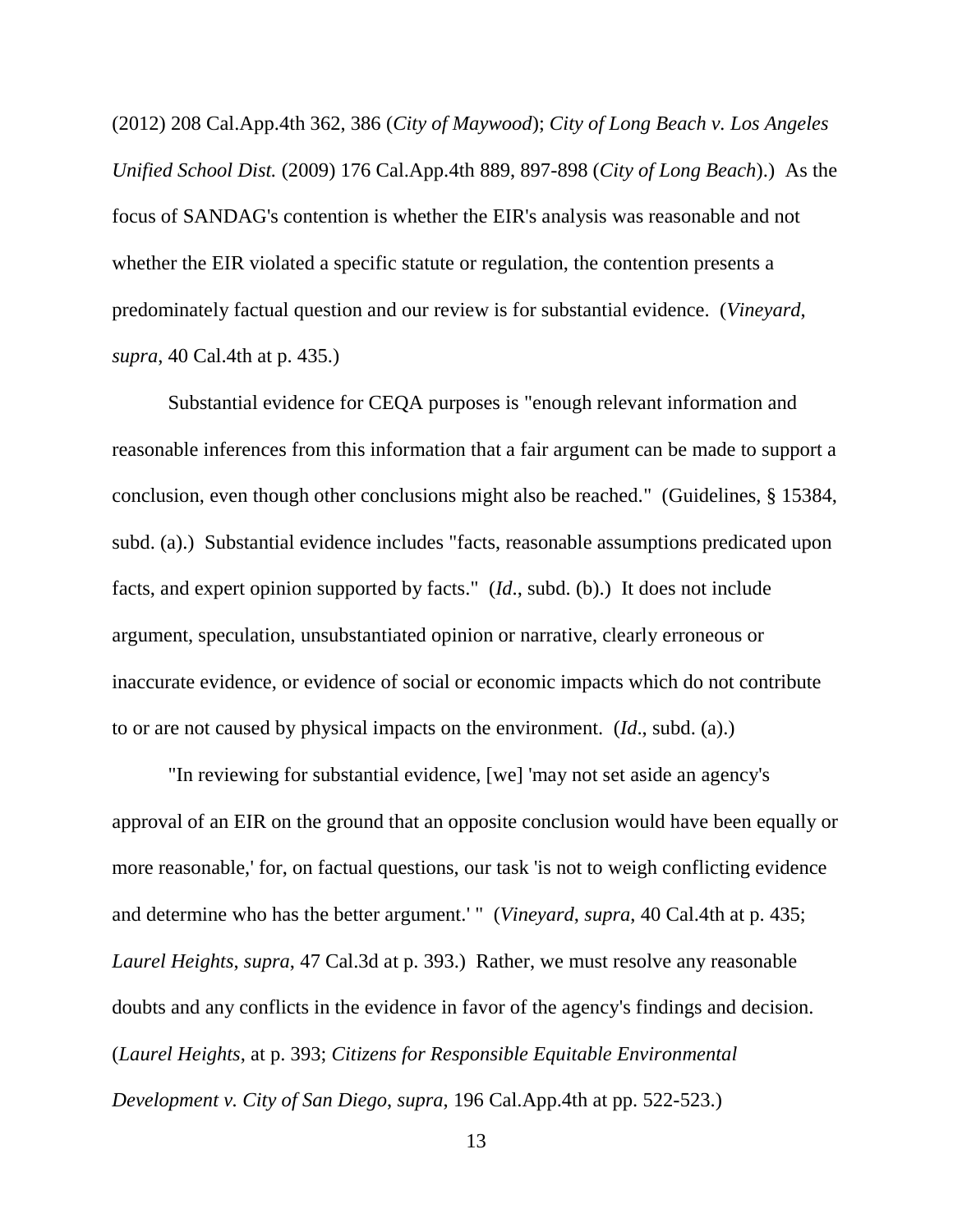In this case, SANDAG's decision to omit an analysis of the transportation plan's consistency with the Executive Order did not reflect a reasonable, good faith effort at full disclosure and is not supported by substantial evidence because SANDAG's decision ignored the Executive Order's role in shaping state climate policy. The Executive Order underpins all of the state's current efforts to reduce greenhouse gas emissions. As SANDAG itself noted in its Climate Action Strategy, the Executive Order's 2050 emissions reduction goal "is based on the scientifically-supported level of emissions reduction needed to avoid significant disruption of the climate and *is used as the longterm driver for state climate change policy development*." (Italics added.)

Indeed, the Executive Order led directly to the enactment of AB 32, which validated and ratified the Executive Order's overarching goal of ongoing emissions reductions, recognized the Governor's Climate Action Team as the coordinator of the state's overall climate policy, and tasked CARB with establishing overall emissions reduction targets for 2020 and beyond. The Executive Order also led directly to the enactment of SB 375, which tasked CARB with establishing regional automobile and light truck emissions reduction targets for 2020 and 2035. CARB is required to revisit these targets every eight years through 2050, or sooner if warranted by changing circumstances. (Gov. Code, § 65080, subd. (b) $(2)(A)(iv)$ .) Thus, the Executive Order, with the Legislature's unqualified endorsement, will continue to underpin the state's efforts to reduce greenhouse gas emissions throughout the life of the transportation plan. The EIR's failure to analyze the transportation plan's consistency with the Executive Order, or more particularly with the Executive Order's overarching goal of ongoing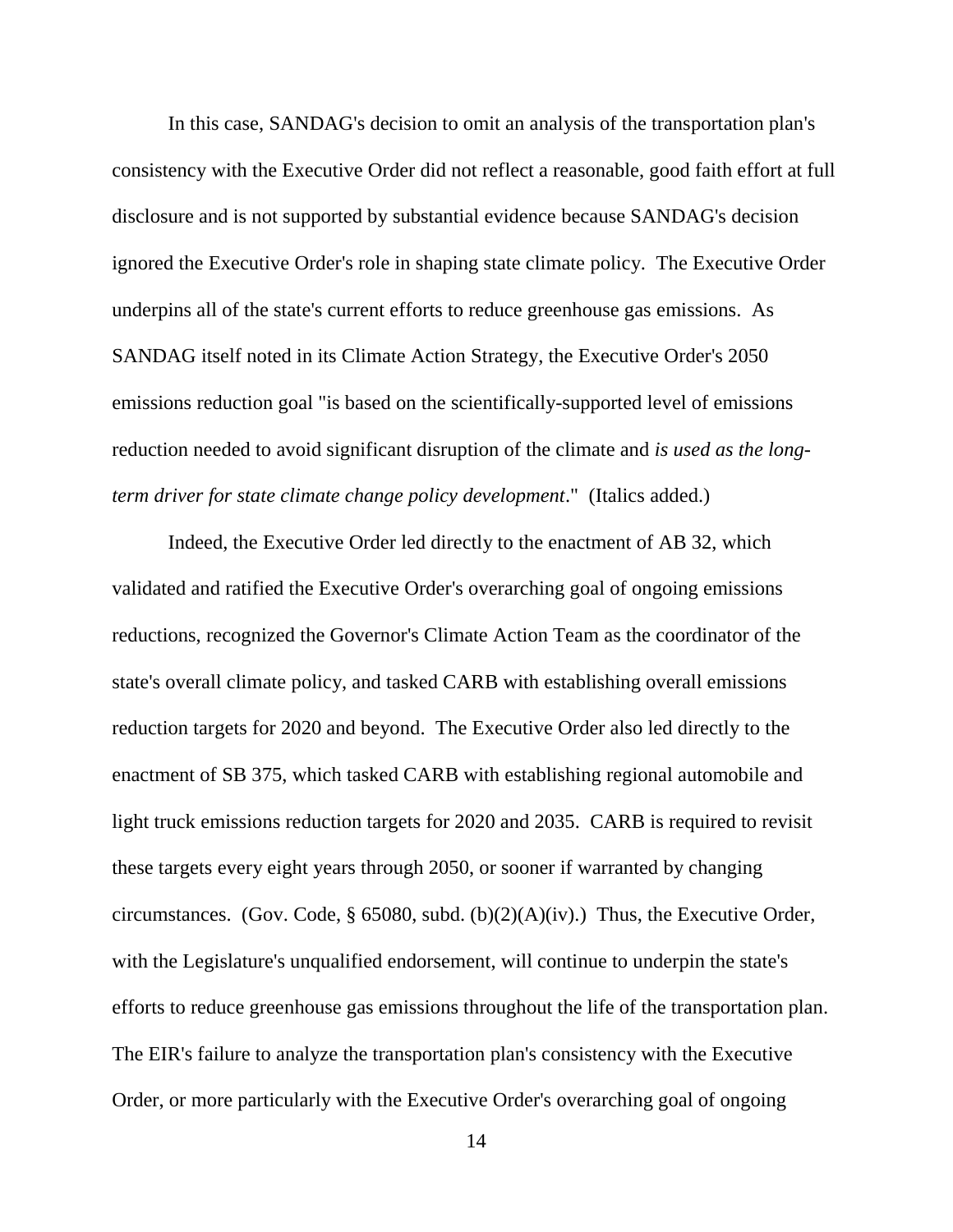greenhouse gas emissions reductions, was therefore a failure to analyze the transportation plan's consistency with state climate policy. As evidence in the record indicates the transportation plan would actually be inconsistent with state climate policy over the long term, the omission deprived the public and decision makers of relevant information about the transportation plan's environmental consequences. The omission was prejudicial because it precluded informed decisionmaking and public participation. (*Smart Rail*, *supra*, 57 Cal.4th at p. 463; *City of Long Beach*, *supra*, 176 Cal.App.4th at p. 898.)

SANDAG contends the EIR cannot analyze the transportation plan's consistency with the Executive Order because there is no statute or regulation translating the Executive Order's goals into comparable, scientifically based emissions reduction targets. However, we do not agree the lack of such targets precludes the EIR from performing a meaningful consistency analysis in this instance. "Drafting an EIR . . . necessarily involves some degree of forecasting. While foreseeing the unforeseeable is not possible, an agency must use its best efforts to find out and disclose all that it reasonably can." (Guidelines, § 15144.) Although SANDAG may not know precisely what future emissions reduction targets the transportation plan will be required to meet, it knows from the information in its own Climate Action Strategy the theoretical emissions reduction targets necessary for the region to meet its share of the Executive Order's goals. It also knows state climate policy, as reflected in the Executive Order and AB 32, requires a continual *decrease* in the state's greenhouse gas emissions and the transportation plan after 2020 produces a continual *increase* in greenhouse gas emissions. With this knowledge, SANDAG could have reasonably analyzed whether the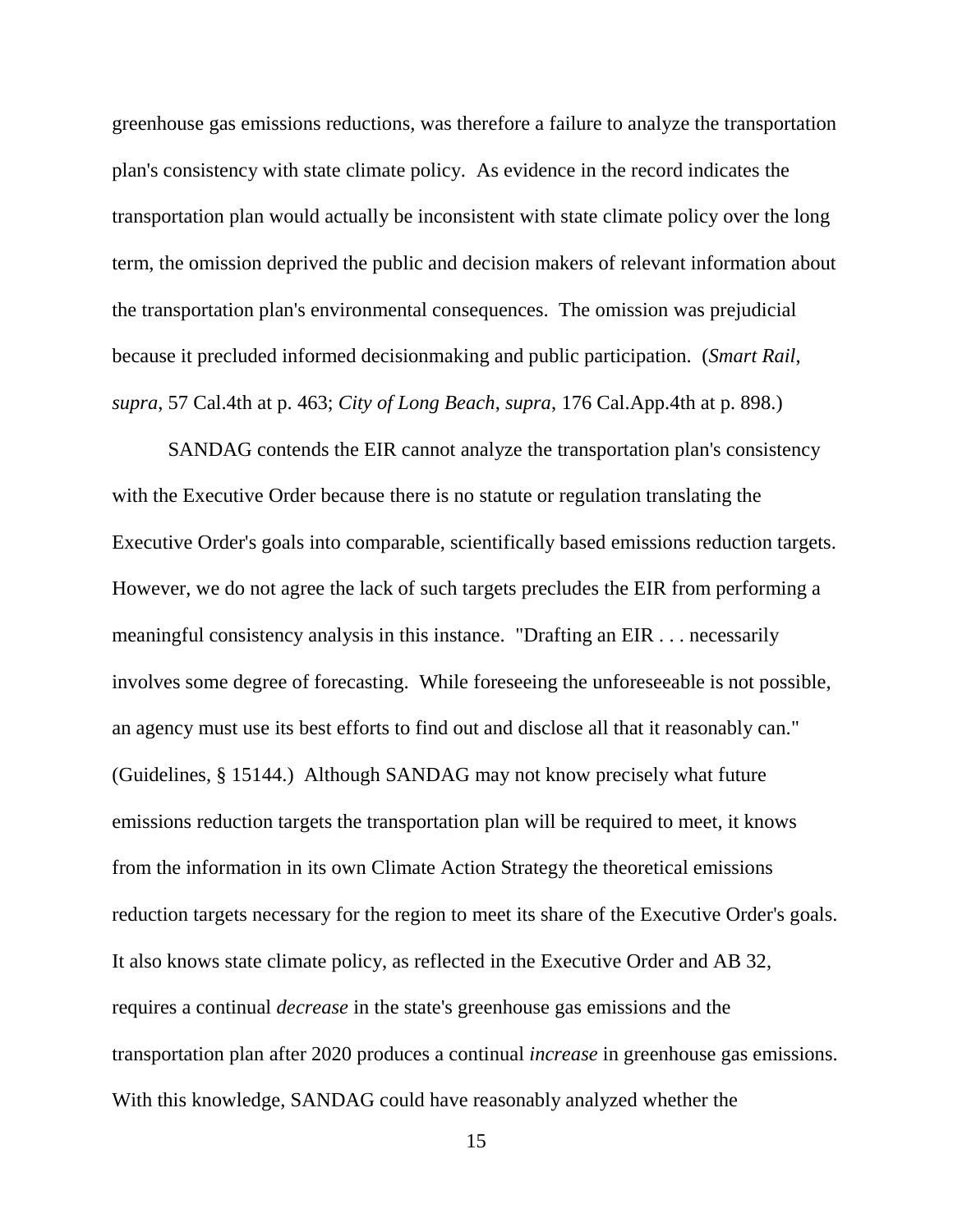transportation plan was consistent with, or whether it would impair or impede, state climate policy.6

SANDAG's attempts to disavow its responsibility for performing this analysis are unavailing. The Legislature specifically found reducing greenhouse gas emissions cannot be accomplished without improved land use and transportation policy. Accordingly, the transportation plan plays both a necessary and important role in achieving state climate policy. By failing to adequately inform the public and decision makers the transportation plan is inconsistent with state climate policy, the EIR deterred the decision makers from devising and considering changes to favorably alter the trajectory of the transportation plan's post-2020 greenhouse gas emissions. When the decision makers are inevitably faced with post-2020 requirements aligned with state climate policy, their task of complying with these requirements will be more difficult and some opportunities for compliance may be lost. As SANDAG explained in its Climate Action Strategy, "Once in place, land use patterns and transportation infrastructure typically remain part of the built environment and influence travel behavior and greenhouse gas emissions for several decades, perhaps longer." In this regard, the EIR falls far short of being "an

 $\overline{a}$ 

<sup>6</sup> We do not intend to suggest the transportation plan must achieve the Executive Order's 2050 goal or any other specific numerical goal. Our concern is with the EIR's failure to recognize, much less analyze and attempt to mitigate, the conflict between the transportation plan's long-term greenhouse gas emissions increase and the state climate policy goal, reflected in the Executive Order, of long-term emissions reductions. In fact, the EIR does not even discuss the transportation plan's failure to maintain emissions reductions after 2020, which is AB 32's minimum expectation. (See Health & Saf. Code, § 38551, subd. (b).)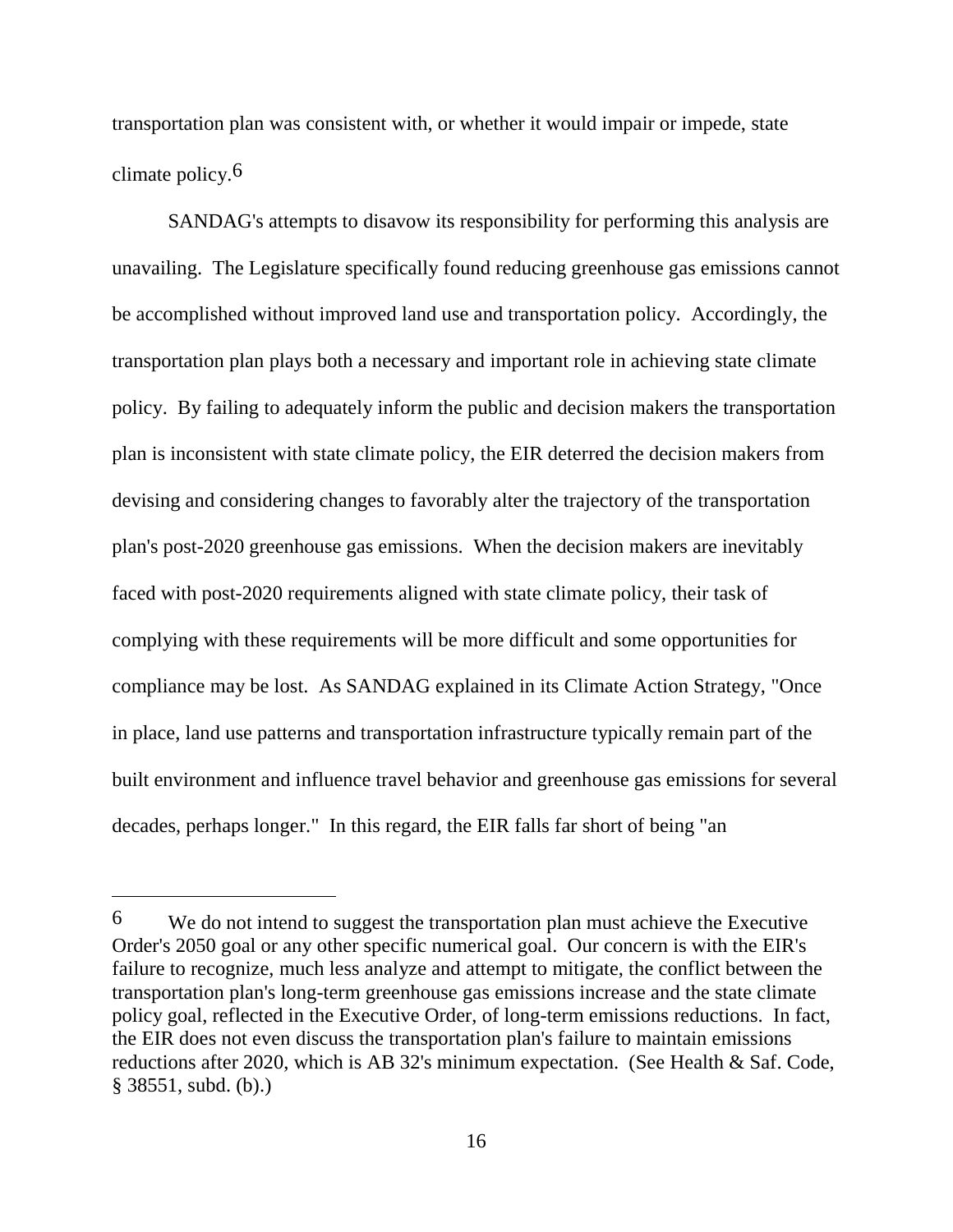'environmental "alarm bell" whose purpose it is to alert the public and its responsible officials to environmental changes before they have reach ecological points of no return.' " (*Laurel Heights*, *supra*, 47 Cal.3d at p. 392.) It also falls far short of " 'demonstrat[ing] to an apprehensive citizenry that the agency has, in fact, analyzed and considered the ecological implications of its actions.' " (*Ibid.*)

We are likewise unpersuaded by SANDAG's assertion the EIR's analysis of the transportation plan's greenhouse gas emissions impacts fully complies with CEQA because it utilized significance thresholds specified in Guidelines section 15064.4, subdivision (b).<sup>7</sup> This Guideline states in relevant part: "A lead agency should consider the following factors, *among others*, when assessing the significance of impacts from greenhouse gas emissions on the environment: [¶] (1) The extent to which the project may increase or reduce greenhouse gas emissions as compared to the existing environmental setting[.] [¶] (2) Whether the project emissions exceed a threshold of significance that the lead agency determines applies to the project. [¶] (3) The extent to which the project complies with regulations or requirements adopted to implement a statewide, regional, or local plan for the reduction or mitigation of greenhouse gas emissions. Such requirements must be adopted by the relevant public agency through a public review process and must reduce or mitigate the project's incremental contribution

<sup>7</sup> "A threshold of significance is an identifiable quantitative, qualitative or performance level of a particular environmental effect, non-compliance with which means the effect will normally be determined to be significant by the agency and compliance with which means the effect normally will be determined to be less than significant." (Guidelines, § 15064.7.)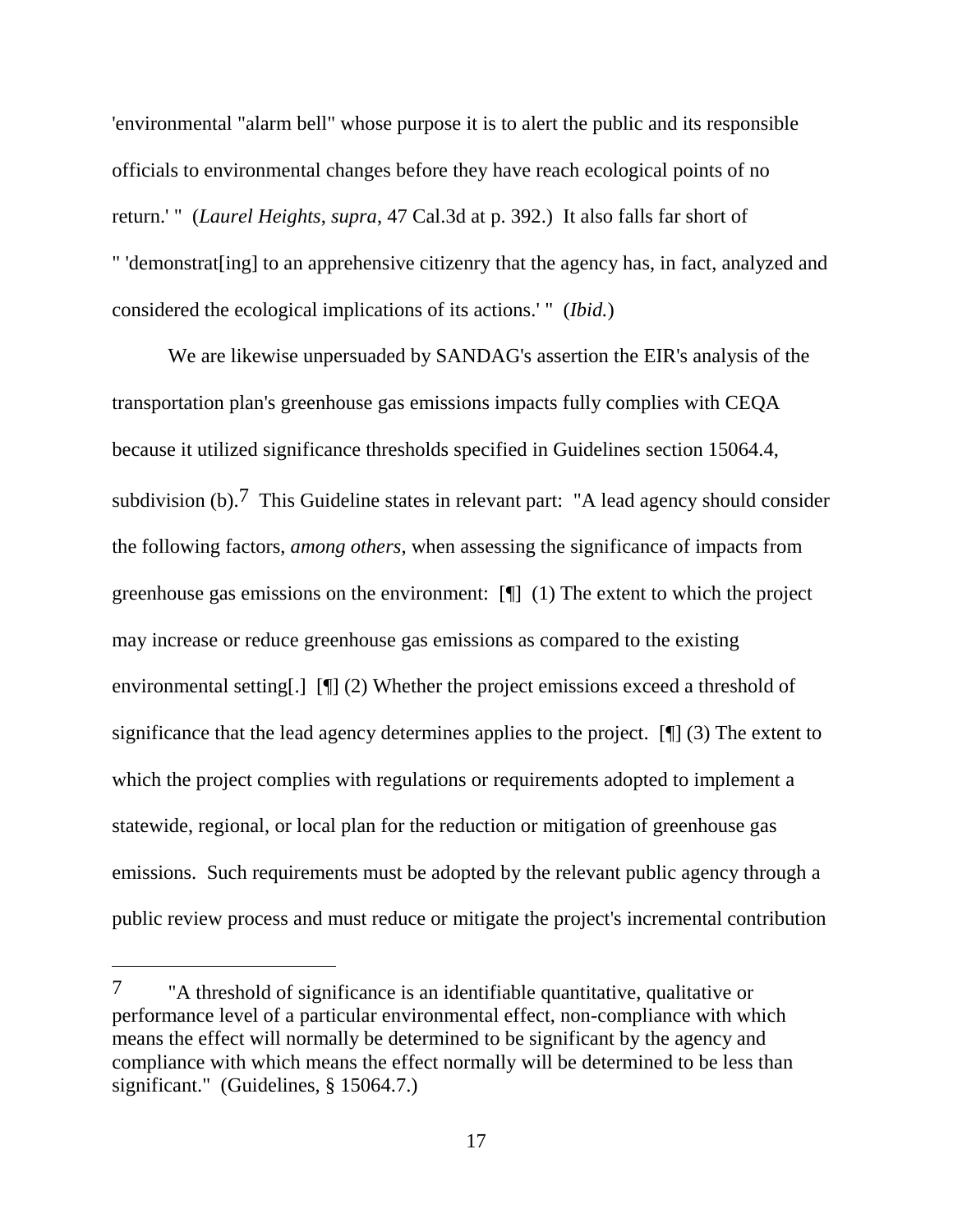of greenhouse gas emissions. If there is substantial evidence that the possible effects of a particular project are still cumulatively considerable notwithstanding compliance with the adopted regulations or requirements, an EIR must be prepared for the project."

(Guidelines, § 15064.4, subd. (b), italics added.)

 $\overline{a}$ 

Although this Guideline specifies three means of determining whether a project's greenhouse gas emissions impacts are significant, the "among others" qualifying language indicates these means are not exclusive.<sup>8</sup> Moreover, "the fact that a particular environmental effect meets a particular threshold cannot be used as an automatic determinant that the effect is or is not significant . . . a threshold of significance cannot be applied in a way that would foreclose the consideration of other substantial evidence tending to show the environmental effect to which the threshold relates might be significant." (*Protect The Historic Amador Waterways v. Amador Water Agency* (2004) 116 Cal.App.4th 1099, 1109 (*Amador*).) Consequently, the use of the Guideline's thresholds does not necessarily equate to compliance with CEQA, particularly where, as here, the failure to consider the transportation plan's consistency with the state climate policy of ongoing emissions reductions reflected in the Executive Order frustrates the state climate policy and renders the EIR fundamentally misleading.

<sup>8</sup> Indeed, in its statement of reasons for adopting the Guideline, the Natural Resources Agency explained the Guideline "reflects the existing CEQA principle that there is no iron-clad definition of 'significance.' [Citations.] Accordingly, lead agencies must use their best efforts to investigate and disclose all that they reasonably can regarding a project's potential adverse impacts." (California Natural Resources Agency, Final Statement of Reasons for Regulatory Action (Dec. 2009) p. 20 < http:// resources.ca.gov/ceqa/docs/Final\_Statement\_of\_Reasons.pdf > (as of Nov. 21, 2014).)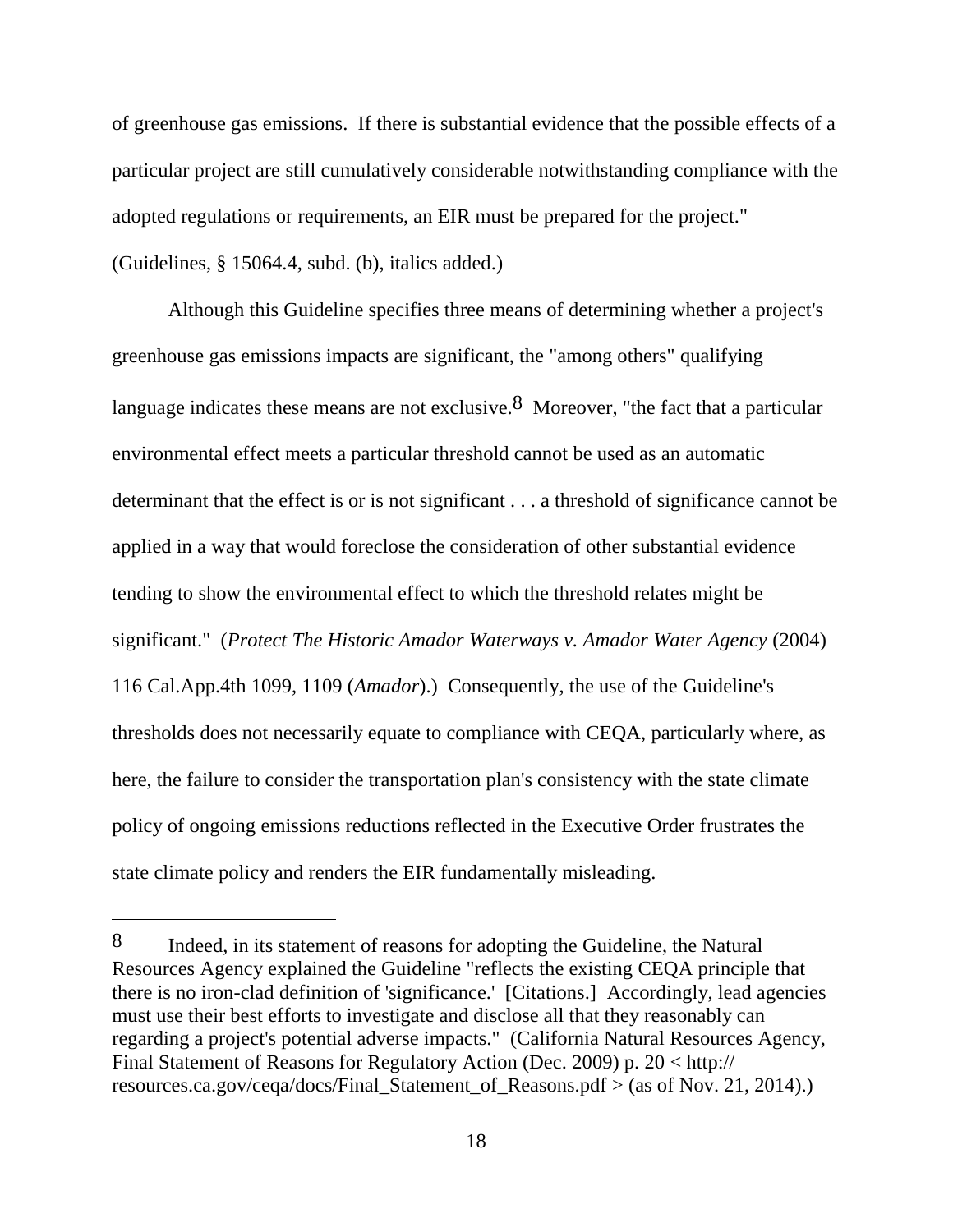We are also unpersuaded by SANDAG's assertion it was not required to analyze the transportation plan's consistency with the state climate policy reflected in the Executive Order because SANDAG has broad discretion to select the criteria it uses to determine the significance of the transportation plan's impacts. While we agree SANDAG has such discretion (*North Coast Rivers Alliance v. Marin Municipal Water Dist. Bd. of Directors* (2013) 216 Cal.App.4th 614, 624), SANDAG abuses its discretion if it exercises it in a manner that causes an EIR's analysis to be misleading or without informational value. (See *Smart Rail*, *supra*, 57 Cal.4th at pp. 445, 457.) "A lead agency cannot avoid finding a potentially significant effect on the environment by rotely applying standards of significance that do not address that potential effect." (*Rominger v. County of Colusa* (2014) 229 Cal.App.4th 690, 717, citing *Amador*, *supra*, 116 Cal.App.4th at p. 1111.)

By disregarding the Executive Order's overarching goal of ongoing emissions reductions, the EIR's analysis of the transportation plan's greenhouse gas emissions makes it falsely appear as if the transportation plan is furthering state climate policy when, in fact, the trajectory of the transportation plan's post-2020 emissions directly contravenes it. "[O]mitting material necessary to informed decisionmaking and informed public participation" subverts the purposes of CEQA and "precludes both identification of potential environmental consequences arising from the project and also thoughtful analysis of the sufficiency of measures to mitigate those consequences." (*Lotus v. Department of Transportation* (2014) 223 Cal.App.4th 645, 658.) Such an omission is particularly troubling where, as here, the project under review involves long-term,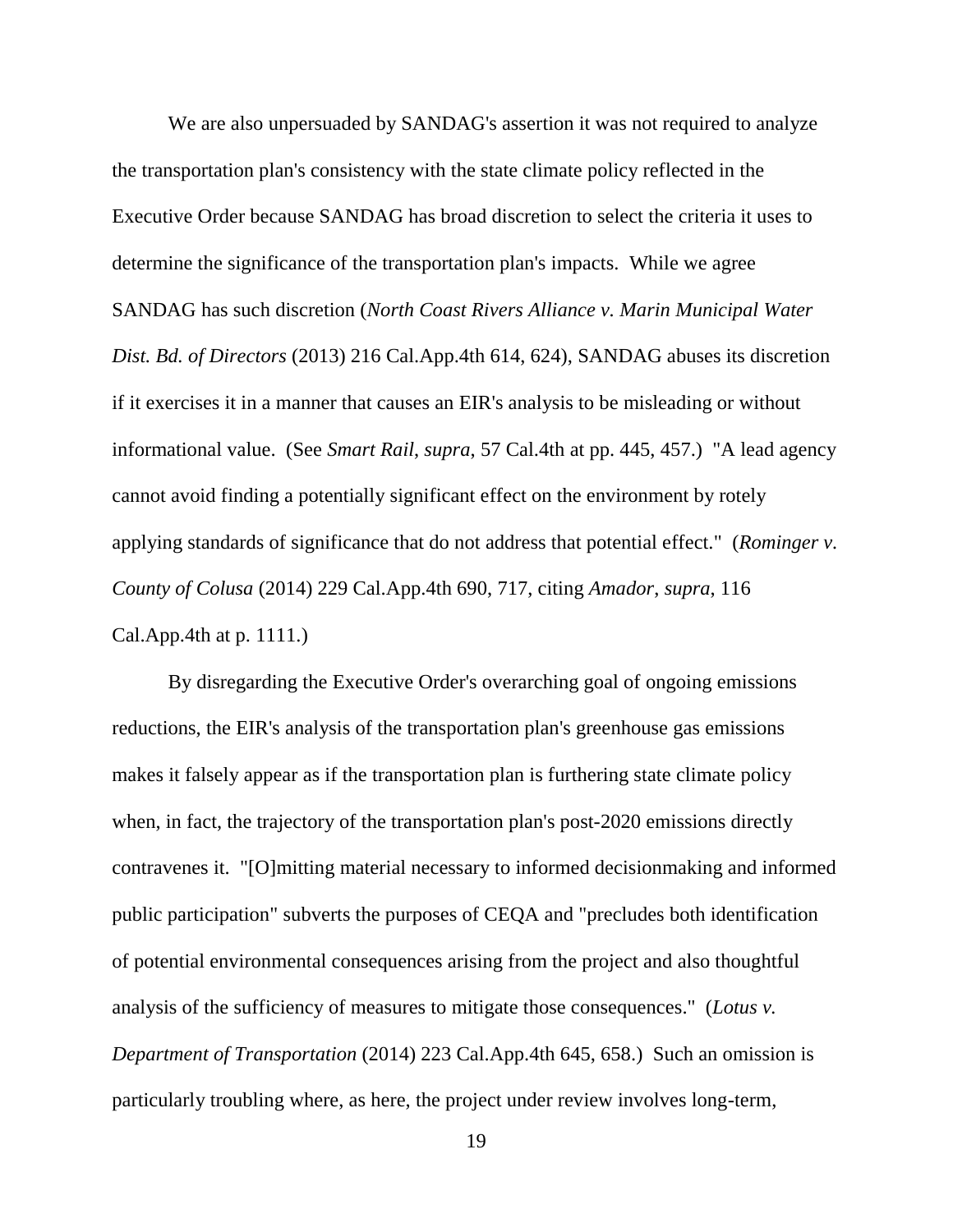planned expenditures of billions of taxpayer dollars. No one can reasonably suggest it would be prudent to go forward with planned expenditures of this magnitude before the public and decision makers have been provided with all reasonably available information bearing on the project's impacts to the health, safety, and welfare of the region's inhabitants. We, therefore, conclude SANDAG prejudicially abused its discretion by omitting from the EIR an analysis of the transportation plan's consistency with the state climate policy, reflected in the Executive Order, of continual greenhouse gas emissions reductions.9

C

#### *Mitigation of Greenhouse Gas Emissions Impacts*

1

Although the EIR did not analyze the transportation plan's consistency with the state climate policy reflected in the Executive Order, the EIR nevertheless, analyzed the transportation plan's greenhouse gas emissions impacts against three significance thresholds for each of the planning years 2020, 2035, and 2050. Under the first

 $\overline{a}$ 

<sup>9</sup> Our decision will not necessarily stop any project encompassed within the transportation plan. (See *Preserve Wild Santee v. City of Santee* (2012) 210 Cal.App.4th 260, 286-289.) Our decision also will not procedurally or substantively expand CEQA requirements in violation of section 21083.1 because the EIR is required to analyze the transportation plan's potential "to degrade the quality of the environment, curtail the range of the environment, *or to achieve short-term, to the disadvantage of long-term, environmental goals*." (§ 21083, subd. (b)(1), italics added; Guidelines, § 15065, subd.  $(a)(2)$ ,  $(c)$ .) Rather, our decision is consistent with the intent CEQA "be interpreted to afford the fullest possible protection to the environment within the reasonable scope of the statutory language. (Guidelines, § 15003, subd. (f).)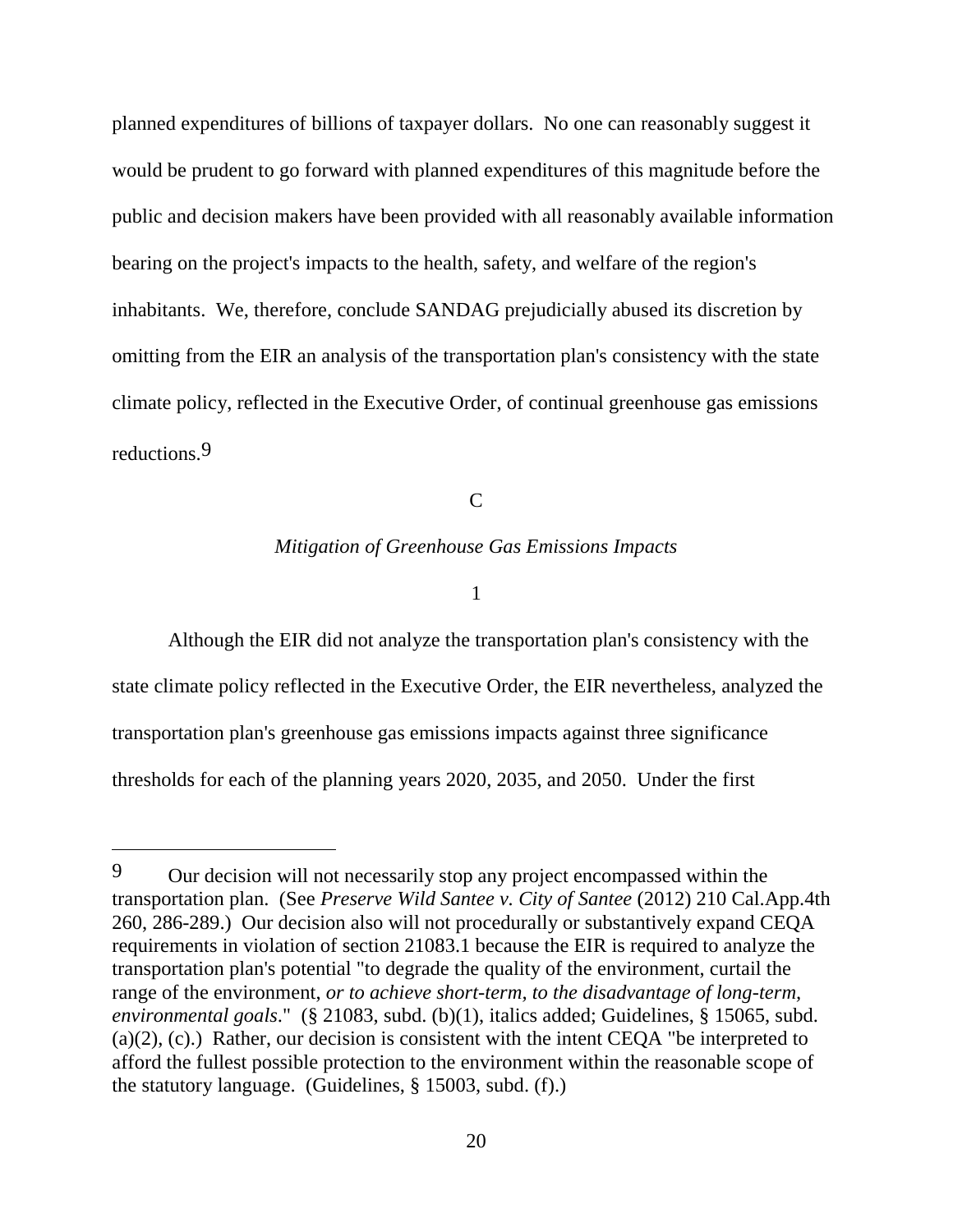threshold, the EIR posited the transportation plan's impacts would be significant if the transportation plan's implementation were to increase greenhouse gas emissions compared to existing, or 2010, conditions. Under the second threshold, the EIR posited the transportation plan's impacts would be significant if the transportation plan's implementation conflicted with CARB's regional automobile and light truck emissions reductions targets. Under the third threshold, the EIR stated the transportation plan's impacts would be significant if the transportation plan's implementation conflicted with either CARB's Climate Change Scoping Plan (Scoping Plan) or SANDAG's own Climate Action Strategy.<sup>10</sup>

The EIR concluded the transportation plan's greenhouse gas emissions impacts would be significant under the first significance threshold for the 2035 and 2050 planning years because the emissions would be higher in those planning years than in 2010. The EIR concluded the greenhouse gas emissions impacts would be less than significant in all other respects analyzed.11

<sup>10</sup> The Scoping Plan is CARB's roadmap for achieving greenhouse gas emissions reductions. The Climate Action Strategy is SANDAG's guide for addressing climate change. The Climate Action Strategy emphasizes the areas where the greatest impact can be made at the local level, including transportation infrastructure.

<sup>11</sup> The People and Cleveland have not challenged these conclusions and their propriety is not before us. Nonetheless, regarding the third significance threshold, we note the Climate Action Strategy expresses far stronger views than the transportation plan on the steps necessary to achieve the state's long-term greenhouse gas emissions reductions goals. For example, the Climate Action Strategy maintains achieving the goals "will require fundamental changes in policy, technology, and behavior" and "[b]y 2030, the region must have met and gone below the 1990 [emissions] level and be well on its way to doing its share for achieving the 2050 greenhouse gas reduction level."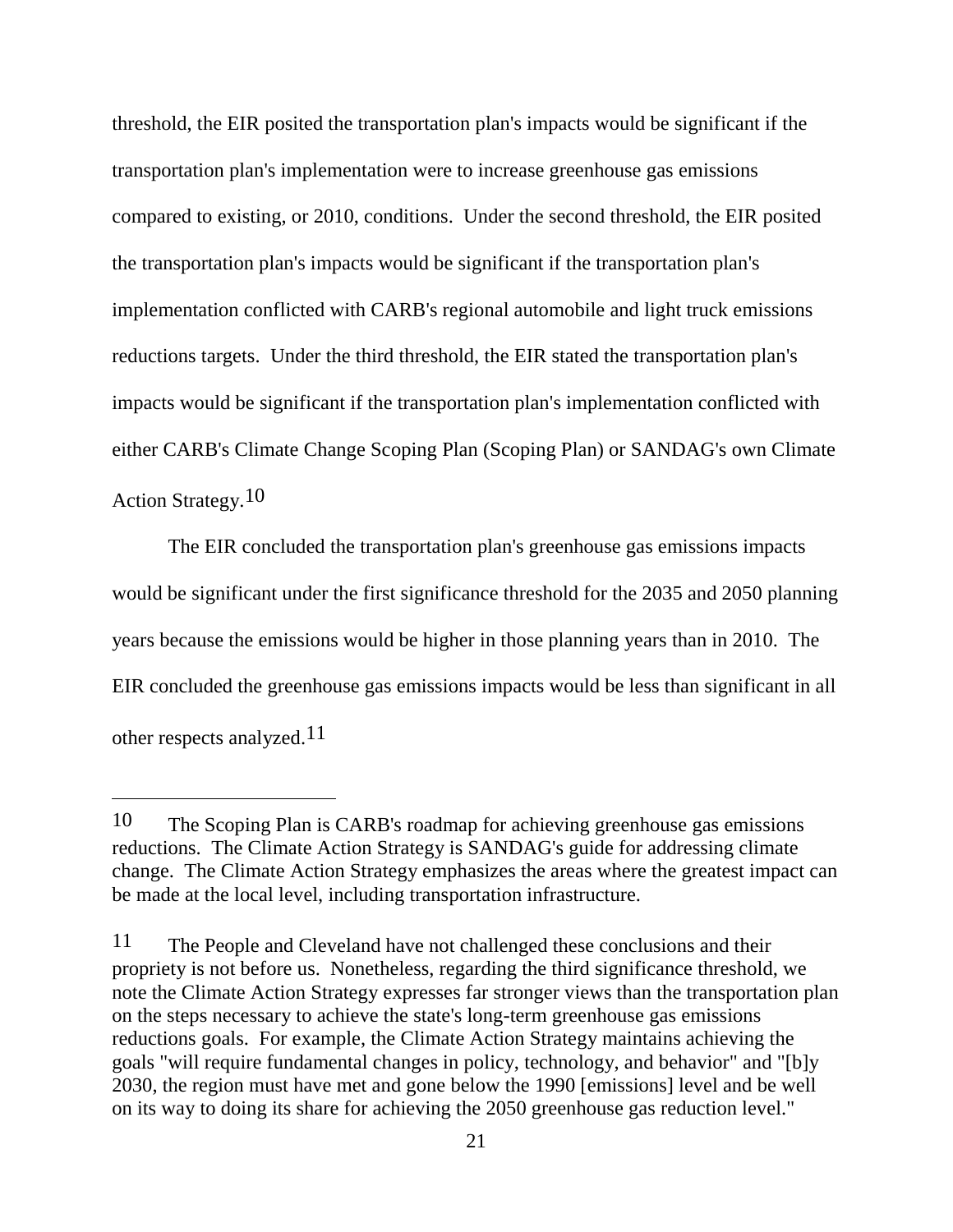To mitigate the significant greenhouse gas emissions impacts found under the first threshold, the EIR identified three mitigation measures it deemed feasible.<sup>12</sup> The first mitigation measure required SANDAG to update its future regional comprehensive plans, regional transportation plans, and sustainable communities plans to incorporate policies and measures leading to reduced greenhouse gas emissions. The second mitigation measure encouraged the San Diego region cities and the County of San Diego (County) to adopt and implement climate action plans for reducing greenhouse gas emissions to a level the particular city or the County determined would not be cumulatively considerable. The second mitigation measure also identified various provisions the plans should include and stated SANDAG would assist in the preparation of the plans and other climate strategies through the continued implementation of its own Climate Action Strategy and Energy Roadmap Program.13 The third mitigation measure stated SANDAG would and other agencies should require the use of best available control technology to reduce greenhouse gas emissions during the construction and operation of projects.

 $\overline{a}$ 

2

<sup>12</sup> " 'Feasible' means capable of being accomplished in a successful manner within a reasonable period of time, taking into account economic, environmental, legal, social, and technological factors." (Guidelines, § 15364.)

<sup>13</sup> According to the record, the Energy Roadmap Program "identifies energy-saving measures that can be integrated into local planning and permitting processes, ordinances, outreach and education efforts, and municipal operations."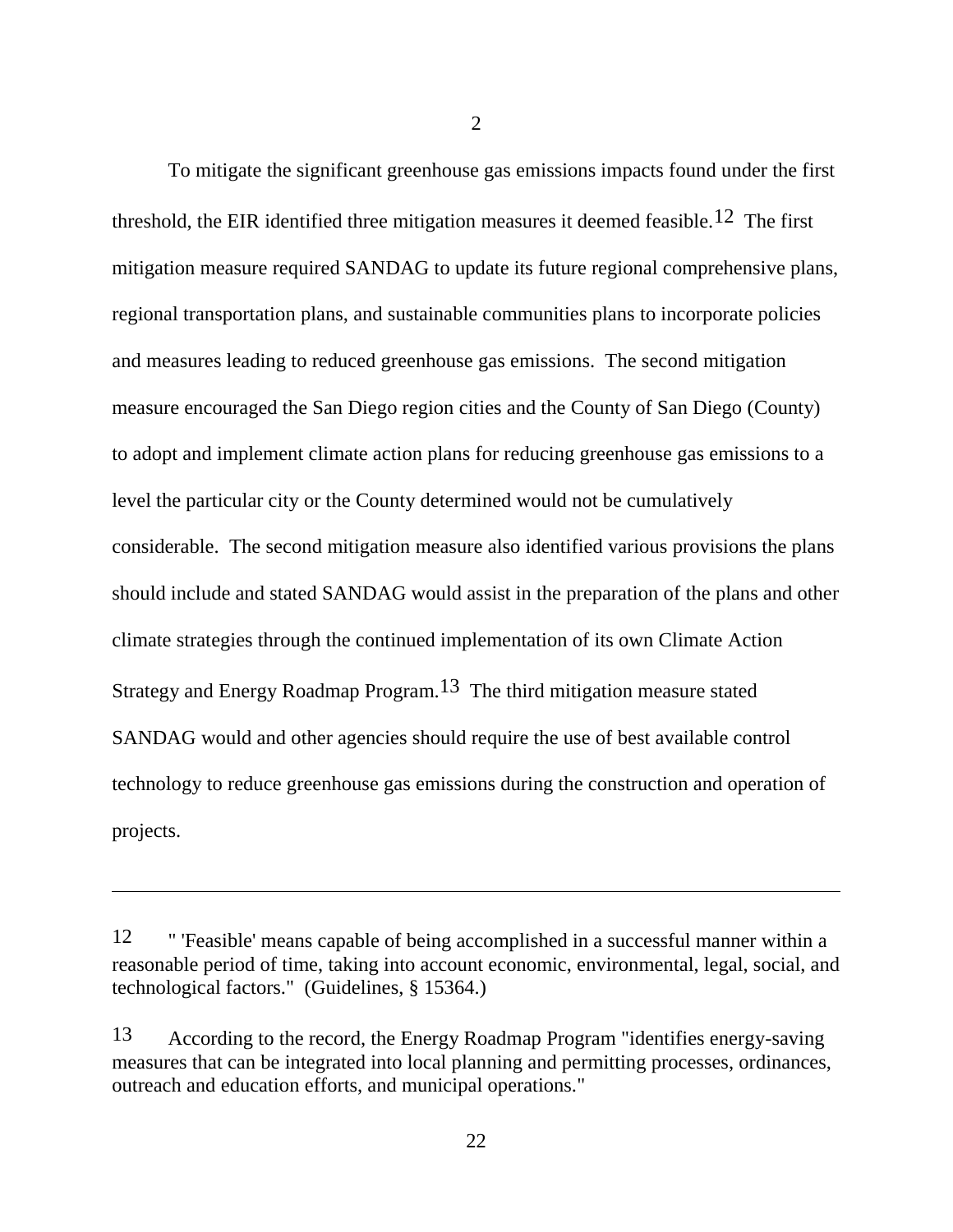According to the EIR, these mitigation measures encourage reduction in greenhouse gas emissions, but they do not provide a mechanism guaranteeing such reductions. Consequently, the EIR concluded the significant impacts found under the first threshold would remain significant and unavoidable.

The EIR also considered and rejected three other mitigation measures deemed infeasible. These mitigation measures were: (1) requiring all vehicles driven within the region to be zero-emission vehicles or to be powered by renewable energy; (2) requiring all future construction to be net-zero energy use; and (3) requiring all future construction activity to include only equipment retrofitted to significantly reduce greenhouse gas emissions.

3

SANDAG contends the EIR adequately addressed mitigation for the transportation plan's significant greenhouse gas emissions impacts. Given our conclusion in part II.B, *ante*, this challenge is at least partially moot as the additional analysis necessary to properly address the transportation plan's consistency with the state climate policy reflected in the Executive Order will likely require revisions to related sections of the EIR, including the EIR's discussion of mitigation measures. (*Communities for a Better Environment v. City of Richmond* (2010) 184 Cal.App.4th 70, 91 [once a lead agency recognizes an impact is significant, the agency must describe, evaluate, and adopt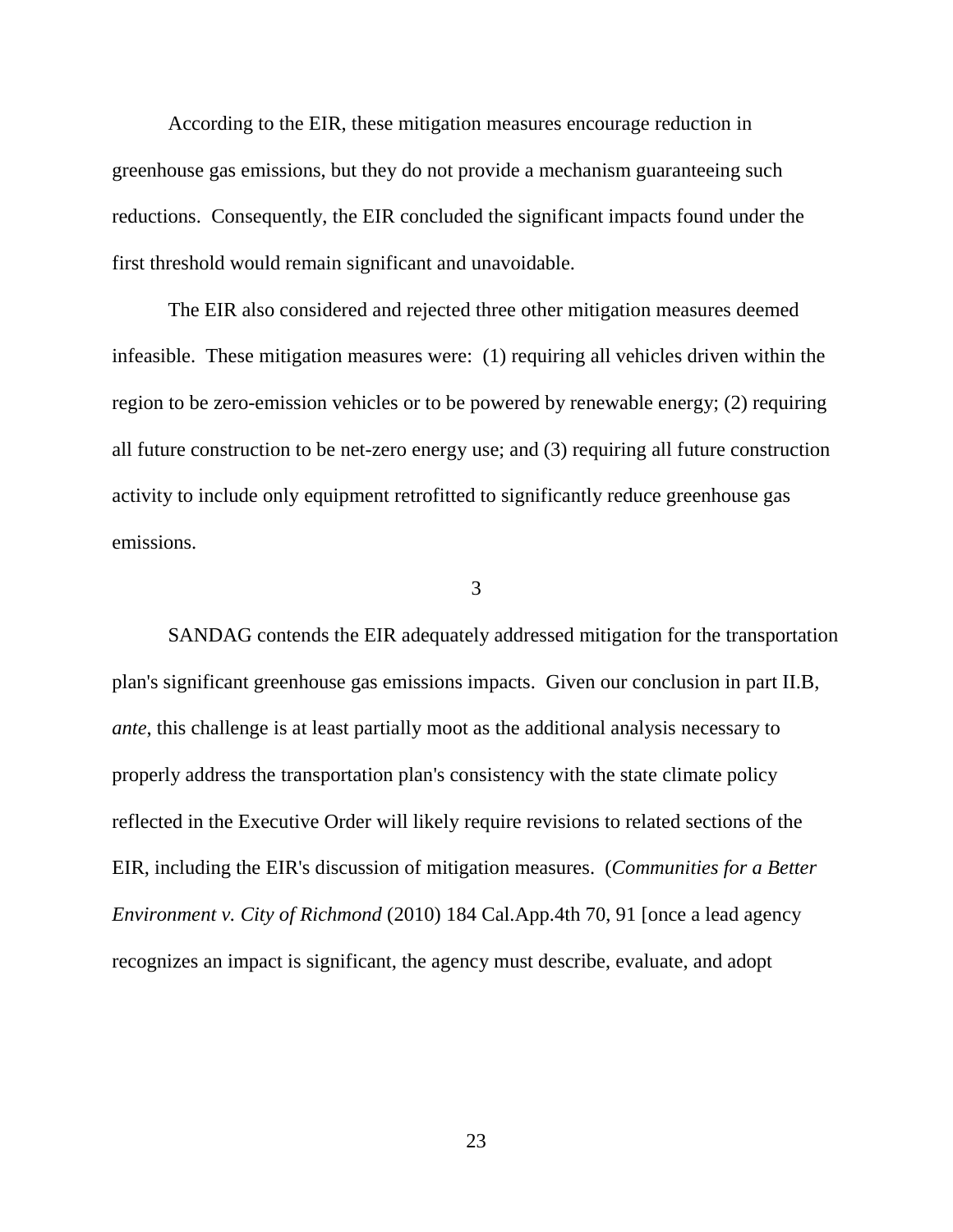feasible mitigation measures to mitigate or avoid the impact.  $1^{14}$  We, nonetheless, briefly address SANDAG's contention. As this contention is predominately factual, our review is for substantial evidence. (*Vineyard*, *supra*, 40 Cal.4th at p. 435.)

a

"The core of an EIR is the mitigation and alternatives sections." (*Citizens of Goleta Valley v. Board of Supervisors* (1990) 52 Cal.3d 553, 564; *Watsonville Pilots Assn. v. City of Watsonville* (2010) 183 Cal.App.4th 1059, 1089.) "Section 21002 requires agencies to adopt feasible mitigation measures to substantially lessen or avoid otherwise significant adverse environmental impacts. [¶] The CEQA guidelines state that to be legally adequate mitigation measures must be capable of: '(a) Avoiding the impact altogether by not taking a certain action or parts of an action. (b) Minimizing impacts by limiting the degree or magnitude of the action and its implementation. (c) Rectifying the impact by repairing, rehabilitating, or restoring the impacted environment. (d) Reducing or eliminating the impact over time by preservation and maintenance operations during the life of the action.' [Citation.]

"For each significant effect, the EIR must identify specific mitigation measures; where several potential mitigation measures are available, each should be discussed separately, and the reasons for choosing one over the others should be stated. If the

<sup>14</sup> We do not express any view on precisely how SANDAG must remedy the analytical deficiencies identified in this opinion as we recognize a court may direct SANDAG to comply with CEQA, but a court may not direct SANDAG to exercise its discretion in a particular fashion or to produce a particular result. (§ 21168.9, subd. (c); *Schellinger Brothers v. City of Sebastopol* (2009) 179 Cal.App.4th 1245, 1266.)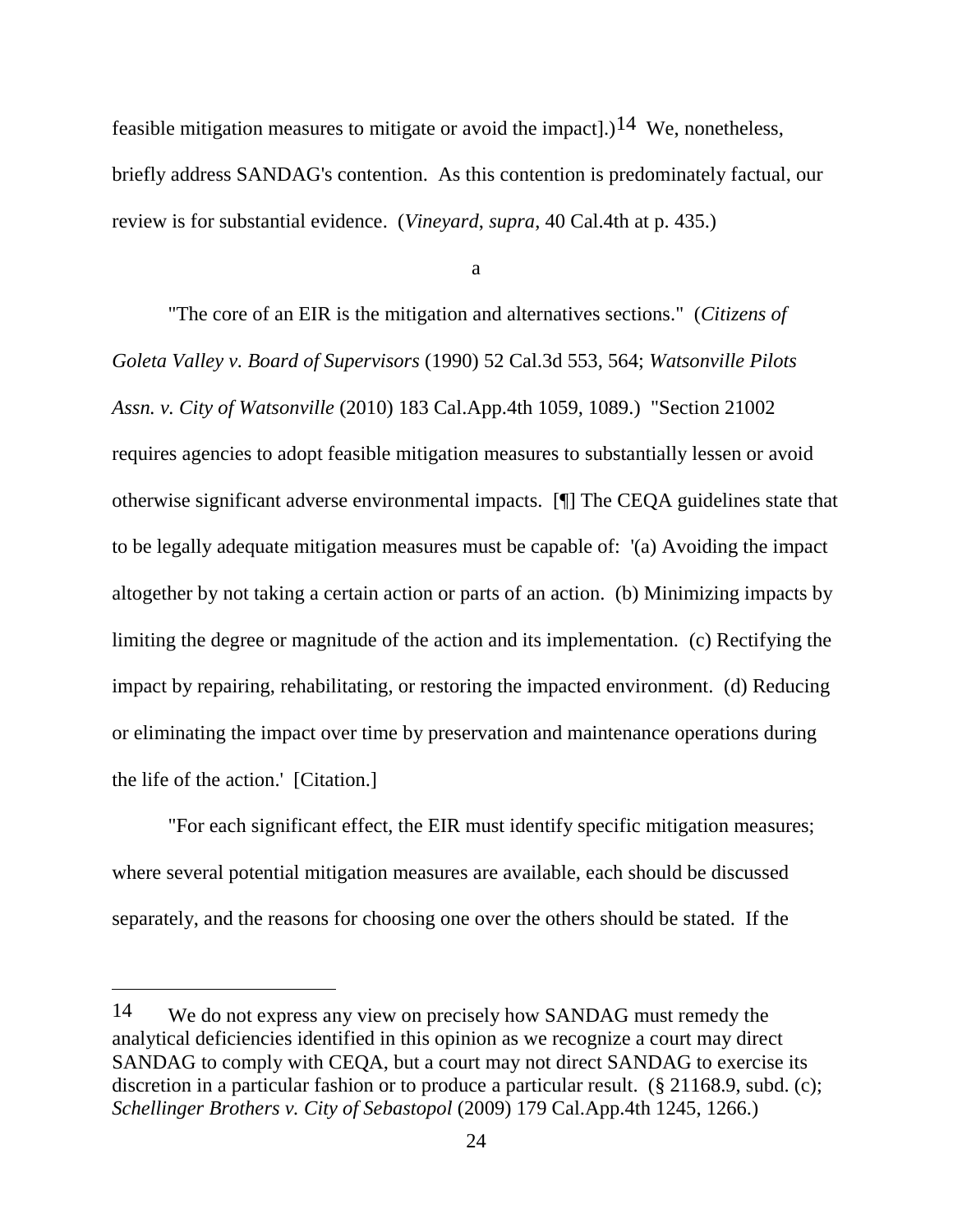inclusion of a mitigation measure would itself create new significant effects, these too, must be discussed, though in less detail than required for those caused by the project itself." (*Sacramento Old City Assn. v. City Council* (1991) 229 Cal.App.3d 1011, 1027.)

For significant greenhouse gas emissions effects, feasible mitigation measures may include: "(1) Measures in an existing plan or mitigation program for the reduction of emissions that are required as part of the lead agency's decision; [¶] (2) Reductions in emissions resulting from a project through implementation of project features, project design, or other measures . . . ; [¶] (3) Off-site measures, including offsets that are not otherwise required, to mitigate a project's emissions; [¶] (4) Measures that sequester greenhouse gases; [¶] [and] (5) In the case of the adoption of a plan, such as a general plan, long range development plan, or plans for the reduction of greenhouse gas emissions, mitigation may include the identification of specific measures that may be implemented on a project-by-project basis. Mitigation may also include the incorporation of specific measures or policies found in an adopted ordinance or regulation that reduces the cumulative effect of emissions." (Guidelines, § 15126.4, subd. (c).)

b

At one extreme, the EIR in this case considered and deemed feasible three measures requiring little to no effort to implement and assuring little to no concrete steps toward emissions reduction. In addition, according to the EIR, many of the suggestions contained in these measures have already been incorporated into the transportation plan and, by implication, the transportation plan's emissions estimates. "A 'mitigation measure' is a suggestion or change that would reduce or minimize significant adverse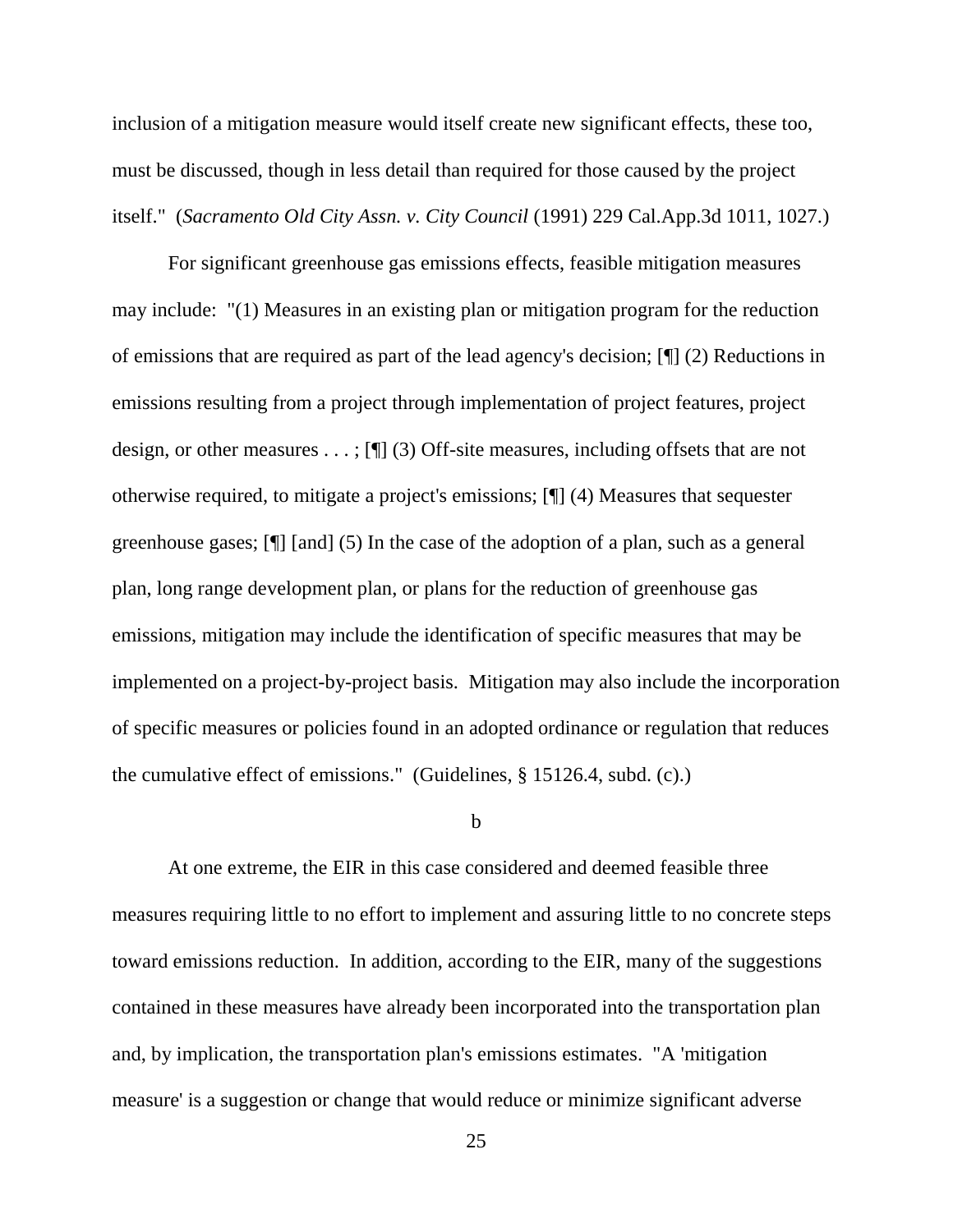impacts on the environment caused by the project as proposed." (*Lincoln Place Tenants Association v. City of Los Angeles* (2007) 155 Cal.App.4th 425, 445.) A mitigation measure is not part of the project. (*Lotus v. Department of Transportation*, *supra*, 223 Cal.App.4th at p. 656  $\&$  fn. 8.) Thus, it is questionable whether these measures even qualify as mitigation measures.

At the other extreme, the EIR considered and deemed infeasible three particularly onerous measures. Each of the measures would be difficult, if not impossible, to enforce and each requires implementation resources not readily available. Unrealistic mitigation measures, similar to unrealistic project alternatives, do not contribute to a useful CEQA analysis. (See *Watsonville Pilots Assn. v. City of Watsonville*, *supra*, 183 Cal.App.4th at p. 1089; 1 Kostka & Zischke, Practice Under the Cal. Environmental Quality Act (Cont.Ed.Bar 2014) § 15.10, pp. 15-16.) As none of these measures had any probability of implementation, their inclusion in the EIR was illusory.

Missing from the EIR is what CEQA requires: a discussion of mitigation alternatives that could both substantially lessen the transportation plan's significant greenhouse gas emissions impacts and feasibly be implemented. (*Lincoln Place Tenants Association v. City of Los Angeles*, *supra*, 155 Cal.App.4th at p. 445.) A few examples of potential alternatives identified in the Climate Action Strategy include: supporting the planning and development of smart growth areas through transportation investments and other funding decisions; offering incentives for transit-oriented developments in smart growth areas; coordinating the funding of low carbon transportation with smart growth development; and encouraging parking management measures that promote walking and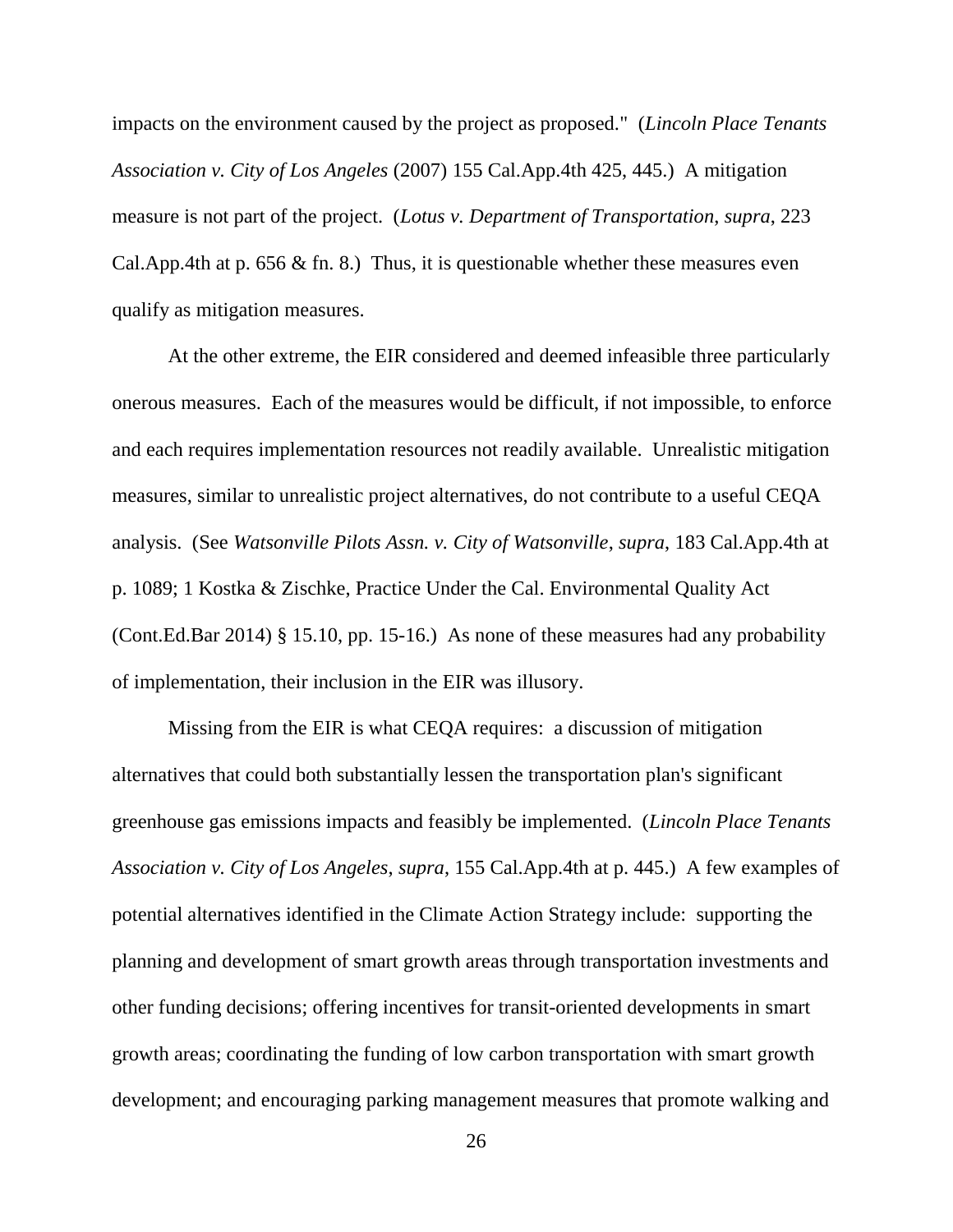transit use in smart growth areas. Given the absence of any discussion of such mitigation alternatives, we conclude there is not substantial evidence to support SANDAG's determination the EIR adequately addressed mitigation for the transportation plan's greenhouse gas emissions impacts. The error is prejudicial because it precluded informed public participation and decisionmaking. (§ 21005, subd. (a); *City of Maywood*, *supra*, 208 Cal.App.4th at p. 386.)

# III

### *Cross-Appeals*

## A

# *Forfeiture*

The People's and Cleveland's pleadings and briefs below challenged many aspects of the EIR in addition to the EIR's analysis and mitigation of greenhouse gas emissions impacts. In its tentative ruling, the superior court acknowledged the other challenges, but determined it could resolve the case solely on the greenhouse gas emissions impacts analysis and mitigation issues and, consequently, it did not need to address the other challenges. The People and Cleveland through their cross-appeals now seek rulings from this court on many of the other challenges. SANDAG contends they forfeited these challenges by failing to attempt to obtain rulings on them below.

Even if SANDAG's contention were correct, the application of the forfeiture rule is not automatic and we may excuse forfeiture in cases presenting "an important legal issue." (*In re S.B.* (2004) 32 Cal.4th 1287, 1293.) We are persuaded the legal issues raised in the cross-appeals are sufficiently important we should exercise our discretion to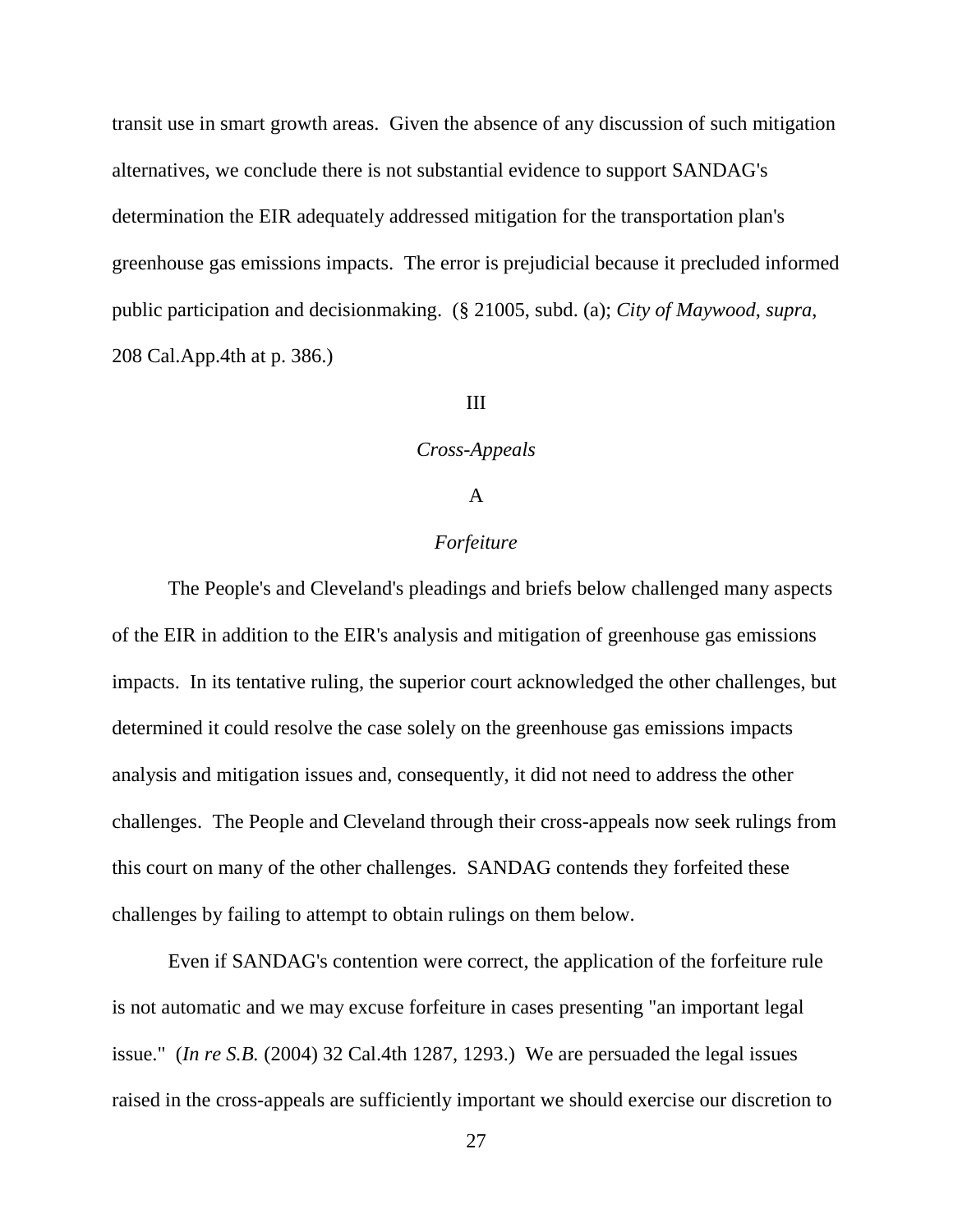excuse any forfeiture. Moreover, we are mindful of the Legislature's intent "that any court, which finds, or, in the process of reviewing a previous court finding, finds, that a public agency has taken an action without compliance with [CEQA], shall specifically address each of the alleged grounds for noncompliance." (§ 21005, subd. (c).)

#### B

## *Project Alternatives*

### 1

The EIR analyzed seven project alternatives. They were:

1. A no project alternative, which assumed the transportation plan would not be adopted and only transportation improvements under construction or development would be built (Alternative 1);

2. A modified funding strategy alternative, which deleted some highway improvements, delayed other highway improvements, added some transit projects, advanced other transit projects, and increased some transit service frequencies (Alternative 2a);

3. The same modified funding strategy alternative coupled with a modified "smart growth" land use pattern, which assumed added infill and redevelopment to increase residential development density in urban and town center areas and increased employment within job centers (Alternative 2b);

4. A transit emphasis alternative, which advanced the development of some transit projects, but did not add any new transit projects (Alternative 3a);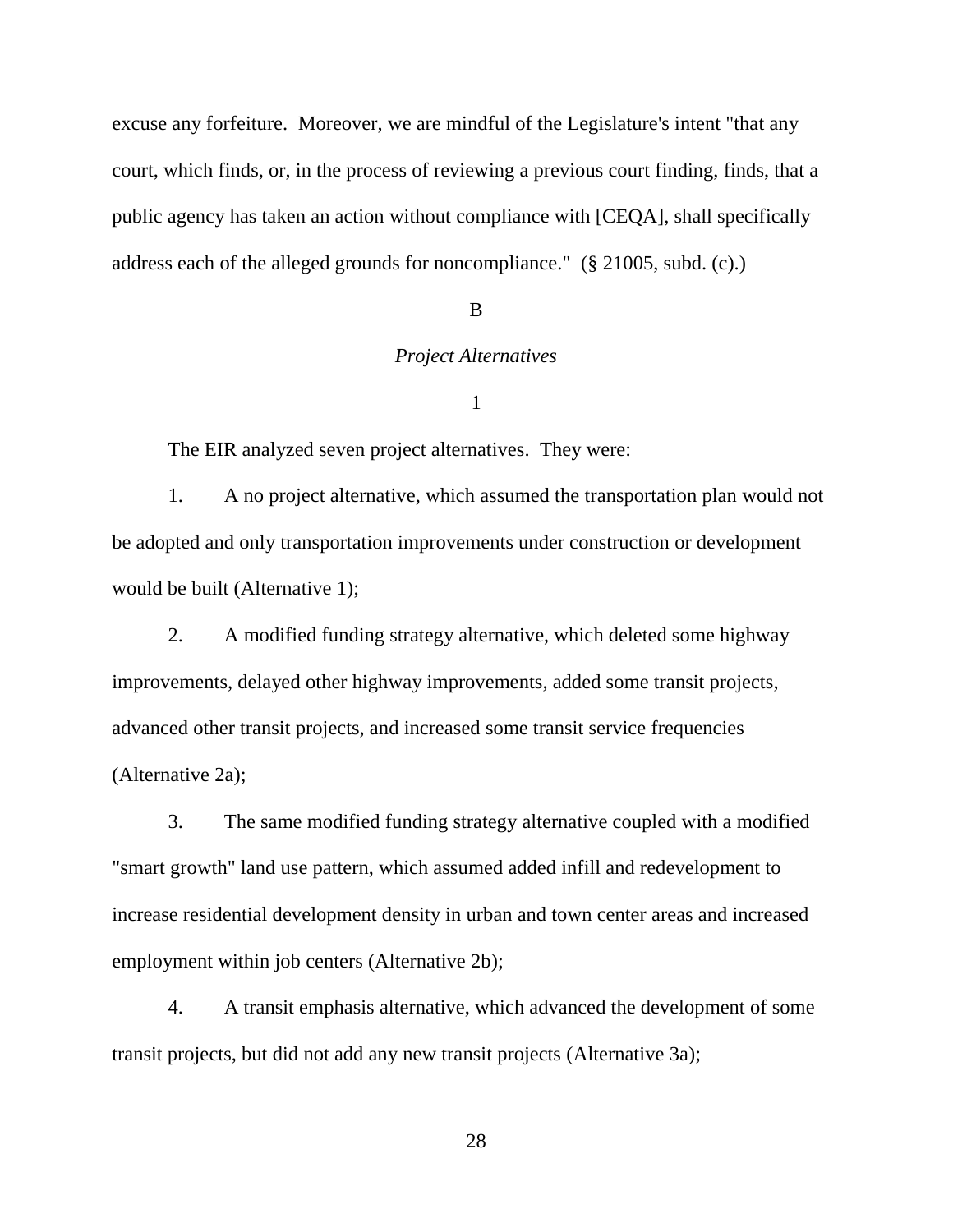5. The same transit emphasis alternative, but assuming the modified smart growth land use pattern (Alternative 3b);

6. An alternative implementing the transportation plan's transportation network, but assuming the modified smart growth land use pattern (Alternative 4); and

7. A slow growth alternative, which assumed the application of regulations and/or economic disincentives to slow population and employment and delayed the complete implementation of the transportation plan by five years (Alternative 5).

2

Cleveland contends the EIR fails to comply with CEQA because the EIR did not analyze a reasonable range of project alternatives. As the focus of this contention is whether the analysis was reasonable and not whether it occurred, the contention presents a predominately factual question and our review is for substantial evidence. (*Vineyard*, *supra*, 40 Cal.4th at p. 435.)

"CEQA requires that an EIR, in addition to analyzing the environmental effects of a proposed project, also consider and analyze project alternatives that would reduce adverse environmental impacts. [Citations.] The [Guidelines] state that an EIR must 'describe a range of reasonable alternatives to the project . . . which would feasibly attain most of the basic objectives of the project but would avoid or substantially lessen any of the significant effects of the project . . . .' [Citation.] An EIR need not consider every conceivable alternative to a project or alternatives that are infeasible. [Citations.]  $[\P]$  . . .  $[\P]$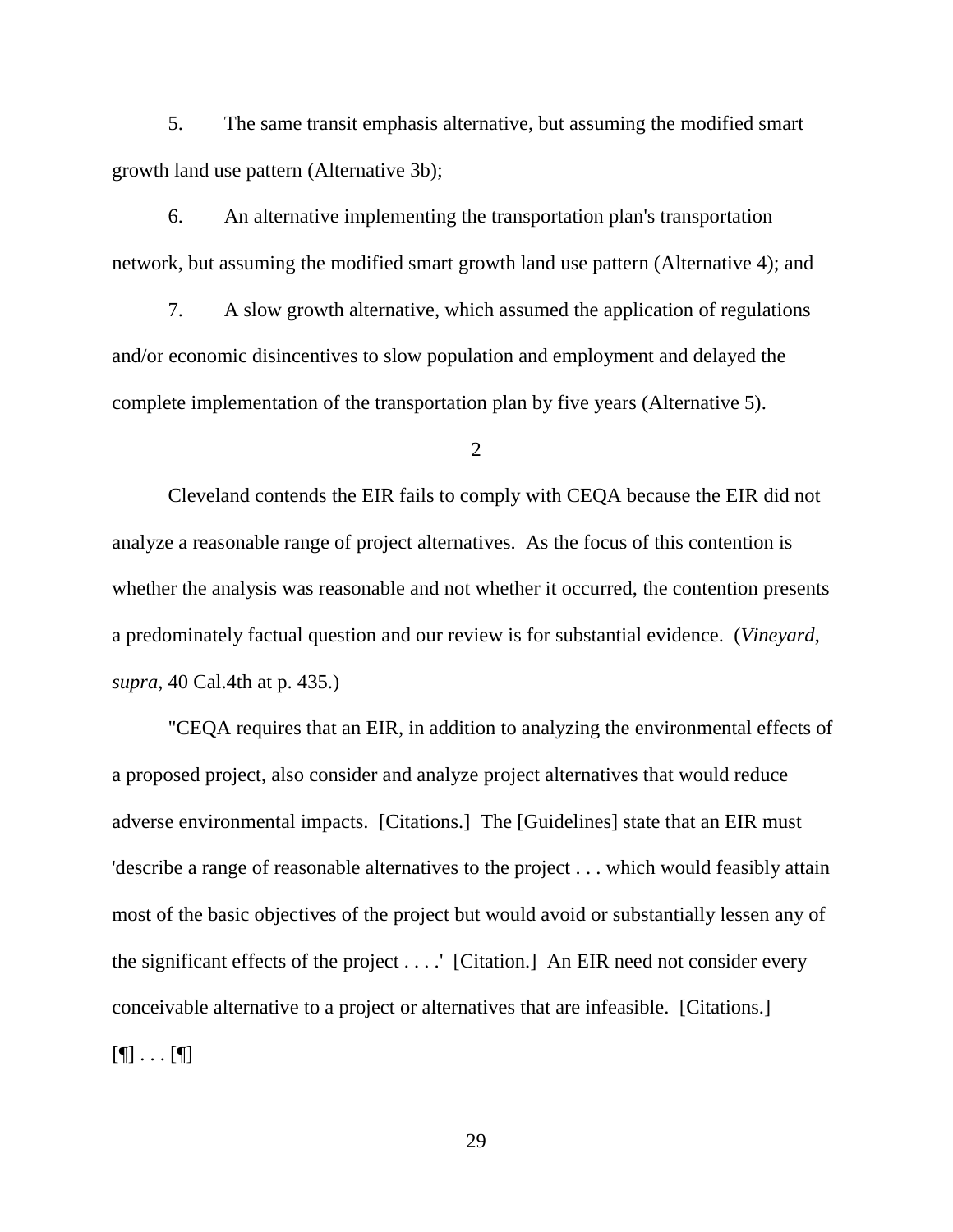" 'There is no ironclad rule governing the nature or scope of the alternatives to be discussed other than the rule of reason.' [Citation.] The rule of reason 'requires the EIR to set forth only those alternatives necessary to permit a reasoned choice' and to 'examine in detail only the ones that the lead agency determines could feasibly attain most of the basic objectives of the project.' [Citations.] An EIR does not have to consider alternatives 'whose effect cannot be reasonably ascertained and whose implementation is remote and speculative.' " (*Bay-Delta*, *supra*, 43 Cal.4th at p. 1163, fn. omitted.) A court will uphold the selection of project alternatives unless the challenger demonstrates " 'that the alternatives are manifestly unreasonable and that they do not contribute to a reasonable range of alternatives.' " (*California Native Plant Society v. City of Santa Cruz* (2009) 177 Cal.App.4th 957, 988.)

In this case, the EIR's discussion of project alternatives is deficient because it does not discuss an alternative which could significantly reduce total vehicle miles traveled. Although Alternatives 3a and 3b are labeled "transit emphasis" alternatives, the labeling is a misnomer. These alternatives mainly advance certain rapid bus projects, but leave the planned rail and trolley projects largely unchanged. In addition, these alternatives do not provide any new transit projects or significant service increases. In fact, the "transit emphasis" alternatives include fewer transit projects than some of the other non-"transitemphasis" alternatives.

The omission of an alternative which could significantly reduce total vehicle miles traveled is inexplicable given SANDAG's acknowledgment in its Climate Action Strategy that the state's efforts to reduce greenhouse gas emissions from on-road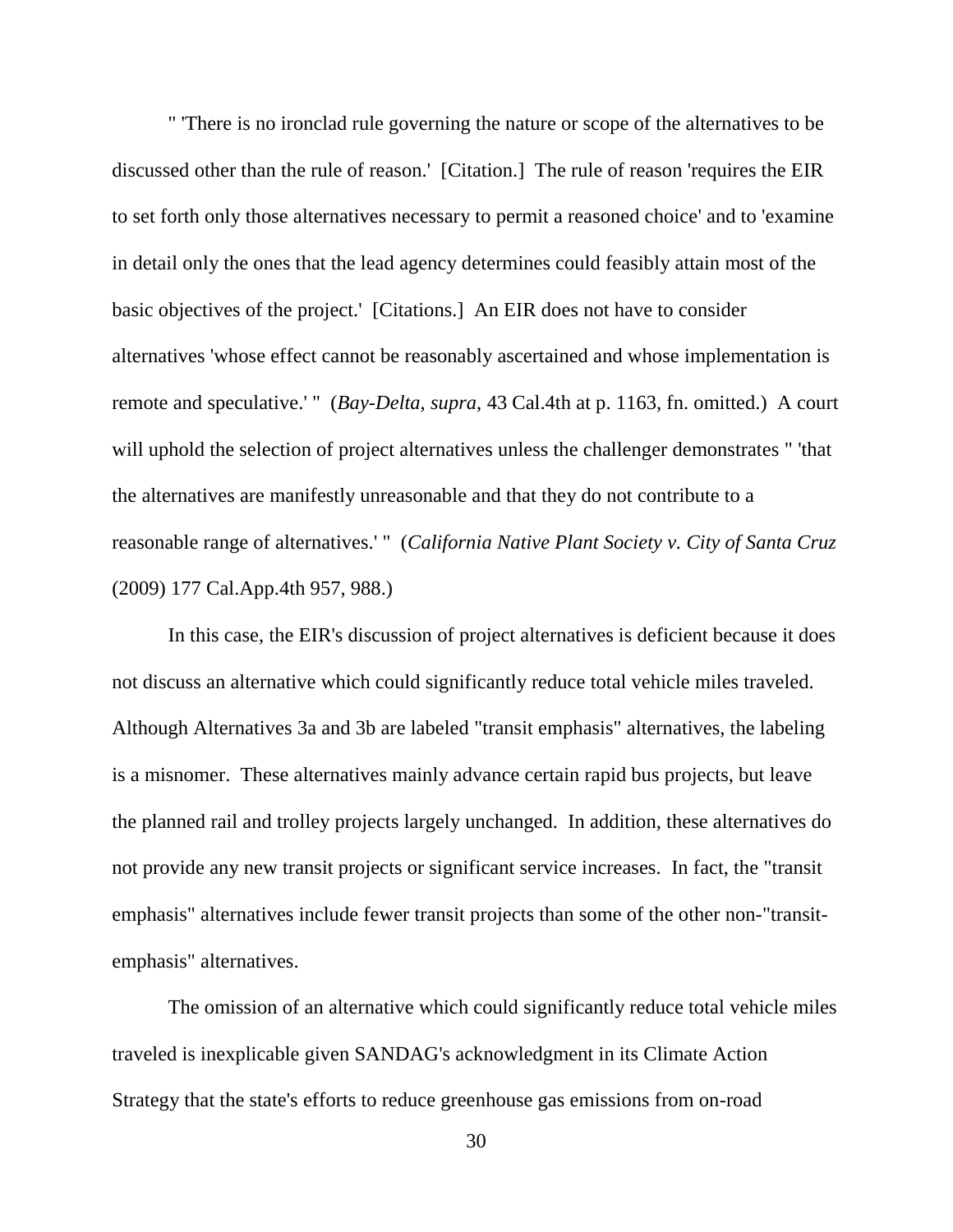transportation will not succeed if the amount of driving, or vehicle miles traveled, is not significantly reduced. The Climate Action Strategy explained, "Lowering vehicle miles traveled means providing high-quality opportunities to make trips by alternative means to driving alone such as walking, bicycling, ridesharing, and public transit, and by shortening vehicle trips that are made. This can be accomplished through improved land use and transportation planning and related measures, policies and investments that increase the options people have when they travel." Accordingly, the Climate Action Strategy recommended policy measures to increase and prioritize funding and system investments for public transit and transit operations, increase the level of service on existing routes and provide new public transit service through expanded investments, and improve the performance of public transit with infrastructure upgrades. Given these recommendations, their purpose, and their source, it is reasonable to expect at least one project alternative to have been focused primarily on significantly reducing vehicle trips.

Instead, it appears the project alternatives focused primarily on congestion relief. The Climate Action Strategy provides evidentiary support for the consideration of congestion relief alternatives as it notes, "Eliminating or reducing congestion can lead to more efficient travel conditions for vehicles and greenhouse gas savings." However, the transportation plan is a long-term plan and congestion relief is not necessarily an effective long-term strategy. As the Climate Action Strategy explains, "Measures to relieve congestion also may induce additional vehicle travel during uncongested periods, particularly over the long-term, which can partially or fully offset the greenhouse gas reductions achieved in the short-term from congestion relief. Induced demand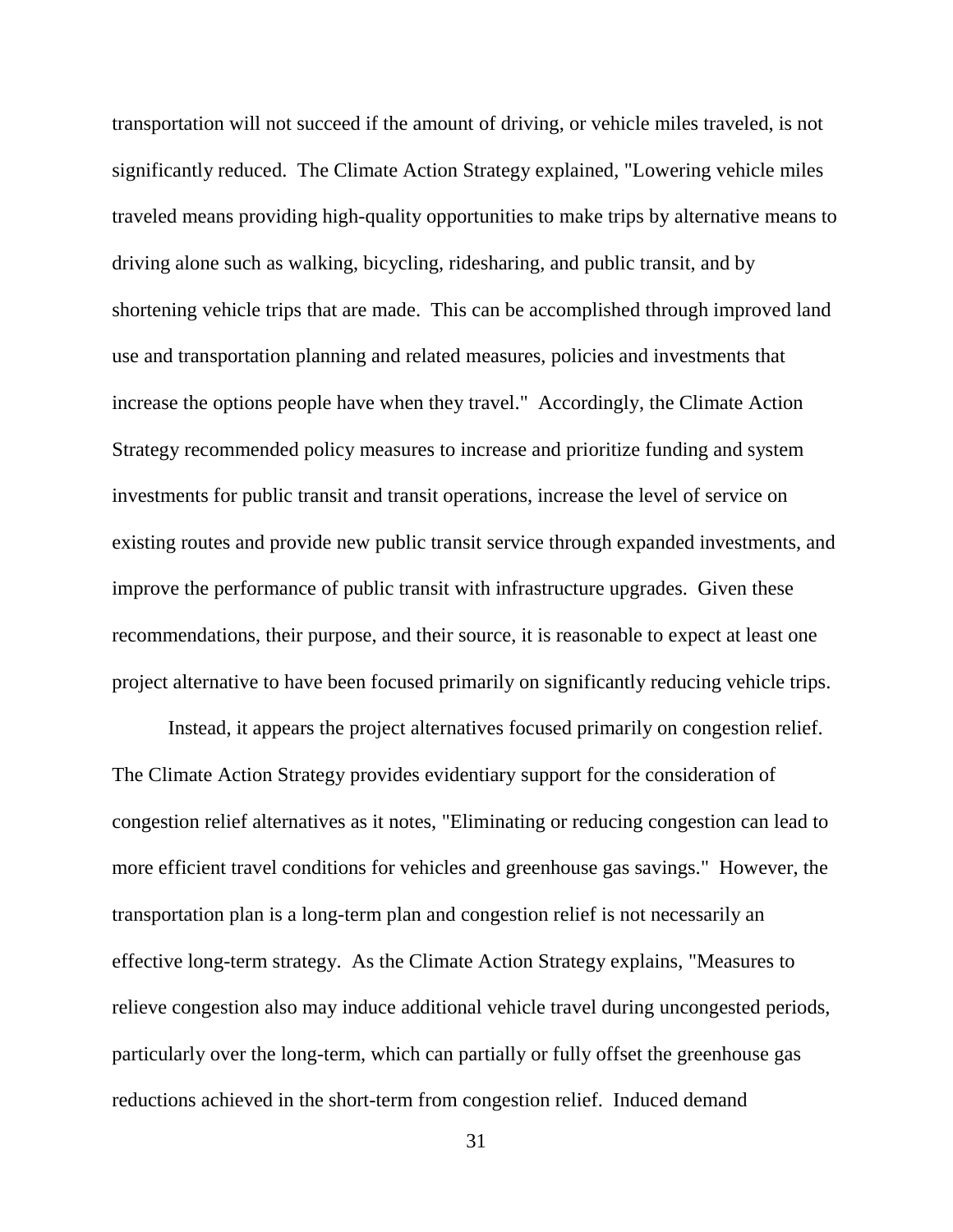(sometimes called the rebound effect) in transportation refers to the increase in travel that can occur when the level of service on a roadway or other facility improves. Travelers sometimes respond to faster travel times and decreased costs of travel by traveling more, resulting in increased vehicle miles traveled." (Fns. omitted.) Given the acknowledged long-term drawbacks of congestion relief alternatives, there is not substantial evidence to support the EIR's exclusion of an alternative focused primarily on significantly reducing vehicle trips. The error is prejudicial because it precluded informed public participation and decisionmaking. (§ 21005, subd. (a); *City of Maywood*, *supra*, 208 Cal.App.4th at p. 386.)

# $\mathcal{C}$

## *Air Quality Impacts*

#### 1

Eleven air quality monitoring stations throughout the region measure ambient air pollutant concentrations to determine whether the region's air quality meets federal and state standards. The region does not meet the state standards for emissions of respirable particulate matter with an aerodynamic resistance diameter of 10 micrometers or less  $(PM_{10})$  and fine particulate matter with an aerodynamic resistance diameter of 2.5 micrometers or less  $(PM_{2.5})$ .<sup>15</sup> The EIR forecasted the daily tonnage of on-road mobile emissions of  $PM_{10}$  and  $PM_{2.5}$  from the transportation plan's transportation network

<sup>15</sup> According to the EIR, "respirable" means the particulate matter can "avoid many of the human respiratory system defense mechanisms and enter deeply into the lung."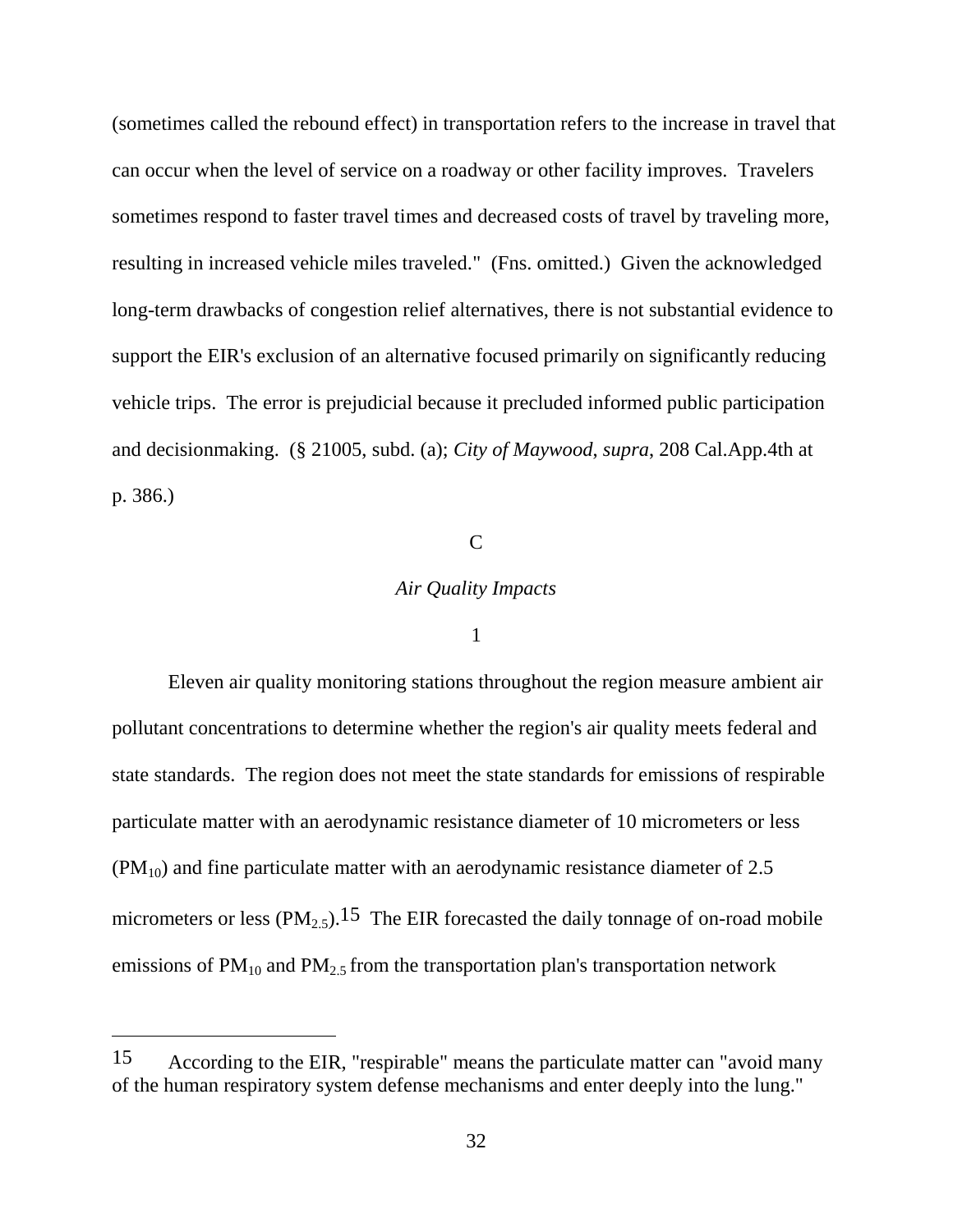improvements would steadily and substantially increase from 2010 to 2050. The EIR did not forecast whether there would be any increase in these emissions from regional growth or land use changes associated with the transportation plan. Instead, the EIR indicated such forecasting would be done during the next tier of environmental review.

Five of the region's air quality monitoring stations also sample toxic air contaminants (TACs), which are contaminants known or suspected to cause cancer or serious health problems, but for which there are no federal or state ambient air quality standards. State law also requires facilities to report any emissions of TACs in order to quantify the amount released, the location of the release, the concentrations to which the public is exposed, and the resulting potential health risk. (Health  $&$  Saf. Code,  $&$  44300 et seq.) In 2009, annual emissions of TACs in the region were estimated to be more than 64.9 million pounds.

According to the EIR, exposure to TACs can cause cancer and other serious health problems. This is especially true of exposure to diesel particulate matter, which is respirable (see fn. 15, *ante*). The EIR further explained, "The carcinogenic potential of TACs is a particular public health concern because many scientists currently believe that there is no 'safe' level of exposure to carcinogens. Any exposure to a carcinogen poses some risk of contracting cancer."

One of the thresholds the EIR used to determine the significance of the transportation plan's air quality impacts was whether sensitive receptors would be exposed to substantial pollutant concentrations. For purposes of this threshold, "sensitive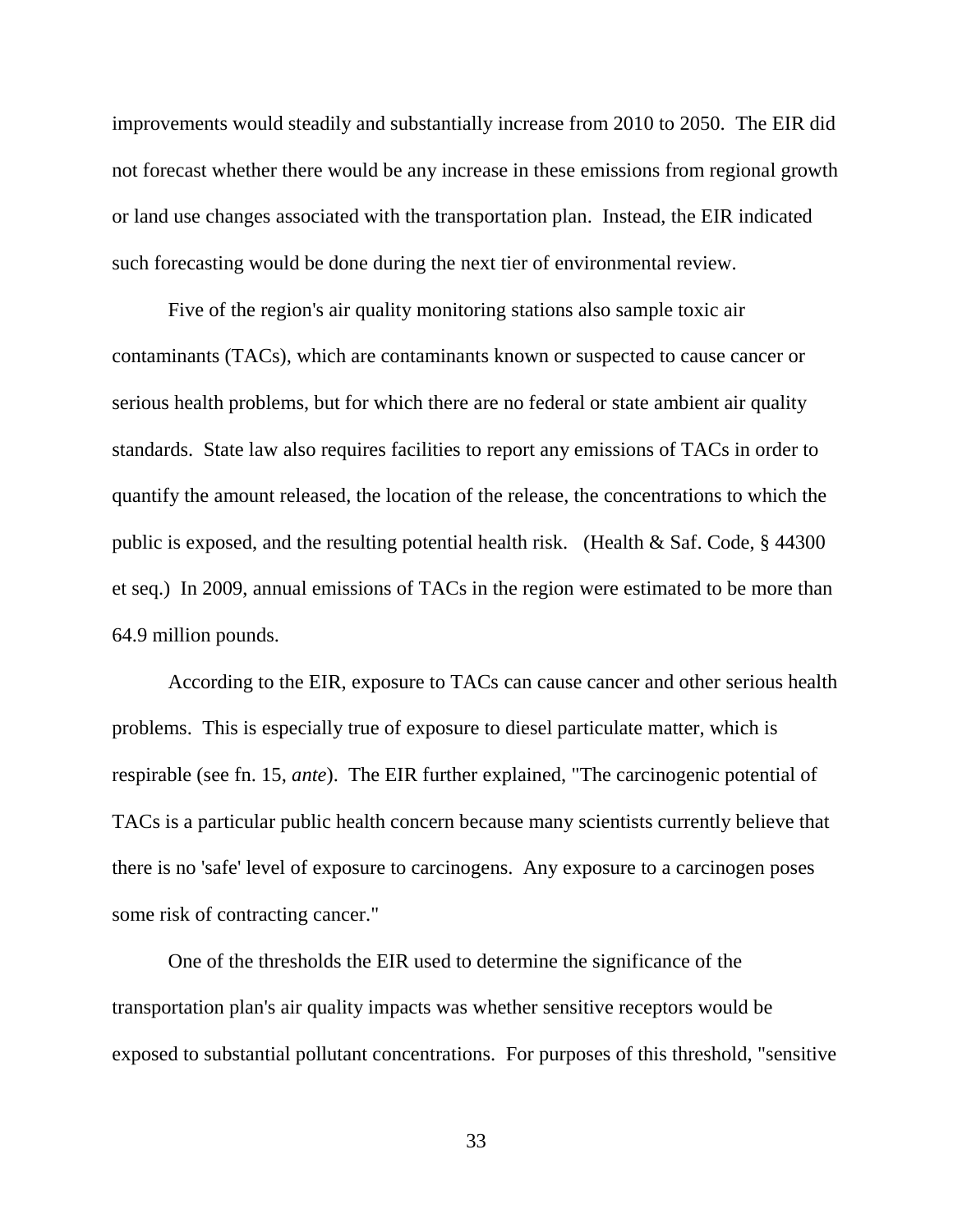receptors" included children, the elderly, and communities already experiencing high levels of air pollution and related diseases.

As to  $PM_{10}$  and  $PM_{2.5}$  emissions, the EIR indicated sensitive receptors could be significantly impacted if they were located near congested intersections. As to TACs, the EIR indicated TACs emitted from highway vehicles and nonroad equipment tend to impact those closest to the emission sources. The EIR explained, "[a] growing body of scientific evidence shows that living or going to school near roadways with heavy traffic volumes is associated with a number of adverse effects. These include increased respiratory symptoms, increased risk of heart and lung disease, and elevated mortality rates."

Although the EIR recognized regional growth and land use changes associated with the transportation plan had the potential to expose sensitive receptors to substantial localized pollutant concentrations, the EIR stated the level of exposure could not and would not be determined until the next tier of environmental review when facility designs of individual projects became available. The EIR made identical statements regarding proposed transportation improvements associated with the transportation plan.

The EIR summarized several studies linking proximity to heavily traveled roads and freeways to harmful health effects to children. The EIR also noted CARB had estimated the region's health risk from diesel particulate matter in 2000 was 720 excess cancer cases per million and had recommended sensitive land uses not be sited within 500 feet of a freeway, urban roads with 100,000 vehicles per day, and rural roads with 50,000 vehicles per day.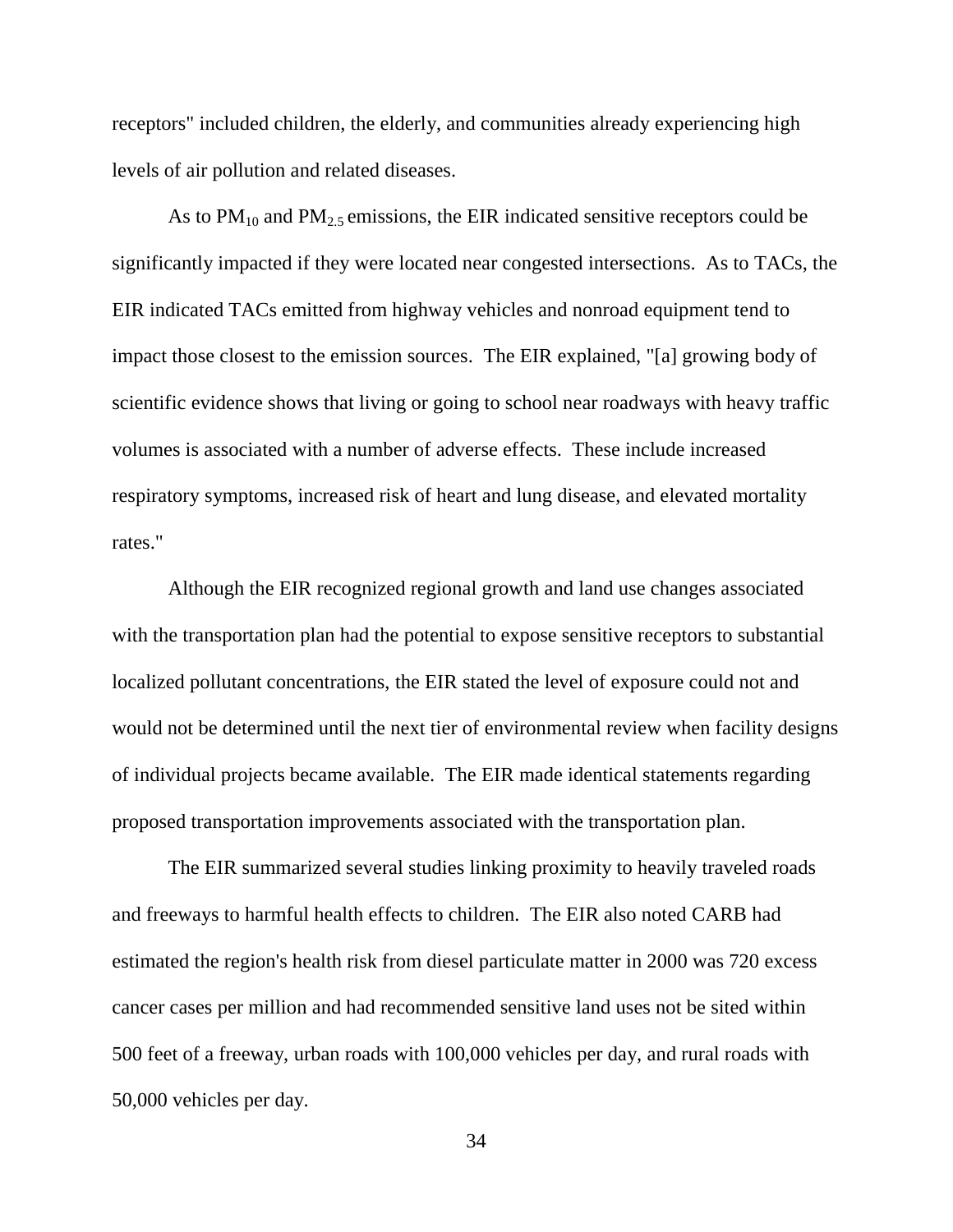Cleveland contends the EIR's air quality impacts analysis violates CEQA because the EIR's description of existing conditions does not adequately depict the public's existing exposure to TACs. Cleveland contends the existing conditions description also fails to identify the approximate number and location of sensitive receptors near planned transportation projects. SANDAG, however, asserts its existing conditions description is sufficiently detailed for a program level EIR. As these contentions focus on the reasonableness of the EIR's analysis, they present predominately factual questions and our review is for substantial evidence. (*Vineyard*, *supra*, 40 Cal.4th at p. 435; accord, *Smart Rail*, *supra*, 57 Cal.4th at pp. 447-449; *Communities for a Better Environment v. South Coast Air Quality Management Dist.* (2010) 48 Cal.4th 310, 328.)

To fulfill its information disclosure function, "an EIR must delineate environmental conditions prevailing absent the project, defining a baseline against which predicted effects can be described and quantified." (*Smart Rail*, *supra*, 57 Cal.4th at p. 447; see *County of Amador v. El Dorado County Water Agency* (1999) 76 Cal.App.4th 931, 953 [without an adequate baseline description, "analysis of impacts, mitigation measures and project alternatives becomes impossible"]; Guidelines, § 15125, subd. (a).)<sup>16</sup> If the description of the environmental setting " 'is inaccurate, incomplete or

<sup>16</sup> Guidelines section 15125, subdivision (a), provides: "An EIR must include a description of the physical environmental conditions in the vicinity of the project, as they exist at the time the notice of preparation is published, or if no notice of preparation is published, at the time environmental analysis is commenced, from both a local and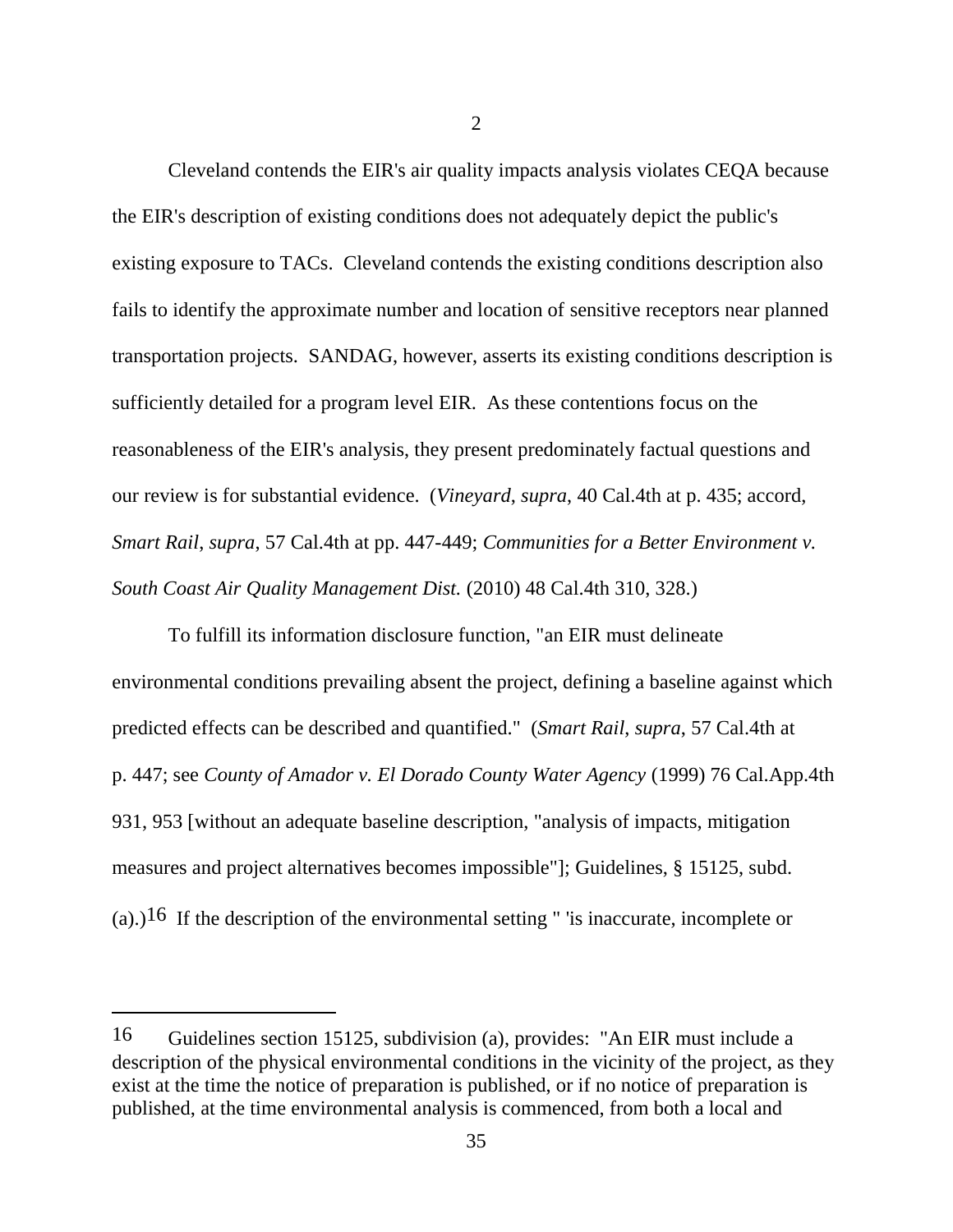misleading, the EIR does not comply with CEQA. [Citation.] "Without accurate and complete information pertaining to the setting of the project and surrounding uses, it cannot be found that the [EIR] adequately investigated and discussed the environmental impacts of the development project." ' " (*Clover Valley Foundation v. City of Rocklin* (2011) 197 Cal.App.4th 200, 219.)

In this case, for TACs exposures, the record shows there was available data from monitoring stations and mandatory reports with which SANDAG could have developed a reasoned estimate of the region's existing TACs exposures. Likewise, for sensitive receptors, the record shows SANDAG has data showing current population and land use patterns and current transportation infrastructure from which it could have developed a reasoned estimate of the number and location of sensitive receptors adjacent to highways and heavily traveled roadways.

The fact more precise information may be available during the next tier of environmental review does not excuse SANDAG from providing what information it reasonably can now. (Guidelines, § 15144.) Moreover, if known impacts are not analyzed and addressed in a program EIR, they may potentially escape analysis in a later tier EIR. (§ 21166; *Citizens Against Airport Pollution v. City of San Jose*, *supra*, 227 Cal.App.4th at pp. 807-808; *Concerned Dublin Citizens v. City of Dublin*, *supra*, 214 Cal.App.4th at p. 1320; *Citizens for Responsible Equitable Environmental Development v. City of San Diego*, *supra*, 196 Cal.App.4th at pp. 531-532; *Fort Mojave Indian Tribe v.* 

regional perspective. This environmental setting will normally constitute the baseline physical conditions by which a lead agency determines whether an impact is significant."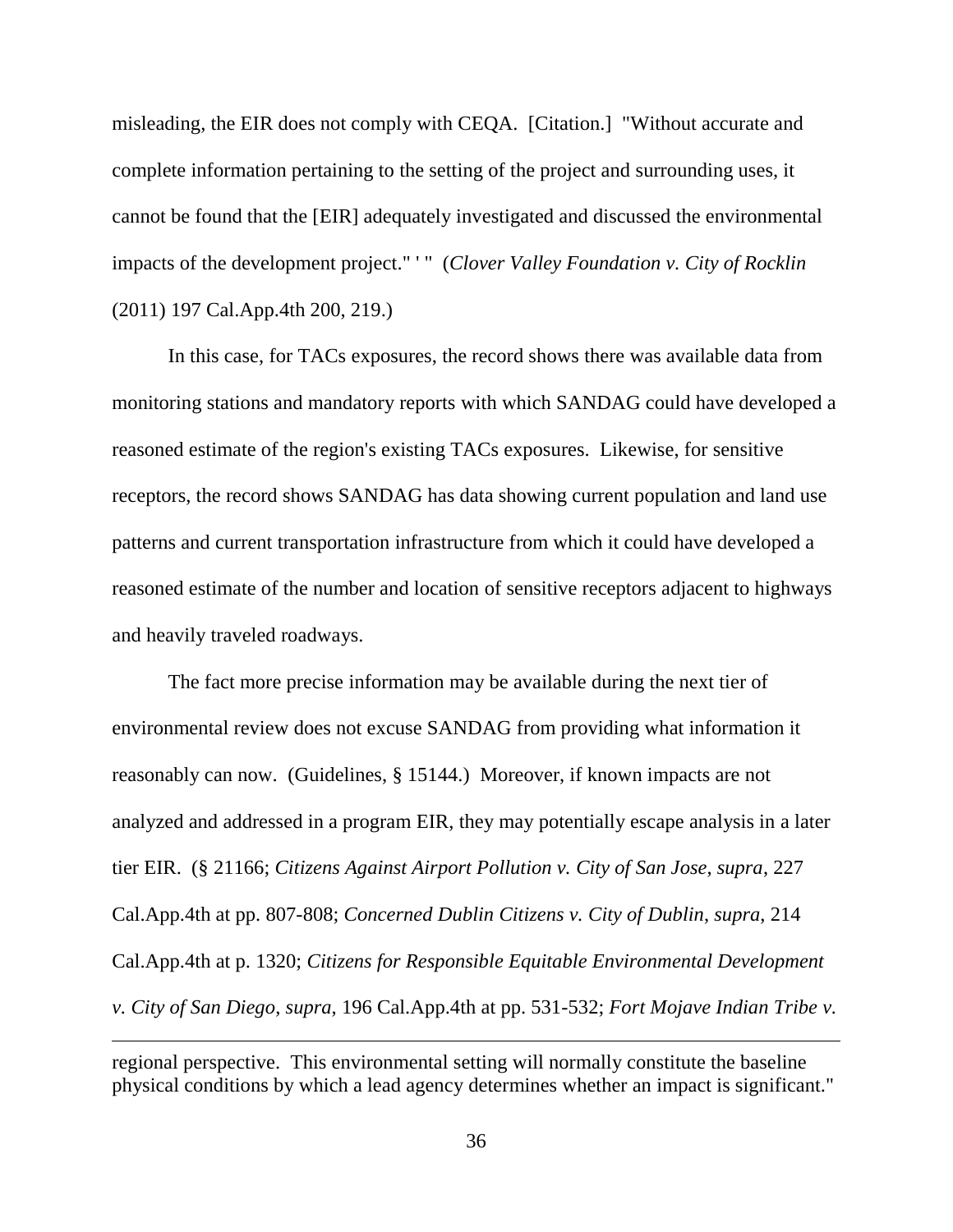*Department of Health Services*, *supra*, 38 Cal.App.4th at p. 1605.) We, therefore, conclude there is not substantial evidence to support SANDAG's determination it could not reasonably provide additional baseline information in the EIR about TACs exposures and the location of sensitive receptors. The error is prejudicial because it precluded informed public participation and decisionmaking. (§ 21005, subd. (a); *City of Maywood*, *supra*, 208 Cal.App.4th at p. 386.)

3

Both the People and Cleveland contend the EIR's analysis of air quality impacts fails to comply with CEQA because it fails to correlate the transportation plan's adverse air quality impacts to resulting adverse health impacts. SANDAG again contends its disclosure efforts are adequate for the program level of environmental review and producing additional information at this level is infeasible. As with the parties' other contention, this contention is predominantly factual and our review is for substantial evidence. (*Vineyard*, *supra*, 40 Cal.4th at p. 435.)

"Guidelines section 15126.2, subdivision (a) requires an EIR to discuss, inter alia, 'health and safety problems caused by the physical changes' that the proposed project will precipitate." (*Bakersfield Citizens for Local Control v. City of Bakersfield* (2004) 124 Cal.App.4th 1184, 1219 (*Bakersfield Citizens*).) Accordingly, an EIR must identify and analyze the adverse health impacts likely to result from the project's air quality impacts. (*Id.*, at p. 1220; *Berkeley Keep Jets Over the Bay Com. v. Board of Port Comrs.*, *supra*, 91 Cal.App.4th at pp. 1367-1371.)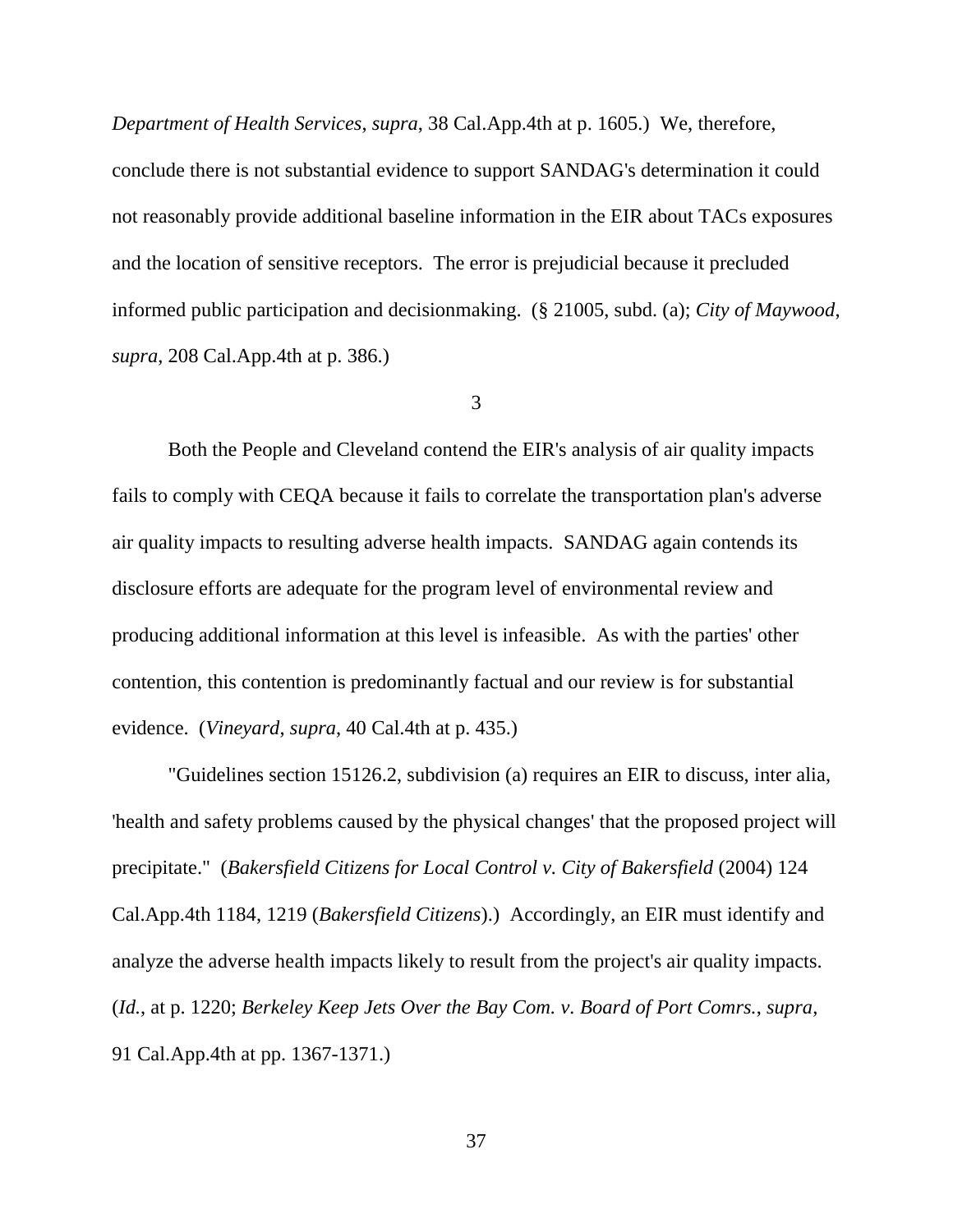Here, the EIR identified in a general manner the adverse health impacts that might result from the transportation plan's air quality impacts. However, the EIR failed to correlate the additional tons of annual transportation plan-related emissions to anticipated adverse health impacts from the emissions. Although the public and decision makers might infer from the EIR the transportation plan will make air quality and human health worse, at least in some respects for some people, this is not sufficient information to understand the adverse impact. (*Bakersfield Citizens*, *supra*, 124 Cal.App.4th at p. 1220 [EIR analysis of air quality impacts deficient where public would have no idea of the health consequences of increased air pollution].)

While SANDAG contends it is not feasible to provide more definite information at this juncture, we have not located nor has SANDAG identified any evidence in the record supporting this contention. Instead, SANDAG impermissibly relies solely on its own bald assertions of infeasibility contained in the EIR. (*City of Maywood*, *supra*, 208 Cal.App.4th at p. 385 [an EIR must contain facts and analysis, not just the agency's bare conclusions].) Certainly, we recognize there are limitations to the precision of a program-level analysis. SANDAG is nonetheless obliged to disclose what it reasonably can about the correlation, it has not done so, and there is not substantial evidence showing it could not do so. The error is prejudicial because it precluded informed public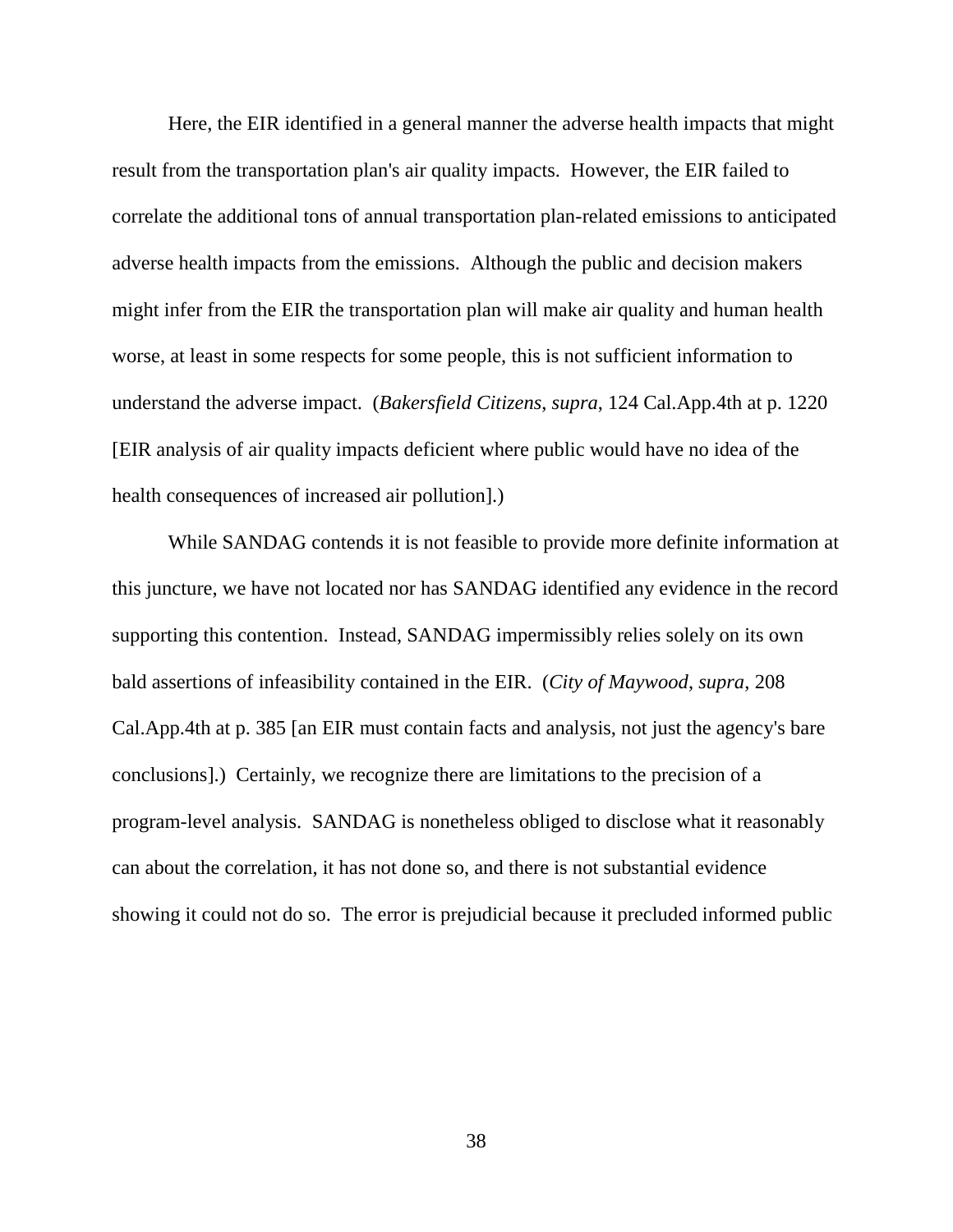participation and decisionmaking.17 (§ 21005, subd. (a); *City of Maywood*, *supra*, at p. 386.)

4

a

To mitigate the transportation plan's air quality impacts, the EIR identified the following mitigation measures:

1. Local jurisdictions should incorporate into their land use decisions certain measures recommended by the California Attorney General for reducing greenhouse gas emissions.

2. At the next tier of environmental review, SANDAG will and other implementing agencies should incorporate certain dust control measures into project specifications for transportation network improvements.

3. At the next tier of environmental review, SANDAG will and other implementing agencies should require any heavy duty off-road vehicles used to construct transportation network improvements to utilize all feasible measures to reduce specified emissions to a less than significant level.

4. At the next tier of environmental review, SANDAG will and other implementing agencies should evaluate potential impacts from carbon monoxide,  $PM_{10}$ 

<sup>17</sup> Given this conclusion and its bases, we need not decide the People's conditional motion for judicial notice of examples of correlative information contained in comparable EIRs from other jurisdictions.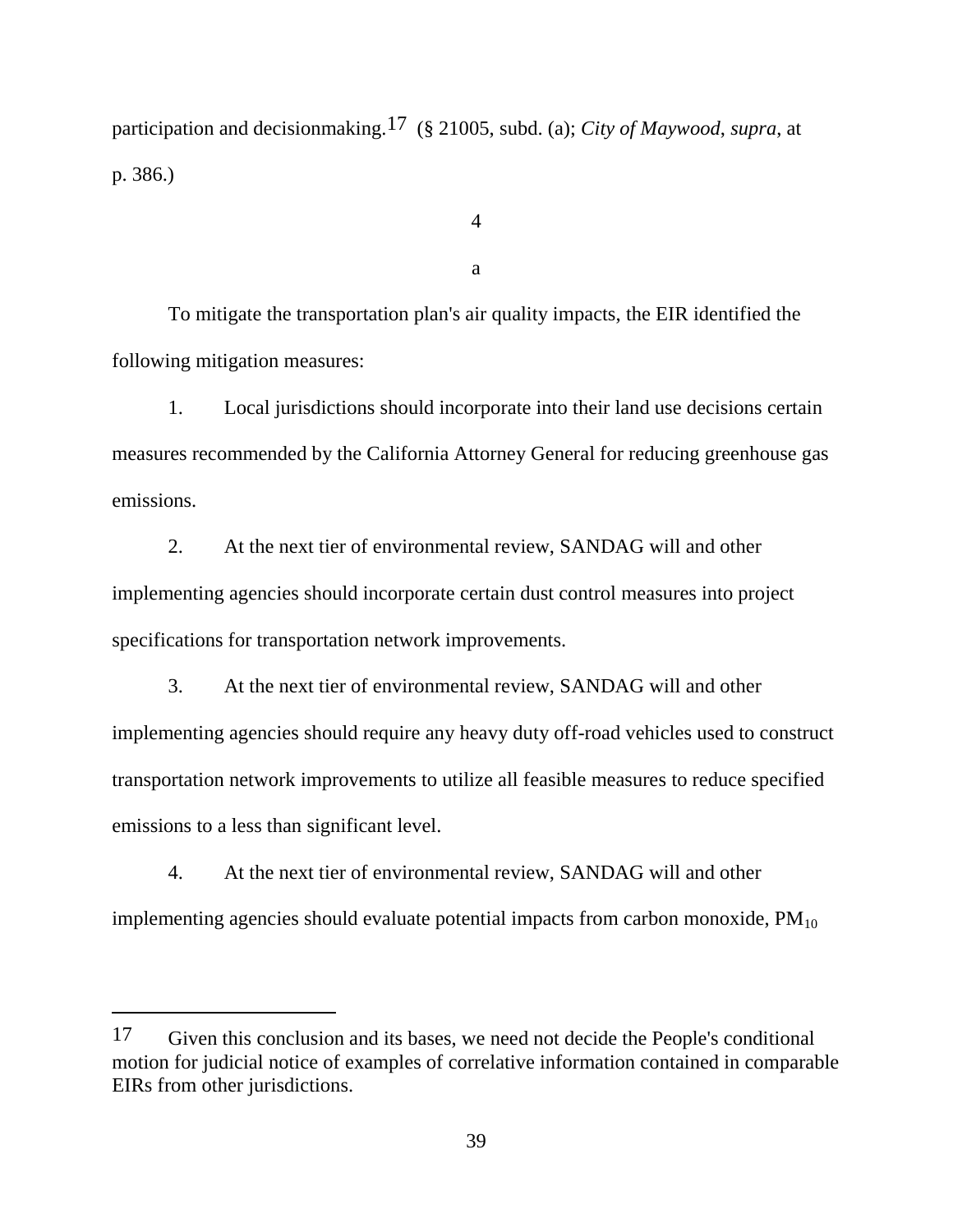and  $PM_{2.5}$  emissions and their health risks and, if required, add one or more recommended mitigation measures to reduce the emissions.

The EIR further concluded these were the only mitigation measures available at the program-level of environmental review.

b

Both the People and Cleveland contend these measures, except for the second, violate CEQA because they improperly defer mitigation of the transportation plan's significant air quality impacts. SANDAG once more counters these measures are adequate for the program level of environmental review.

This issue, like the issue involving the mitigation of greenhouse gas emissions impacts, is at least partially moot given our conclusion in parts III.C.2 & 3, *ante*, as the additional analysis necessary to correct the noted deficiencies will likely require revisions to related sections of the EIR, including the discussion of mitigation measures. (*Communities for a Better Environment v. City of Richmond*, *supra*, 184 Cal.App.4th at p. 91.) However, we briefly address the People's and Cleveland's contentions. As these contentions are predominantly factual, our review is for substantial evidence. (*Vineyard*, *supra*, 40 Cal.4th at p. 435.)

"An EIR shall describe feasible measures which could minimize significant adverse impacts. (Guidelines,  $\S$  15126.4, subd. (a)(1).) An EIR may not defer the formulation of mitigation measures to a future time, but mitigation measures may specify performance standards which would mitigate the project's significant effects and may be accomplished in more than one specified way. (*Id*., subd. (a)(1)(B).)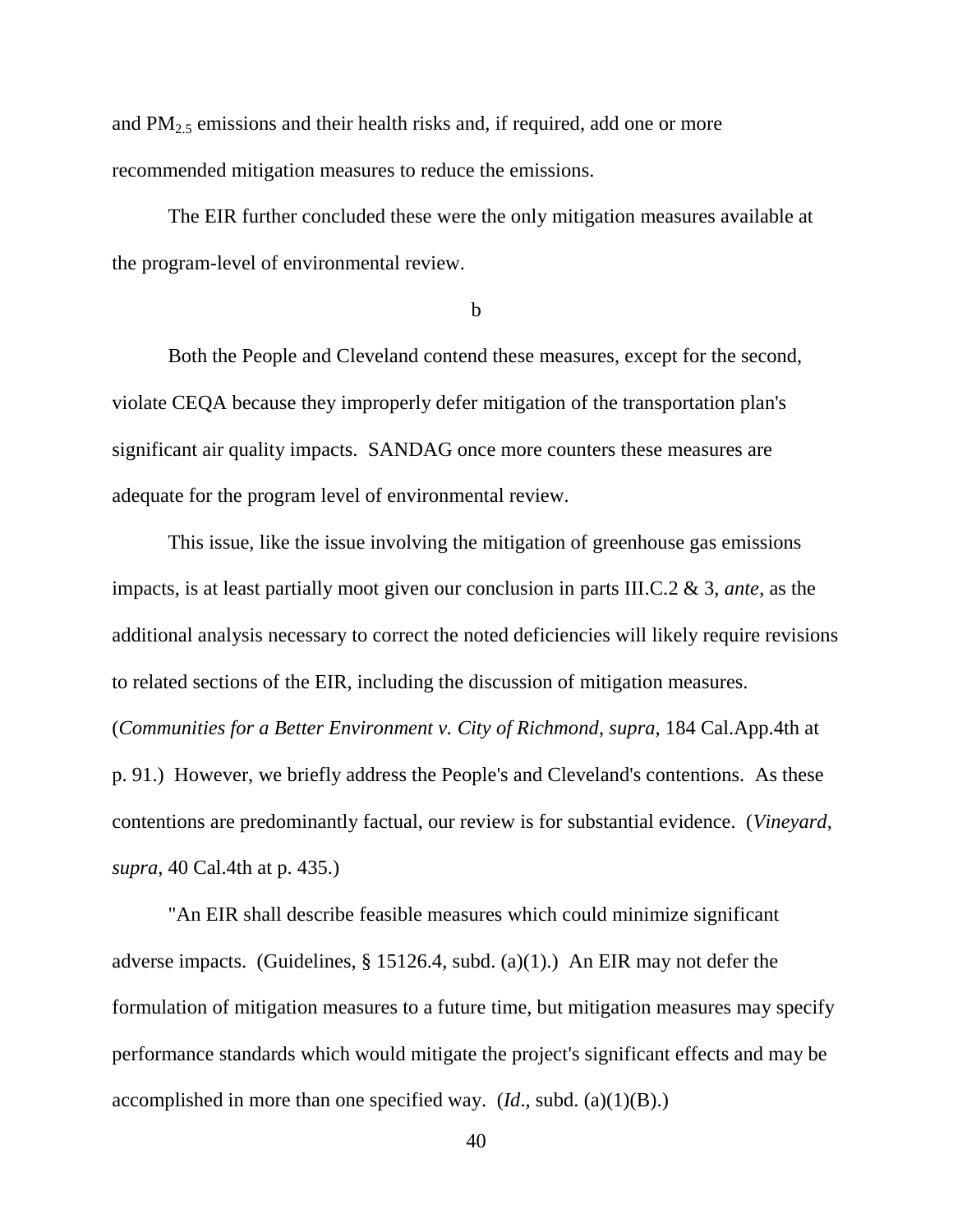"Thus, ' " 'for [the] kinds of impacts for which mitigation is known to be feasible, but where practical considerations prohibit devising such measures early in the planning process (e.g., at the general plan amendment or rezone stage), the agency can commit itself to eventually devising measures that will satisfy specific performance criteria articulated at the time of project approval. Where future action to carry a project forward is contingent on devising means to satisfy such criteria, the agency should be able to rely on its commitment as evidence that significant impacts will in fact be mitigated.' " ' [Citation.] Conversely, '"[i]mpermissible deferral of mitigation measures occurs when an EIR puts off analysis or orders a report without either setting standards or demonstrating how the impact can be mitigated in the manner described in the EIR." ' " (*Preserve Wild Santee v. City of Santee* (2012) 210 Cal.App.4th 260, 280-281.)

In this case, with one exception, the EIR defers the analysis of appropriate mitigation measures. It also fails to set performance standards and commit SANDAG to complying with them. Although SANDAG contends no other mitigation is feasible at the program level of environmental review, we have not located nor has SANDAG pointed to any evidence in the record supporting this contention. Accordingly, we conclude there is not substantial evidence to support SANDAG's determination the EIR adequately addressed mitigation for the transportation plan's air quality impacts. The error is prejudicial because it precluded informed public participation and decisionmaking. (§ 21005, subd. (a); *City of Maywood*, *supra*, 208 Cal.App.4th at p. 386.)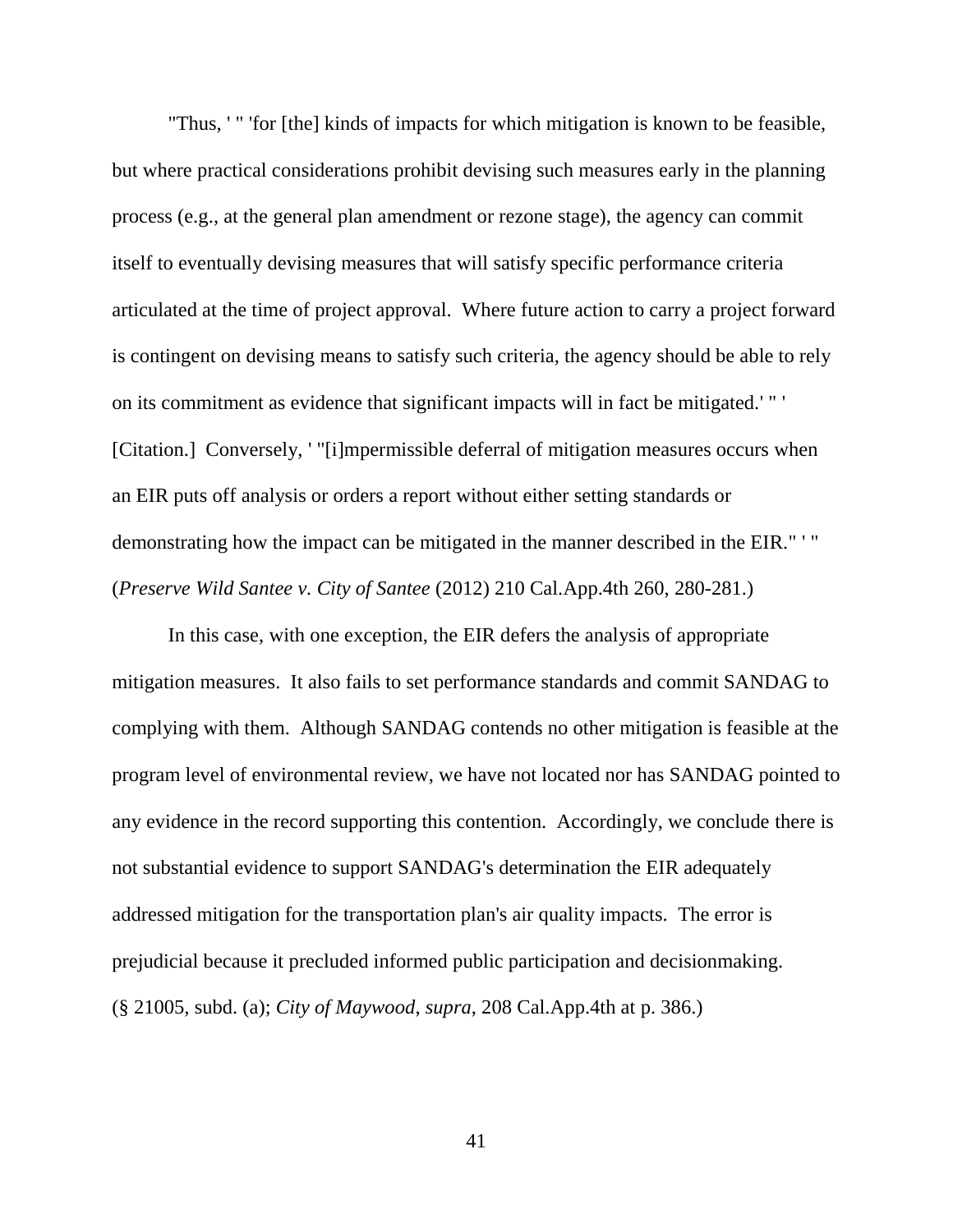# *Agricultural Impacts*

D

1

The EIR evaluated the transportation plan's agricultural impacts under two significance thresholds. Under the first threshold, the EIR evaluated the impacts to land designated prime farmland, unique farmland or farmland of statewide significance under the California Resources Agency's Farmland Mapping and Monitoring Program.18 The EIR concluded implementation of the transportation plan would result in the conversion of 3,485.09 acres of such farmland by 2050.

Under the second threshold, the EIR evaluated impacts to all land with existing agricultural uses regardless of classification, lands subject to Williamson Act contracts, and lands designated under the California Farmland Conservancy Program Act.19 The EIR concluded implementation of the transportation plan would result in the conversion

 $\overline{a}$ 

<sup>18</sup> According to the EIR, the Farmland Mapping and Monitoring Program is used to identify agricultural resources of 10-acres or more. "Farmlands are classified according to soil factors, including available water holding capacity, temperature regime, acidity, depth to the water table, electrical conductivity, flooding potential, erosion hazard, permeability, rock content, and rooting depth. The best quality land is identified as Prime Farmland and Farmland of Statewide Importance."

<sup>19</sup> According to the EIR, "the Williamson Act [Gov. Code, § 51200 et seq.] enables local governments to enter into contracts with private landowners for the purpose of restricting specific parcels of land to agricultural or related open space use. In return, landowners receive property tax assessments that are much lower than normal because they are based upon farming and open space uses as opposed to full market value."

The California Farmland Conservancy Program Act (§ 10200 et seq.) encourages "the long-term, private stewardship of agricultural lands through the voluntary use of agricultural conservation easements."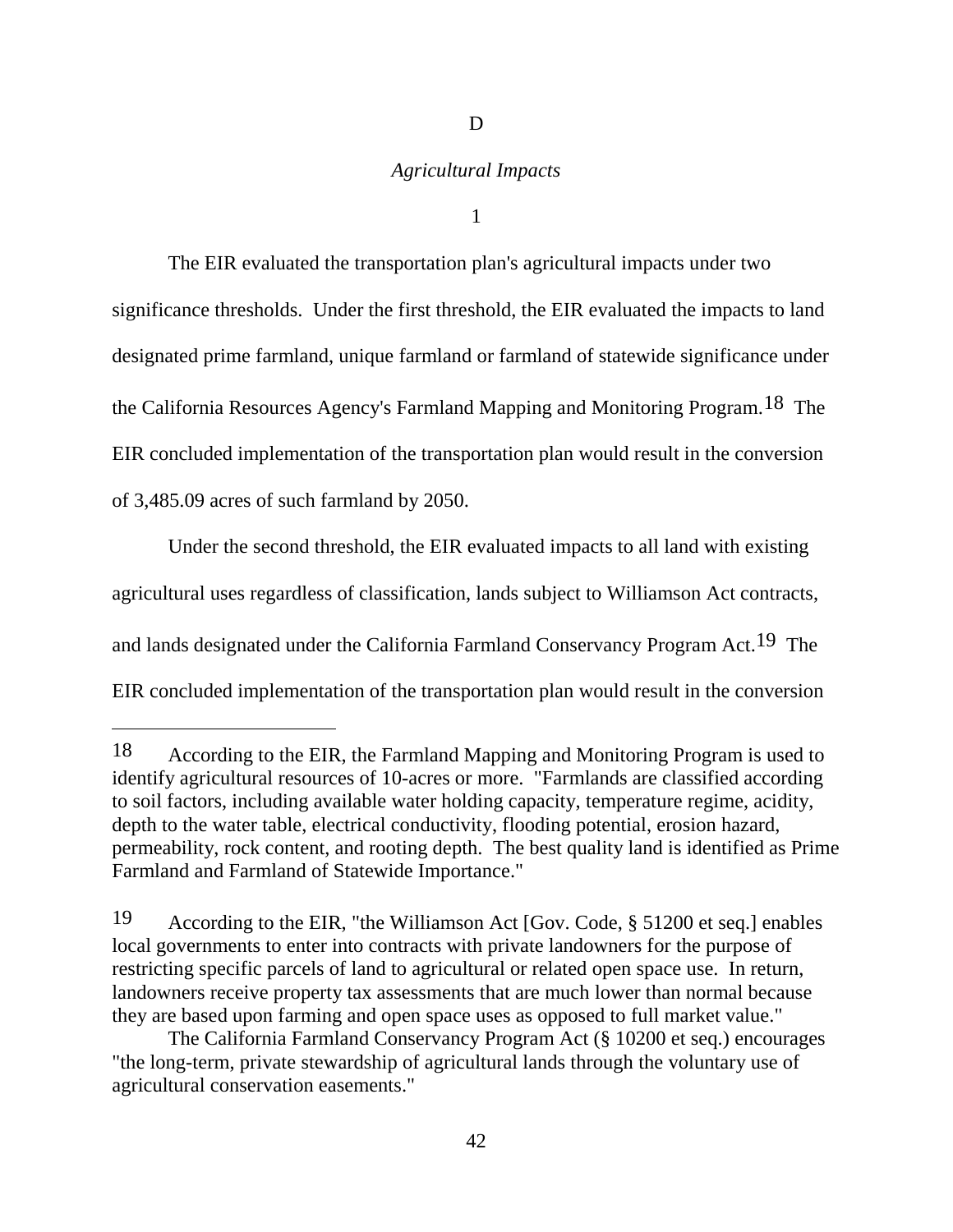of 7,023.07 acres of such land by 2050. The conclusion was based on data from the Farmland Mapping and Monitoring Program augmented with data from SANDAG's own geographic information system.

2

a

Cleveland contends the EIR violates CEQA by understating the transportation plan's growth-induced impacts on agricultural lands. As this contention is predominantly factual, our review is for substantial evidence. (*Vineyard*, *supra*, 40 Cal.4th at p. 435.)

As we have previously indicated, when reviewing the adequacy of an EIR's disclosures, we are chiefly concerned with whether the EIR reasonably fulfills its function of facilitating informed decisionmaking. An analysis which understates the severity of a project's impacts "impedes meaningful public discussion and skews the decisionmaker's perspective concerning the environmental consequences of the project, the necessity for mitigation measures, and the appropriateness of the project approval." (*Citizens to Pres. the Ojai v. County of Ventura* (1985) 176 Cal.App.3d 421, 431.)

In this case, both of the data sets used to analyze the transportation plan's agricultural impacts have important limitations. The Farmland Mapping and Monitoring Program does not capture information for farmland under 10 acres. In addition, according to SANDAG, its own geographic information system's inventory of agricultural land may not include any agricultural lands that went into production after the mid-1990s. The combined effect of these limitations is that there is not substantial evidence to show the EIR's analysis accounted for impacts to farmland of less than 10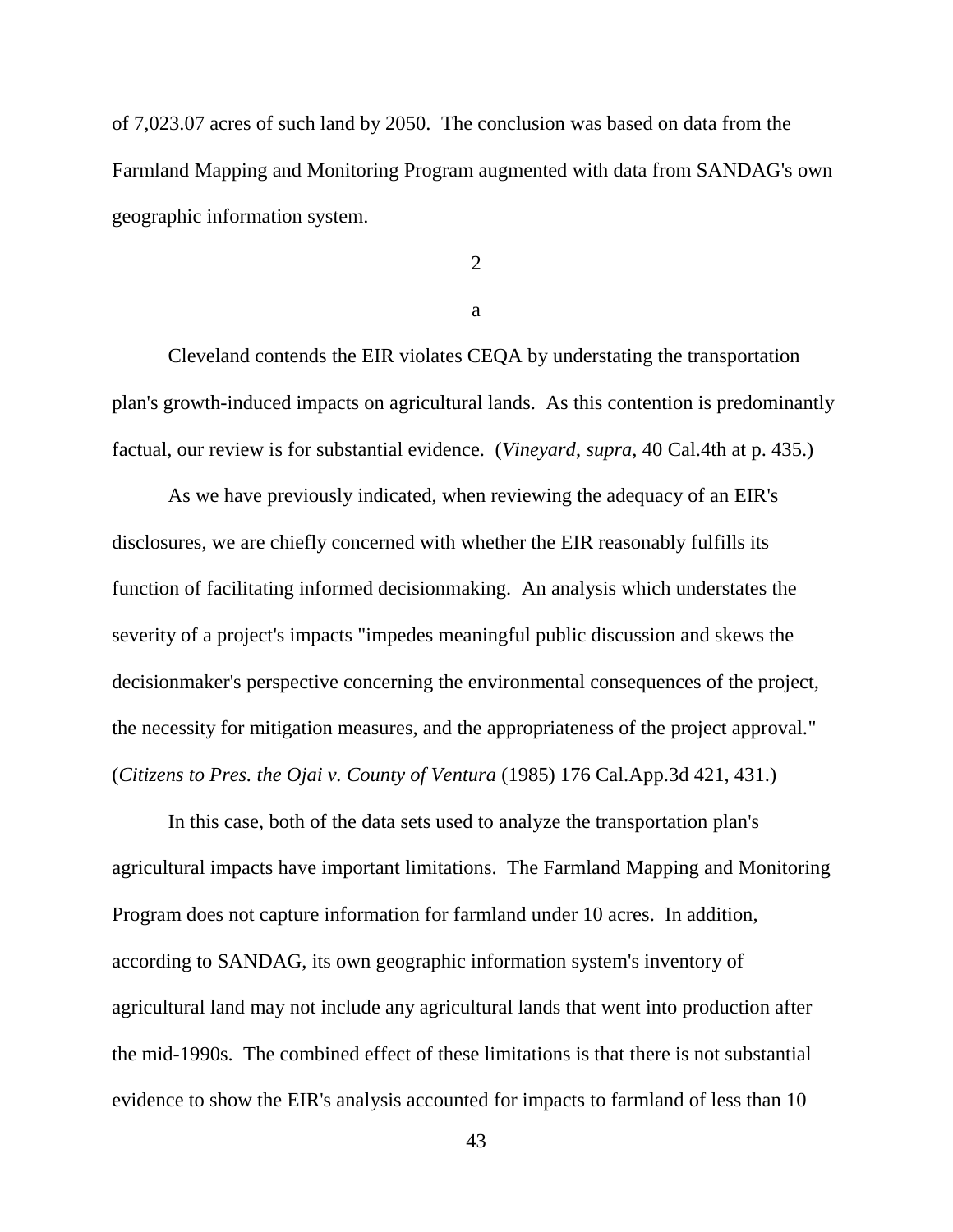acres put into production within the last 20 years. The error necessarily prejudiced informed public participation and decisionmaking because 68 percent of the farmland in the County is between one and nine acres, with the average farm size being four acres. (§ 21005, subd. (a); *City of Maywood*, *supra*, 208 Cal.App.4th at p. 386.)

While SANDAG correctly points out CEQA permits the use of data from the Farmland Mapping and Monitoring Program to analyze a project's agricultural impacts (Guidelines, Exhibit G), CEQA does not mandate the use of such data nor does it insulate an EIR from further scrutiny if the EIR relies on the data. Moreover, because the transportation plan included the sustainable communities strategy, SANDAG was required by statute to "gather and consider the best practically available scientific information regarding resource areas and farmland in the region . . . ." (Gov. Code, § 65080, subd. (b)(2)(B)(v).) By choosing a methodology with known data gaps, SANDAG produced unreliable estimates of the amount of existing farmland and, consequently, unreliable estimates of the transportation plan's impacts to existing farmland. Accordingly, SANDAG failed to comply with its statutory obligation as well as CEQA's information disclosure requirements.

#### b

Finally, in addition to Cleveland's general contention that the EIR understated the transportation plan's agricultural impacts, Cleveland raises two specific contentions: (1) the EIR failed to disclose and analyze the transportation plan's impacts to small farms; and (2) the EIR's discussion of impacts to agricultural land from growth inaccurately assumed land converted to a rural residential designation would remain farmland.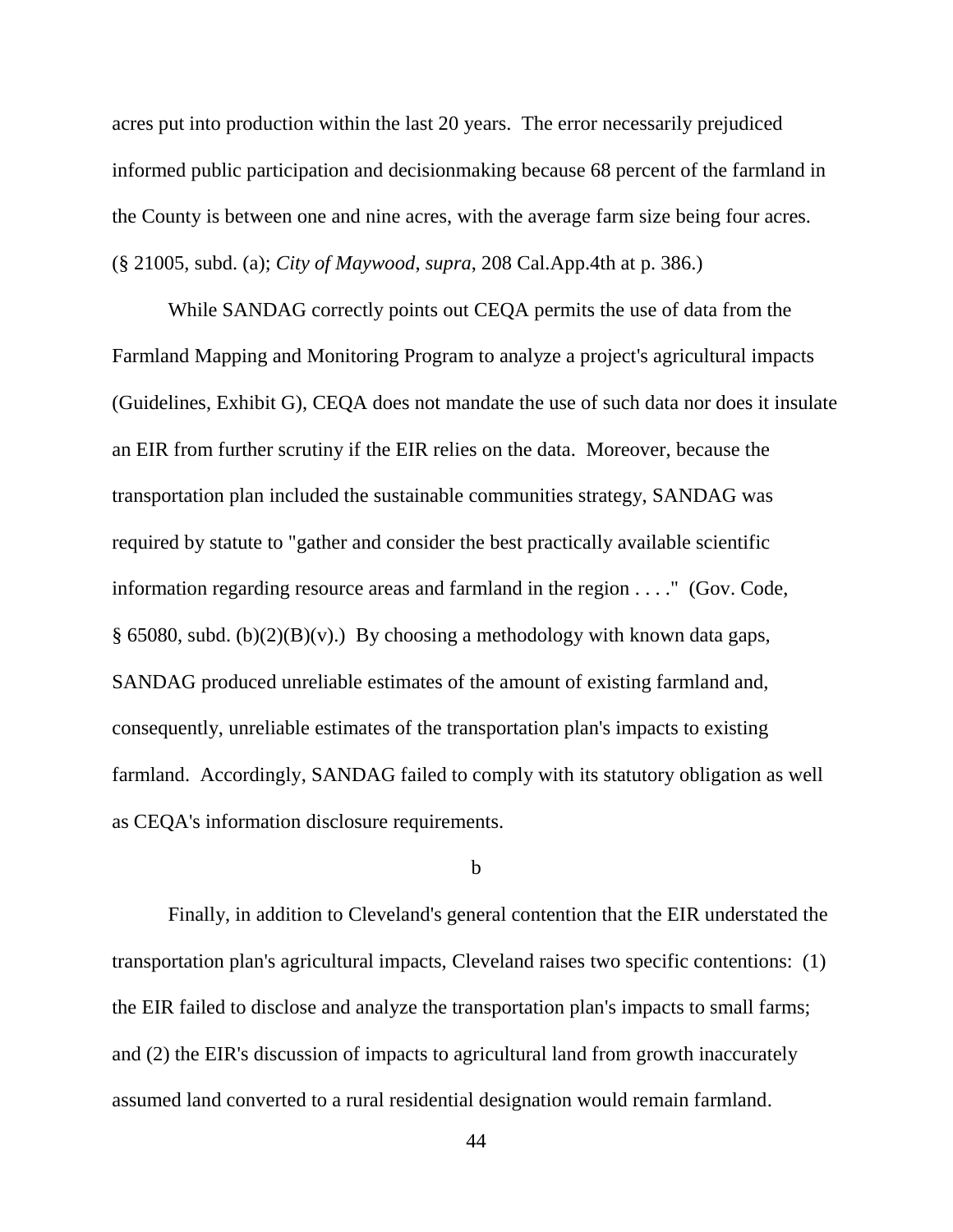SANDAG counters Cleveland is precluded under section 21177, subdivision (a), from raising these two specific contentions because Cleveland never exhausted its administrative remedies as to them.<sup>20</sup> Except to the extent the specific contentions are subsumed within the general contention, we agree.

"A CEQA challenge is not preserved 'unless the alleged grounds for noncompliance with [CEQA] were presented to the public agency orally or in writing by any person during the public comment period provided by this division or prior to the close of the public hearing . . . .' [Citation.] 'Exhaustion of administrative remedies is a jurisdictional prerequisite to maintenance of a CEQA action.' [Citation.]

" 'To advance the exhaustion doctrine's purpose "[t]he 'exact issue' must have been presented to the administrative agency . . . ." [Citation.] While " 'less specificity is required to preserve an issue for appeal in an administrative proceeding than in a judicial proceeding' because, . . . parties in such proceedings generally are not represented by counsel . . . ' [citation]" [citation], "generalized environmental comments at public hearings," "relatively . . . bland and general references to environmental matters" [citation], or "isolated and unelaborated comment[s]" [citation] will not suffice. The same is true for " '[g]eneral objections to project approval . . . . ' [Citations.]" [Citation.]

<sup>20</sup> Section 21177, subdivision (a), provides: "An action or proceeding shall not be brought pursuant to Section 21167 unless the alleged grounds for noncompliance with this division were presented to the public agency orally or in writing by any person during the public comment period provided by this division or prior to the close of the public hearing on the project before the issuance of the notice of determination."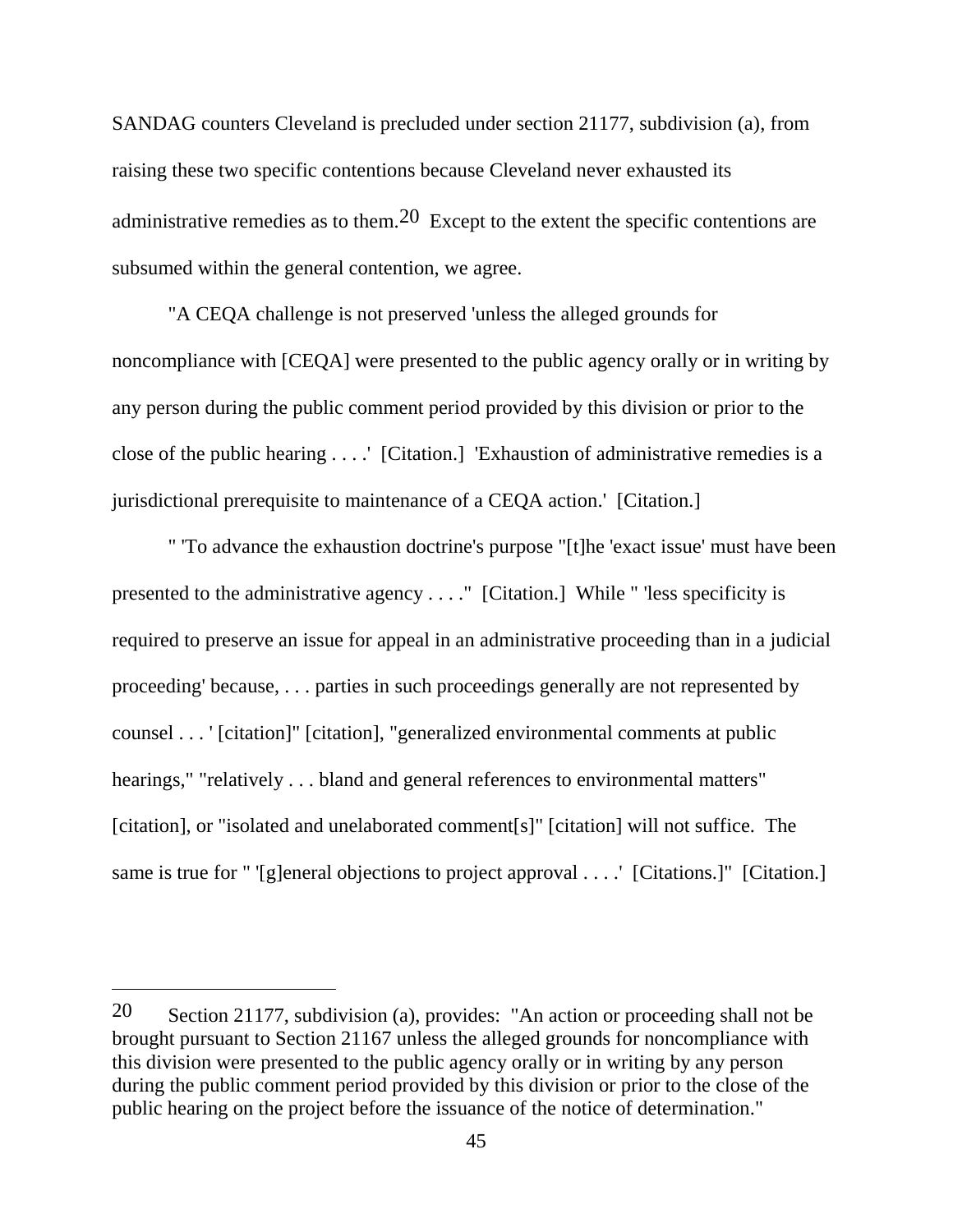" '[T]he objections must be sufficiently specific so that the agency has the opportunity to evaluate and respond to them.' " ' [Citation.]

" ' "The petitioner bears the burden of demonstrating that the issues raised in the judicial proceeding were first raised at the administrative level. [Citation.]" [Citation.] An appellate court employs a de novo standard of review when determining whether the exhaustion of administrative remedies doctrine applies.' " (*Citizens for Responsible Equitable Environmental Development v. City of San Diego*, *supra*, 196 Cal.App.4th at p. 527.)

Cleveland has not met its burden in this case. Before SANDAG approved the EIR, Cleveland submitted a letter commenting on the EIR's analysis of agricultural impacts from growth as follows: "[T]he [EIR] states that approximately  $10,500^{[21]}$  acres of agricultural land will be impacted due to regional growth and land use change by the year 2050. [Citations.] The [EIR] also acknowledges that its regional growth projections are based on current planning assumptions for San Diego County and the jurisdictions therein. [Citation.] However, the EIR for the County's current General Plan update, which by definition reflects current planning assumptions (as of 2011), shows that the General Plan expects *55,963* acres of agricultural land to convert to non-agricultural uses by the year 2030. [Citation.] Even though they account for conditions expected to exist 20 years sooner, these impacts are more than five times greater than the impacts identified in the [transportation plan's EIR].

 $\overline{a}$ 

<sup>21</sup> This figure apparently represents the combined total of the impacts identified under both significance thresholds (see part III.D.1, *ante*).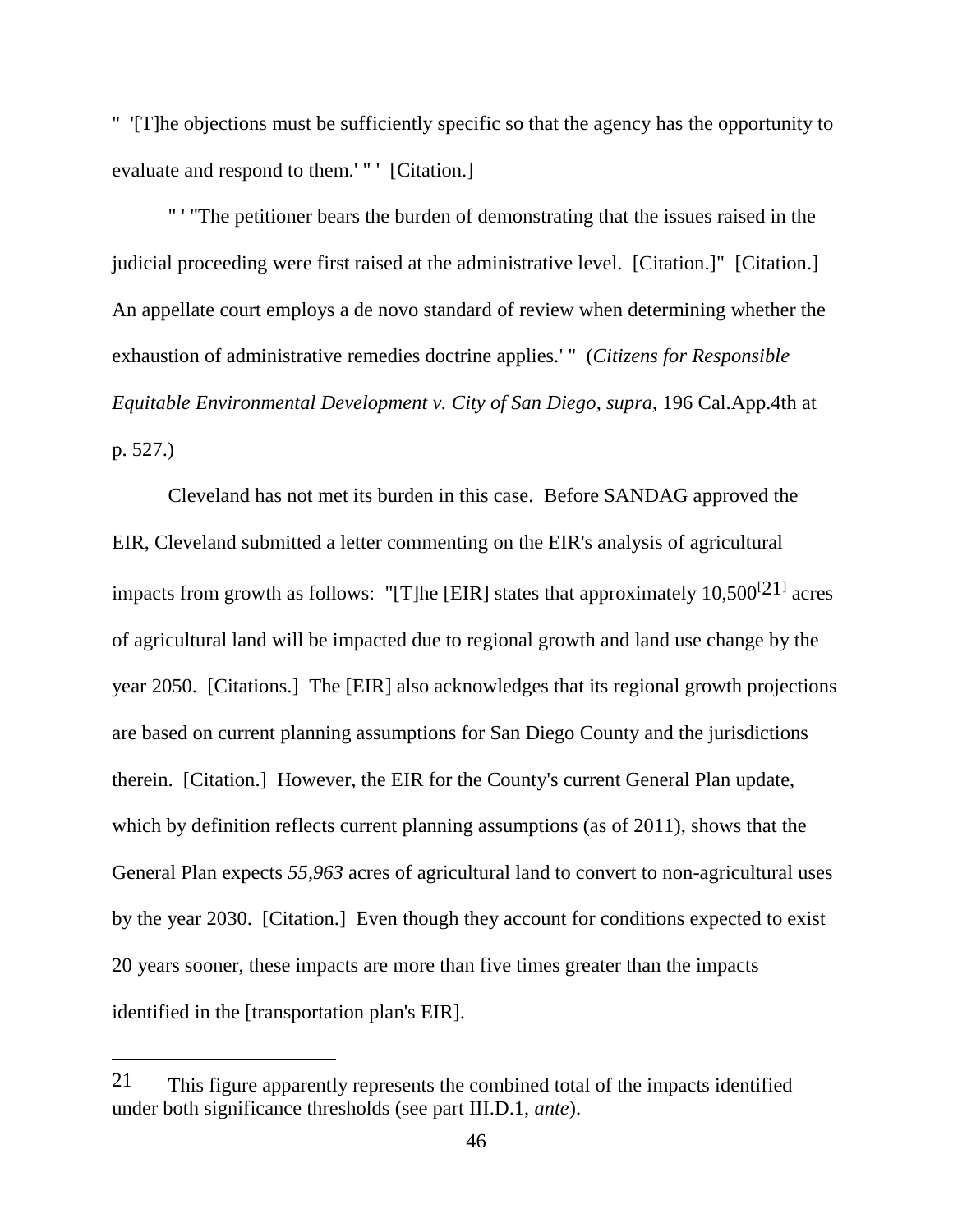"It is not clear how the [EIR] could use current planning assumptions for growth and determine that there will be only 10,500 acres of agricultural land impacted, when the current plans on which it bases its assumptions assume there will be more than five times as many acres impacted. SANDAG must explain if there is a basis for this discrepancy. Without any such explanation, the [EIR] appears to severely underestimate the amount of agricultural land that will be impacted, in contravention of CEQA. [¶] In sum, the [EIR's] failure to accurately account for impacts to agricultural land renders it inadequate as a matter of law."

Even read liberally, Cleveland's comment letter did not fairly apprise SANDAG that Cleveland had specific concerns about the EIR's handling of impacts to small farms and lands redesignated rural residential. Instead, Cleveland's comment letter focused on the discrepancy between SANDAG's estimate of overall growth-induced impacts and the County's estimate of overall growth-induced impacts. Cleveland cites to no other place in the record where any other person or organization raised specific concerns about the EIR's handling of impacts to small farms and lands designated rural residential. Consequently, Cleveland has not demonstrated exhaustion of administrative remedies as to these concerns.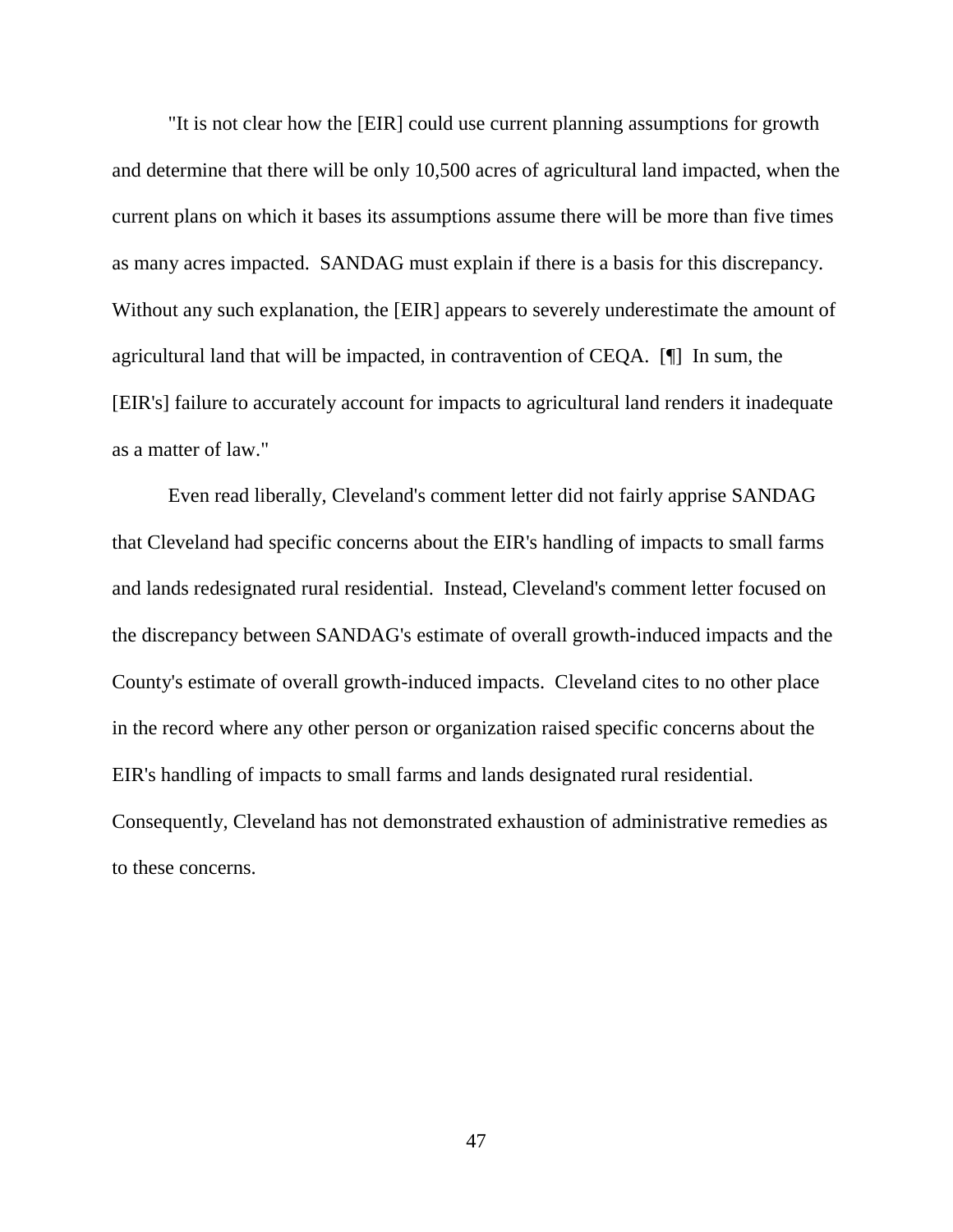### DISPOSITION

The matter is remanded to the superior court with directions to modify the judgment and writ of mandate to incorporate our decision on the cross-appeals. The judgment is affirmed as so modified. The People and Cleveland are awarded their appeal and cross-appeal costs.

# MCCONNELL, P. J.

I CONCUR:

IRION, J.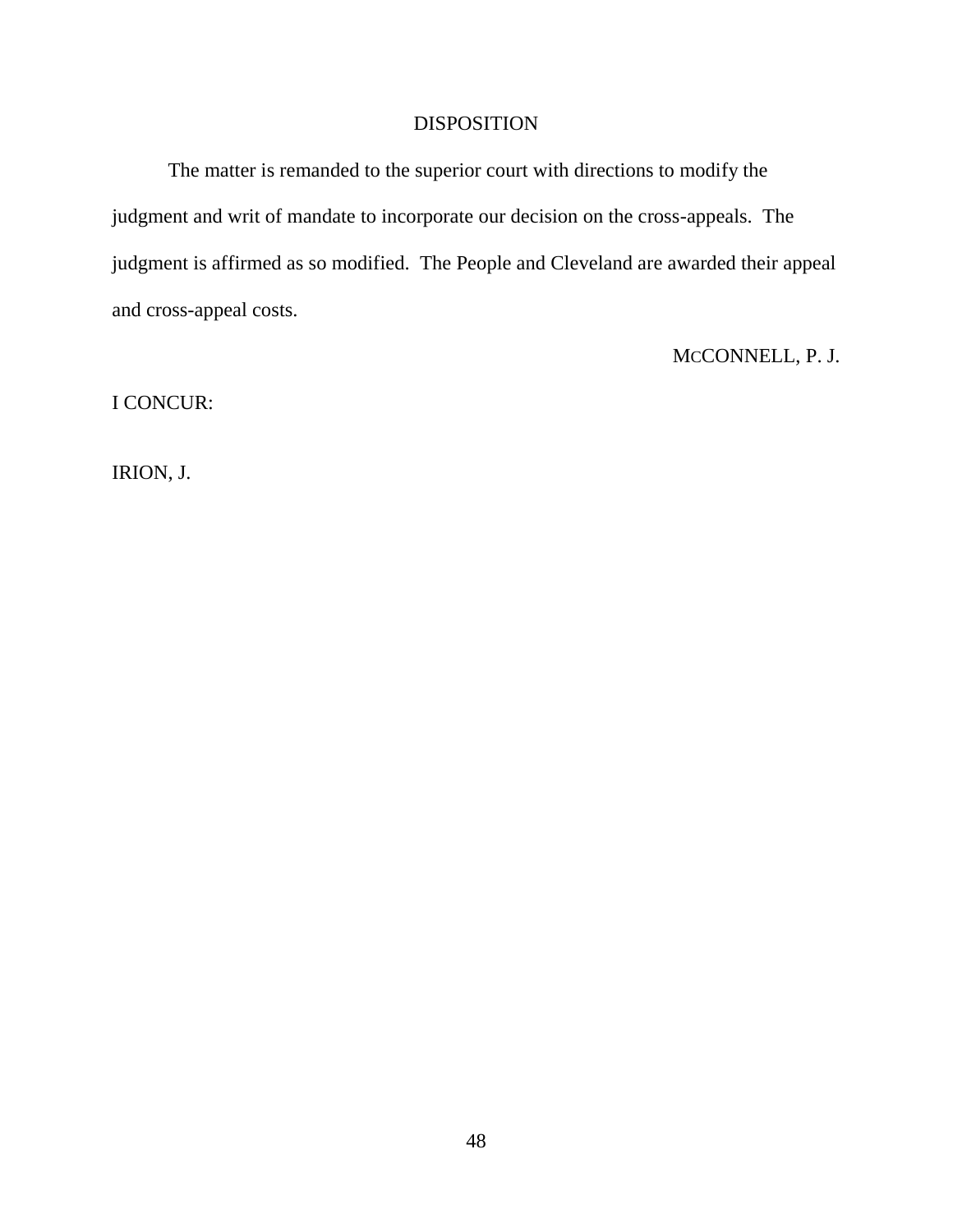BENKE, J., Dissenting.

My colleagues and I have vastly different views on the extent to which this court can and should control environmental review of the planning decisions of a regional transportation agency such as the San Diego Association of Governments (SANDAG). Where the majority, as a result of the alleged inadequacy of the environmental impact report's (EIR) analysis of greenhouse gas (GHG) impacts, would strike down the EIR implementing SANDAG's regional transportation plan (RTP) calling for investment of about \$214 billion over the next several decades in the San Diego region, I would not. Where the majority purports to enforce the California Environmental Quality Act  $(CEOA)$  and its Guidelines, <sup>1</sup> I believe my colleagues weaken and confuse the law. Thus, although I conclude that substantial evidence supports the finding SANDAG's GHG impacts analysis is CEQA-compliant, I preface that substantial evidence analysis with the following observations and concerns.

In order to understand the full impact of my colleagues' decision regarding the adequacy of SANDAG's assessment of the GHG impacts of the project, it is first necessary to define a "threshold of significance." CEQA requires "[a]ll public agencies . . . adopt by ordinance, resolution, rule, or regulation, objectives, criteria, and procedures for the evaluation of projects and the preparation of environmental impact reports." (Pub. Resources Code,  $\S 21082.$ )<sup>2</sup> Such "objectives, criteria, and procedures" are also known

<sup>1</sup> Citations to "Guidelines" refer to California Code of Regulations, title 14, section 15000 et seq., which are the guidelines for the application of CEQA. (Cal. Code Regs., tit. 14, §§ 15000, 15001.)

<sup>2</sup> All further statutory citations refer to the Public Resources Code unless otherwise indicated.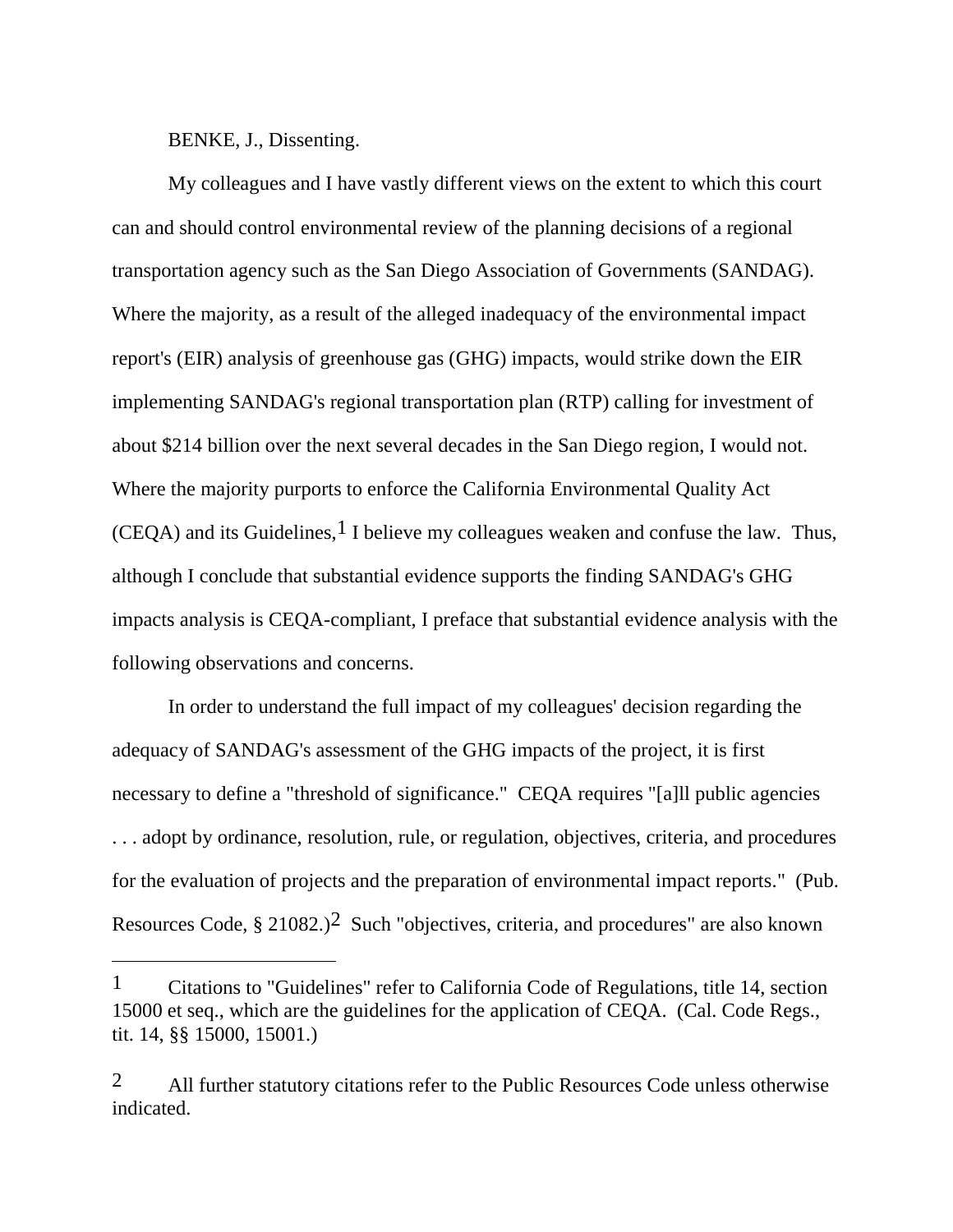as "thresholds of significance" and are used by an agency as a benchmark in determining the significance of environmental effects of a project. (Guidelines, § 15064.7, subd. (a).) A threshold of significance for GHG impacts *may* be accompanied by a plan to achieve the reduction or mitigation of GHG emissions, but the plan *must* be adopted through a public review process. (Guidelines, § 15064.4, subd. (b)(3).)

Executive Order No. S-3-05, signed in 2005 by then Governor Arnold Schwarzenegger (Executive Order), does not unilaterally qualify as a threshold of significance. To reach this conclusion, one need go no further than our Supreme Court's opinion of *Professional Engineers in California Government v. Schwarzenegger* (2010) 50 Cal.4th 989 (*Professional Engineers*). In *Professional Engineers*, the court concluded that an executive order, which attempted to implement a mandatory furlough program during our state's fiscal crisis, had no foundation in the state constitution or existing statutes. In particular, the court noted "the Governor fails to cite any judicial decision or other supporting authority holding or suggesting that the power under the California Constitution to establish or revise the terms and conditions of state employment, even in a fiscal emergency, resides in the Governor (or any other executive officer or entity) rather than in the Legislature. To the contrary, the following is well established: (1) Under the California Constitution it is *the Legislature,* rather than the Governor, that generally possesses the ultimate authority to establish or revise the terms and conditions of state employment through legislative enactments, and (2) any authority that the Governor or an executive branch entity . . . is entitled to exercise in this area emanates from the Legislature's delegation of a portion of its legislative authority to such executive officials or entities through statutory enactments." (*Id.* at p. 1015.)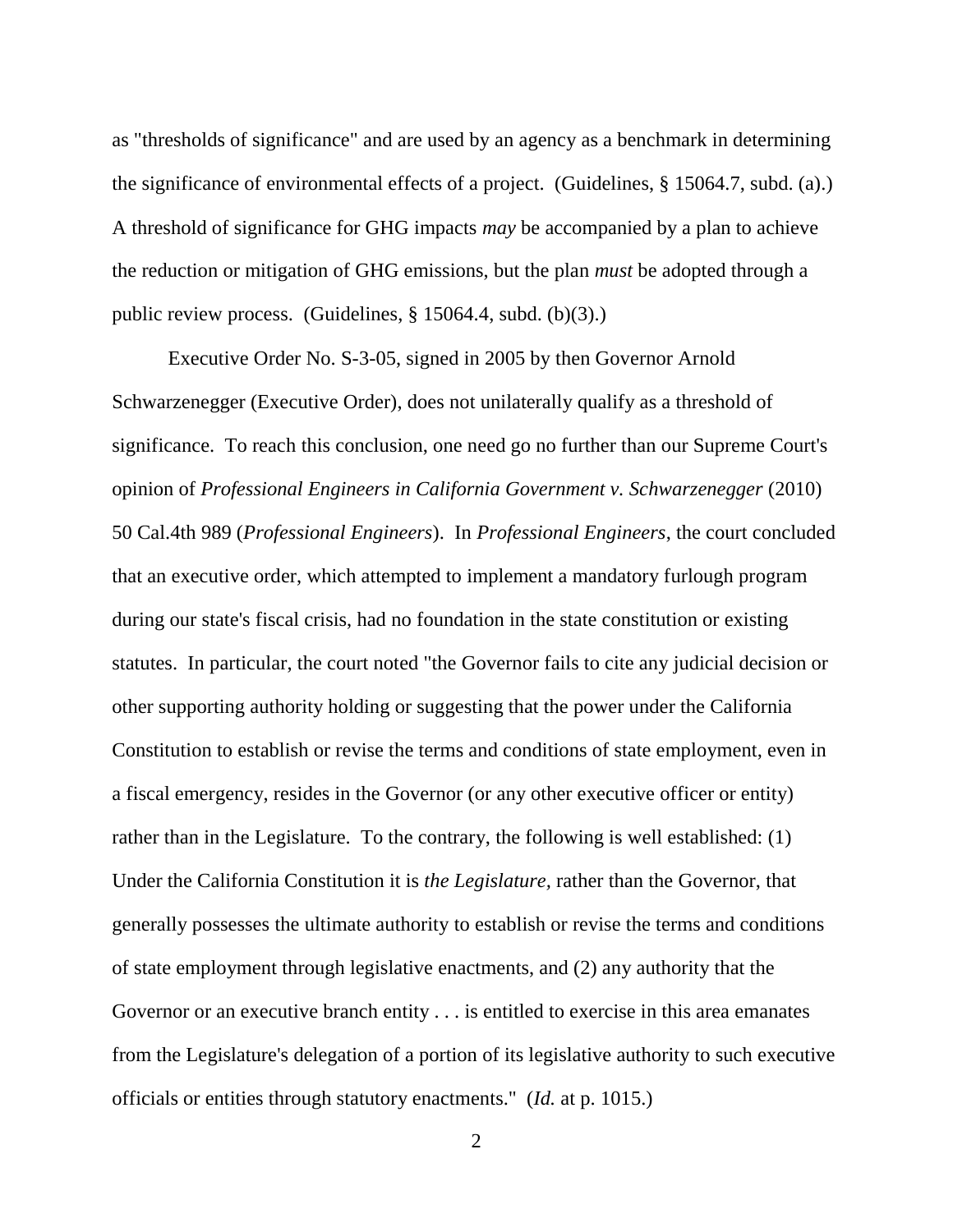The court in *Professional Engineers* likewise rejected the Governor's argument that his power to impose a mandatory work furlough program through an executive order was supported by statutes, including several specific statutory provisions. Among the factors noted contrary to this position, the court recognized that "the Legislature has demonstrated a special interest in retaining . . . [the] ultimate control over the salary and wages of such employees." (*Professional Engineers*, *supra*, 50 Cal.4th at p. 1024.) The court held that the mandatory furlough program was valid *only* because the Legislature, "*through the exercise of its own legislative prerogative*," independently adopted the program. (*Id.* at p. 1047.)

Similarly, the Executive Order at issue in this case, which includes *statewide* GHG reduction targets for 2020, 2035 and 2050, was at its inception merely a broad policy statement of goals issued by the Governor. Like the order at issue in *Professional Engineers*, it too does not have an identifiable foundation in the constitutional power of the Governor or in statutory law.

The majority cites no judicial decision or other supporting authority holding or even suggesting that the power to establish thresholds of significance, qualitative or quantitative, resides in the Governor rather than in the Legislature. Nor is there any authority supporting the view that the Legislature has delegated to the Governor any power to enact or establish thresholds of significance, including with respect to GHG at issue in this case.

To the contrary, as I discuss, the Legislature has clearly demonstrated it intends to retain ultimate control over the regulation of environmental planning. It has vested in the California Air Resources Board (CARB) the responsibility for coordinating efforts to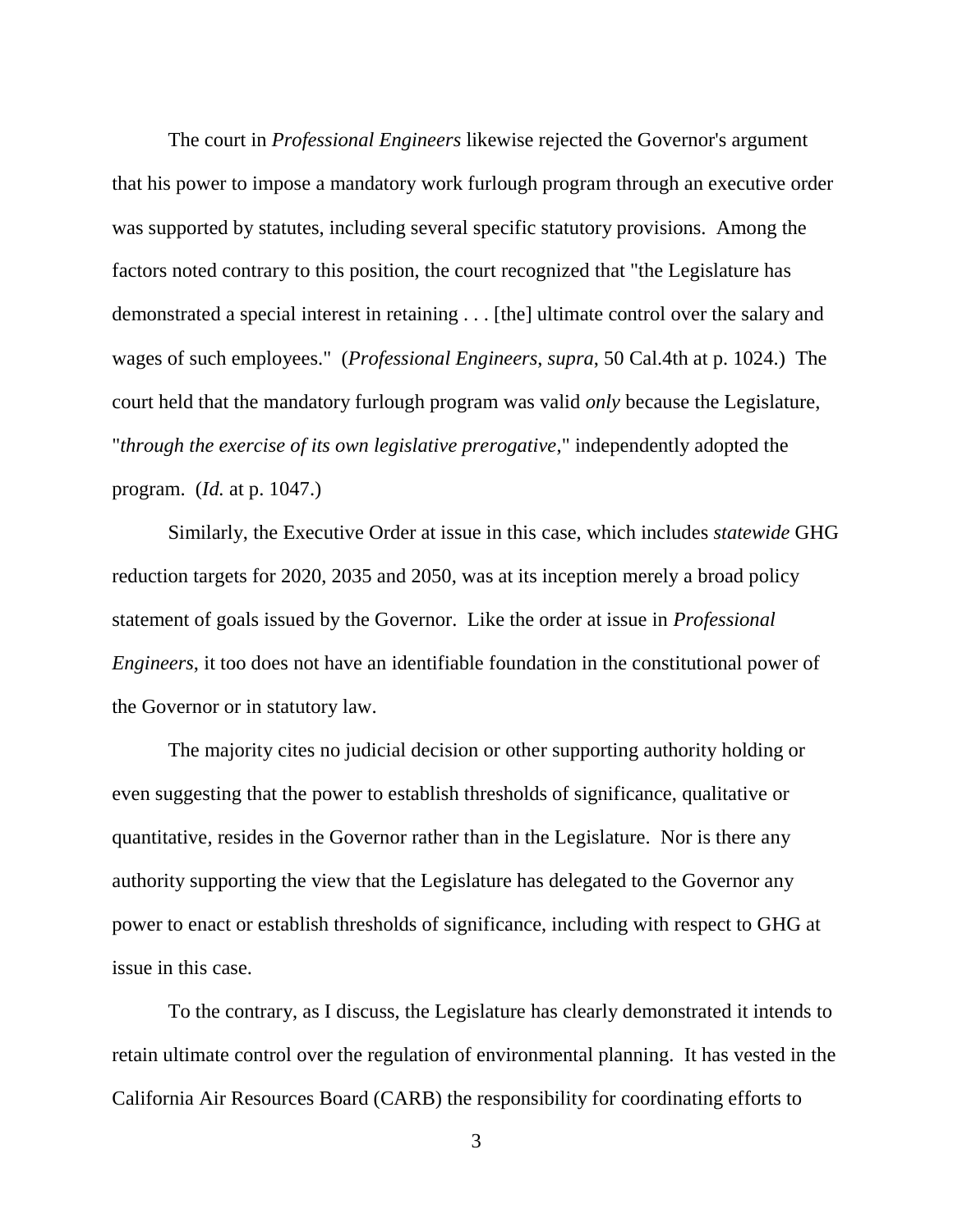attain and maintain ambient air quality standards, to conduct research into the causes of and solution to air pollution, and systematically attack the serious problem caused by motor vehicles. (Health & Saf. Code, § 39003.) It also has limited by statute the ability of courts to add substantive or procedural requirements to CEQA provisions. (Pub. Resources Code, § 21083.)

The majority is either unable or unwilling to expressly declare its position on whether the Executive Order is a threshold of significance as that term is employed in CEQA analysis. I sympathize with their apparent uneasiness. If the majority declares the Executive Order *is* a threshold of significance, it is faced with the reality that the Executive Order simply does not meet the requirements necessary to have attained that status. If it expressly acknowledges that the Executive Order is *not* a threshold of significance, then it must also acknowledge that SANDAG is quite correct that it was not required to employ it as a CEQA measuring stick in assessing compliance.

My colleagues attempt to avoid the dilemma altogether. They offer that the *policy* underlying the Executive Order is of such overarching importance that it *must* be included within the significance factors listed in Guidelines section 15064.4, subdivision (b), and, therefore, SANDAG was *required* to consider that policy in what they euphemistically refer to as a "consistency analysis" involving the GHG impacts of its project and the Executive Order. Because SANDAG failed to provide such a policy analysis in its EIR, my colleagues conclude SANDAG abused its discretion. By this exercise in linguistics, the majority in contravention of *Professional Engineers* has elevated the Executive Order to the status of a threshold of significance without ever having to expressly declare they are doing so. Its action is judicial fiat, pure and simple.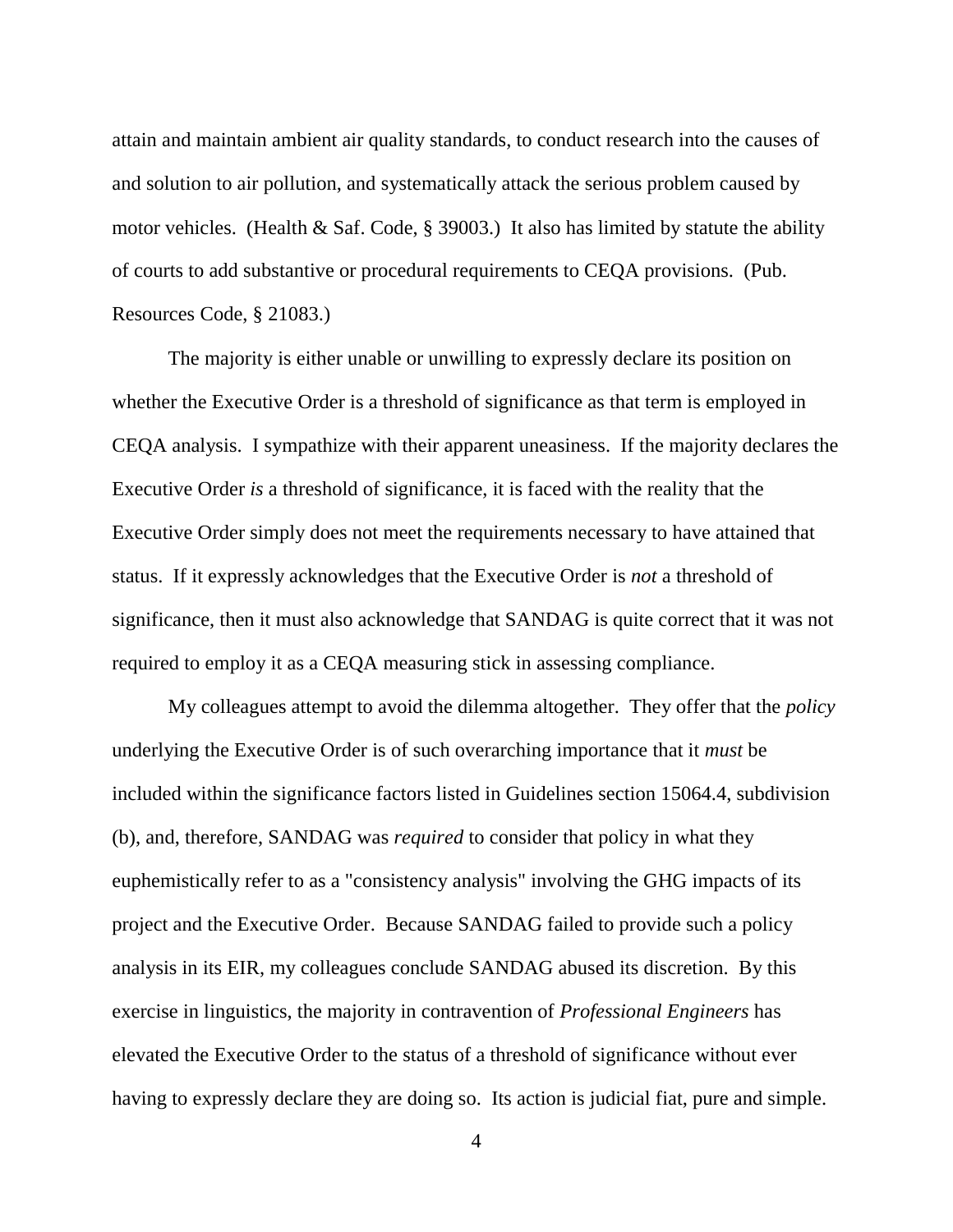The majority seeks support for its new formulation of the law by noting that important legislation has sprung from the Executive Order, and they offer that the Executive Order will continue to be the springboard for legislative action. Relying on *Professional Engineers*, the majority also concludes the policy underlying the Executive Order has been "ratified" by subsequent legislation. (Maj. opn. *ante*, at p. 14.) If, by this reasoning, the majority implies that subsequent environmental legislation somehow bestowed on the Executive Order a power it did not have, I believe it is mistaken. As *Profession Engineers* recognizes, our Legislature acts independently. As I discuss, the fact that the Legislature has enacted environmental legislation in recognition of the Executive Order's goals does not bestow on the Executive Order any more power than it had before the Legislature acted.

Moreover, although the Legislature has exercised its own independent prerogative by tasking CARB with adopting regional GHG reduction targets for 2020 and 2035, it has not done so for 2050. As I also discuss, the Legislature is currently considering a comprehensive and complex plan for 2050 that tasks the CARB to establish regional targets. It is possible the Legislature may alter the Executive Order's 2050 goals or reject them altogether. Using the majority's own logic, the Legislature has not ratified the Executive Order's qualitative or quantitative goals for 2050.

It is true, of course, that *qualitative* thresholds of significance are acceptable in assessing significance. (See Guidelines, § 15064.7, subd. (a).) However, qualitatively addressing the policy and sciences underlying the Executive Order—if this in fact is what the majority means by a "consistency analysis"—adds little if any meaning to the discussion of the significance of GHG impacts. SANDAG considered in its EIR the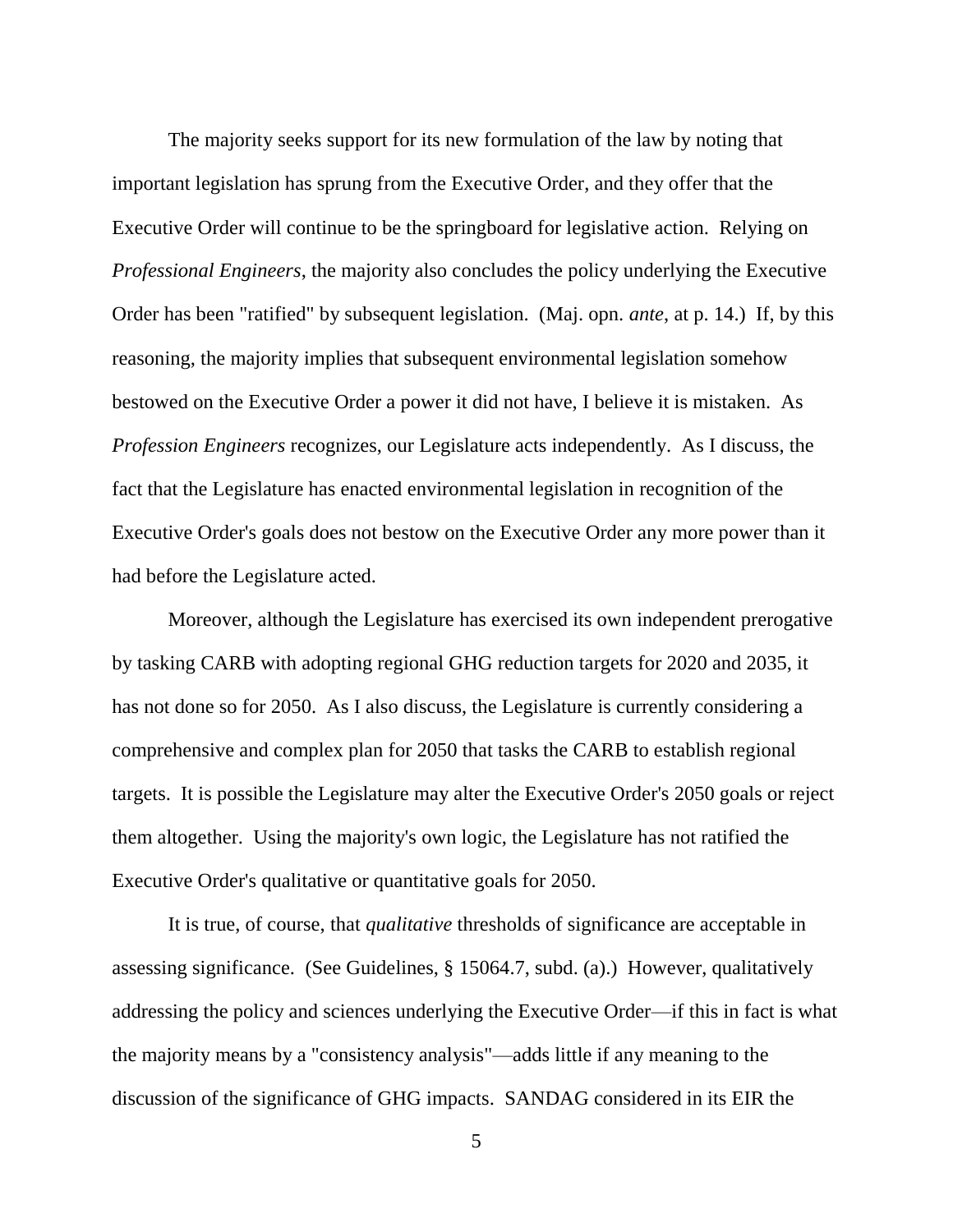important public policy of GHG emissions reduction in implementing its project. It acknowledged the Executive Order and its goals. It concluded the 2050 goal in that order was not at this time applicable. The purpose of remand is therefore unclear to me if the majority merely requires additional, undefined consideration of the qualitative aspects of the Executive Order.

*Quantitatively* speaking, as noted, SANDAG in its EIR considered, but did not use, the 2050 GHG reduction targets set forth in the Executive Order. Until the Legislature independently acts and tasks the CARB with adopting regional 2050 GHG emissions reduction targets, SANDAG in my view was not required to consider in its EIR the broad 2050 statewide goals set forth in the Executive Order. (See *Professional Engineers*, *supra*, 50 Cal.4th at p. 1047.)

The majority states that it is not requiring SANDAG's project to "*achieve* the Executive Order's 2050 goal or any other specific numerical goal" in undertaking the now-required "consistency analysis." (Maj. opn. *ante*, at p. 15, fn. 6.) This comes as little surprise, inasmuch as an EIR is merely an "informational document." (See Guidelines, § 15003, subd. (i).)

Nonetheless, whether qualitative or quantitative, it is not clear to me how, in assessing the significance of GHG impacts of the project—including for 2050—a lead agency is supposed to adopt from the Executive Order *regional* GHG emissions reduction targets. The majority appears to answer this question by stating SANDAG can determine its "share" of GHG emissions reduction responsibility from theoretical targets. With respect to SANDAG's share of responsibility, it is important to emphasize what the majority has not acknowledged: SANDAG is responsible only for its "*fair* share" when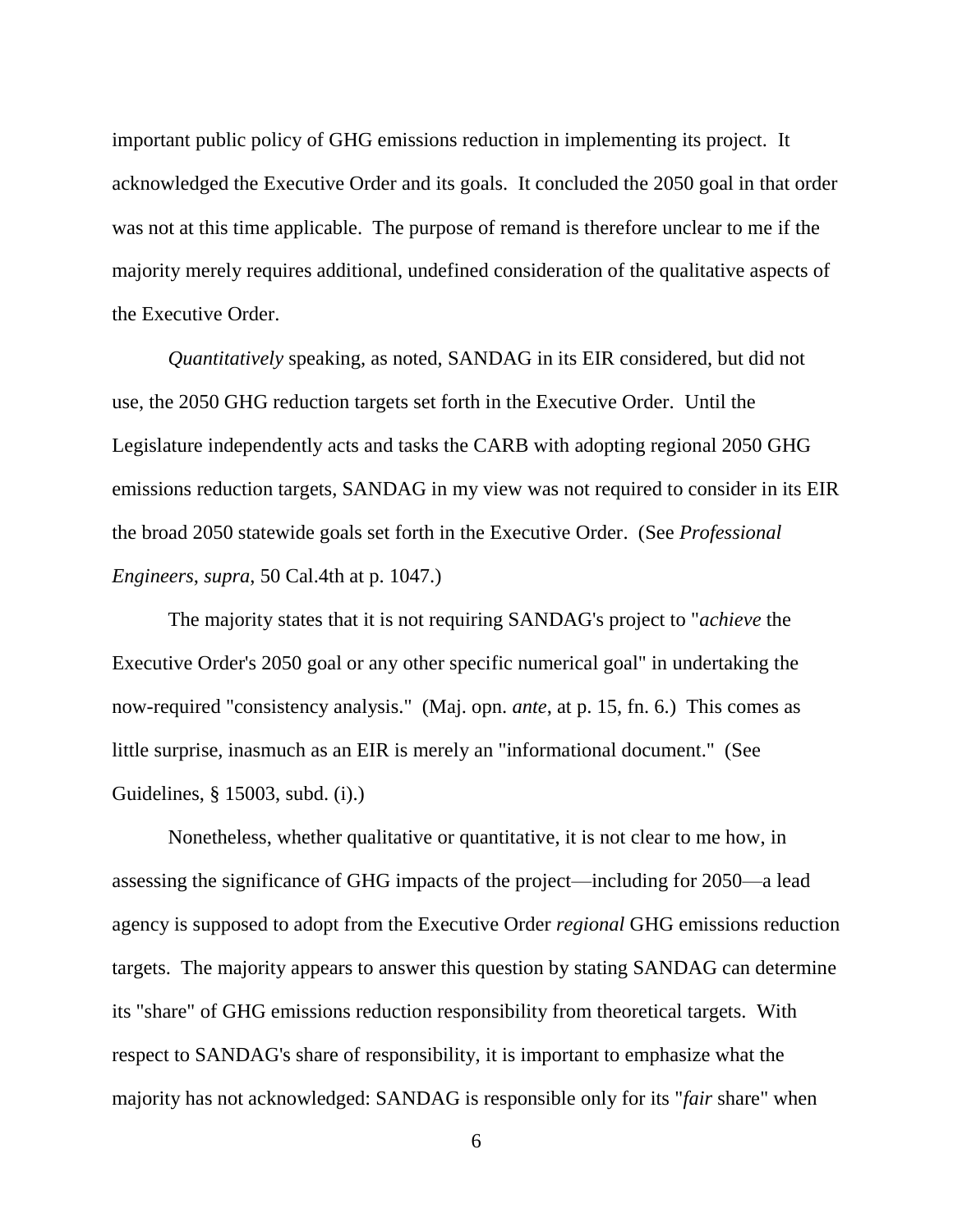assessing significance. Establishing an agency's "*fair* share" is a complex and sciencebased process. It begins by recognizing that the level of GHG emissions is a statewide problem encompassing a diverse array of emitters. Included in the array is not only transportation but also, for example, land use and development, agriculture, electricity generation, forestry, and industrial sectors. The analysis of GHG impacts thus involves emissions across sectors both within SANDAG's planning discretion (i.e., transportation and land use) and outside SANDAG's planning discretion (i.e., heavy industry). SANDAG is not empowered or equipped to offer and use analyses in statewide sectors over which it has no control.

The point is SANDAG, unlike the CARB, is a *regional* and not a state agency. Without a model addressing *regional* GHG emissions reduction targets between 2035 and 2050, it is impossible for SANDAG in its RTP to conduct a "consistency analysis" for these years of study.

As the lack of substance in the now-required "consistency analysis" attests, there is little to say except that, in the world of GHG emissions, "more of them are bad and less is good." It is a reasonable conclusion here that the SANDAG Board of Directors, comprised of locally elected officials from San Diego County and the 18 cities in the region, are already well aware of this. The EIR in any event recognizes the important policy goal of reducing GHG emissions.

As I discuss, there is legislation currently pending tasking the CARB with setting state and regional targets for 2050. This pending legislation further demonstrates my point that the Legislature has not yet independently adopted the Executive Order's 2050 statewide GHG emissions reduction goals. Once the CARB sets these regional targets,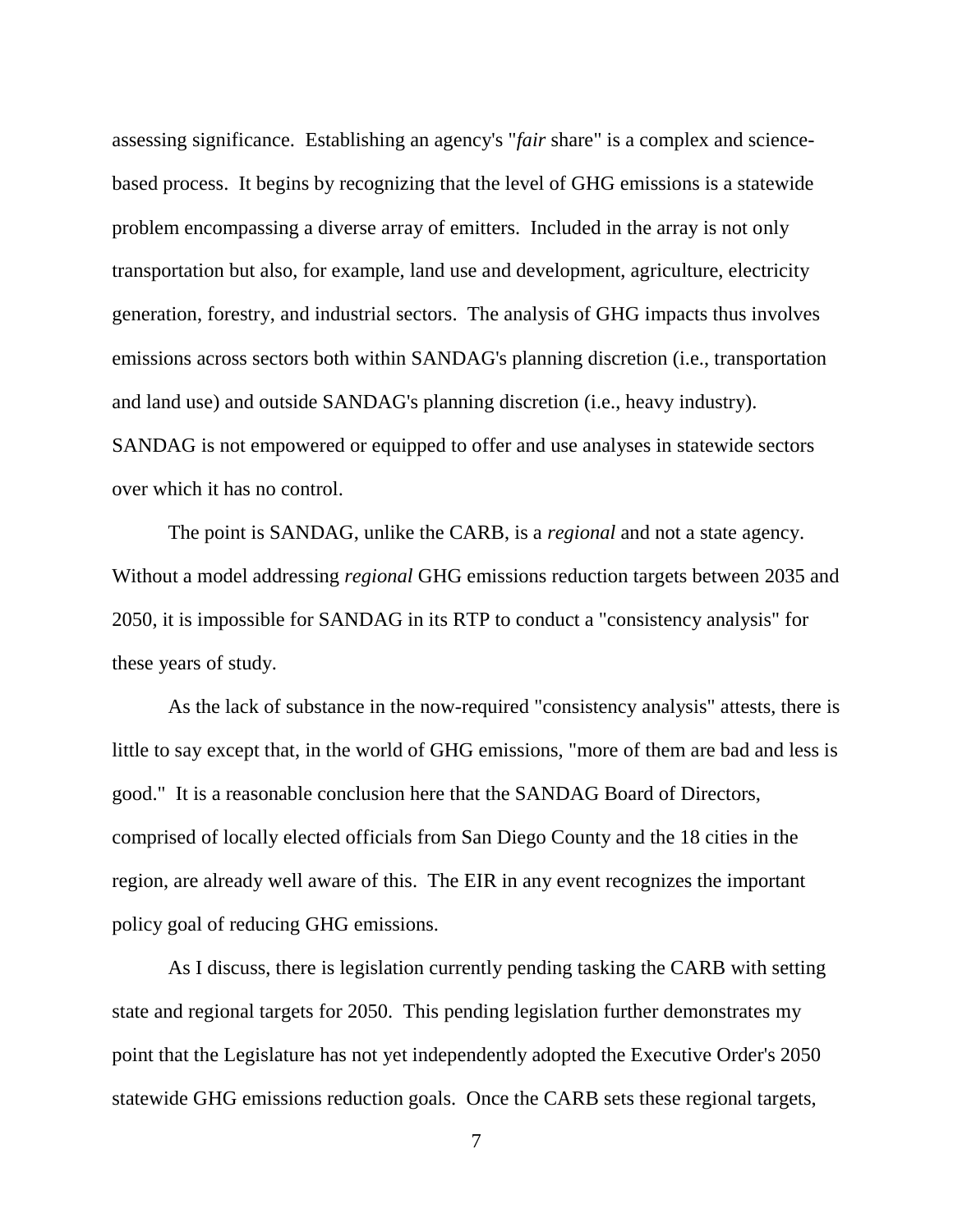which incidentally, may be different than the Executive Order's statewide goal, SANDAG and the other 18 metropolitan planning agencies (MPO's) throughout the state can then use them to determine their "*fair* share" of GHG emissions in analyzing the significance of GHG impacts of their projects. I fear the majority's demand that SANDAG "do more" *now* based on mere policy goals and/or theoretical targets, and without providing any guidance as to what more should be done, will in effect require SANDAG to set unilaterally 2050 regional GHG reduction targets in order to try to satisfy, somehow, the majority's "consistency analysis." In doing so, it may take action that ultimately conflicts with requirements set by CARB.

Perhaps the most profound harm arising from the majority's finesse of CEQA is the lasting damage it does to Guidelines section 15064.4. This section gives a lead agency substantial discretion to determine both the amount of GHG emissions from a project and whether such emissions are significant. Subdivision (b) of Guidelines section 15064.4 in particular states that in assessing GHG impacts, the lead agency *should* consider three factors, *among others*. One such factor expressly gives a *lead agency* the discretion to determine the thresholds of significance that should apply to its project in determining significance. (Guidelines, § 15064.4, subd. (b)(2).) To the extent thresholds of significance *other* than the three expressly provided in subdivision (b) apply, that should be a determination made by an agency in the proper exercise of its discretion.

It is apparent to me that identifying and selecting thresholds of significance is not a judicial function. Despite the clear language of Guidelines section 15064.4, subdivision (b) and the obvious intent of that section, the majority asserts a right to determine that a gubernatorial policy statement, which does not qualify as a threshold of significance, is to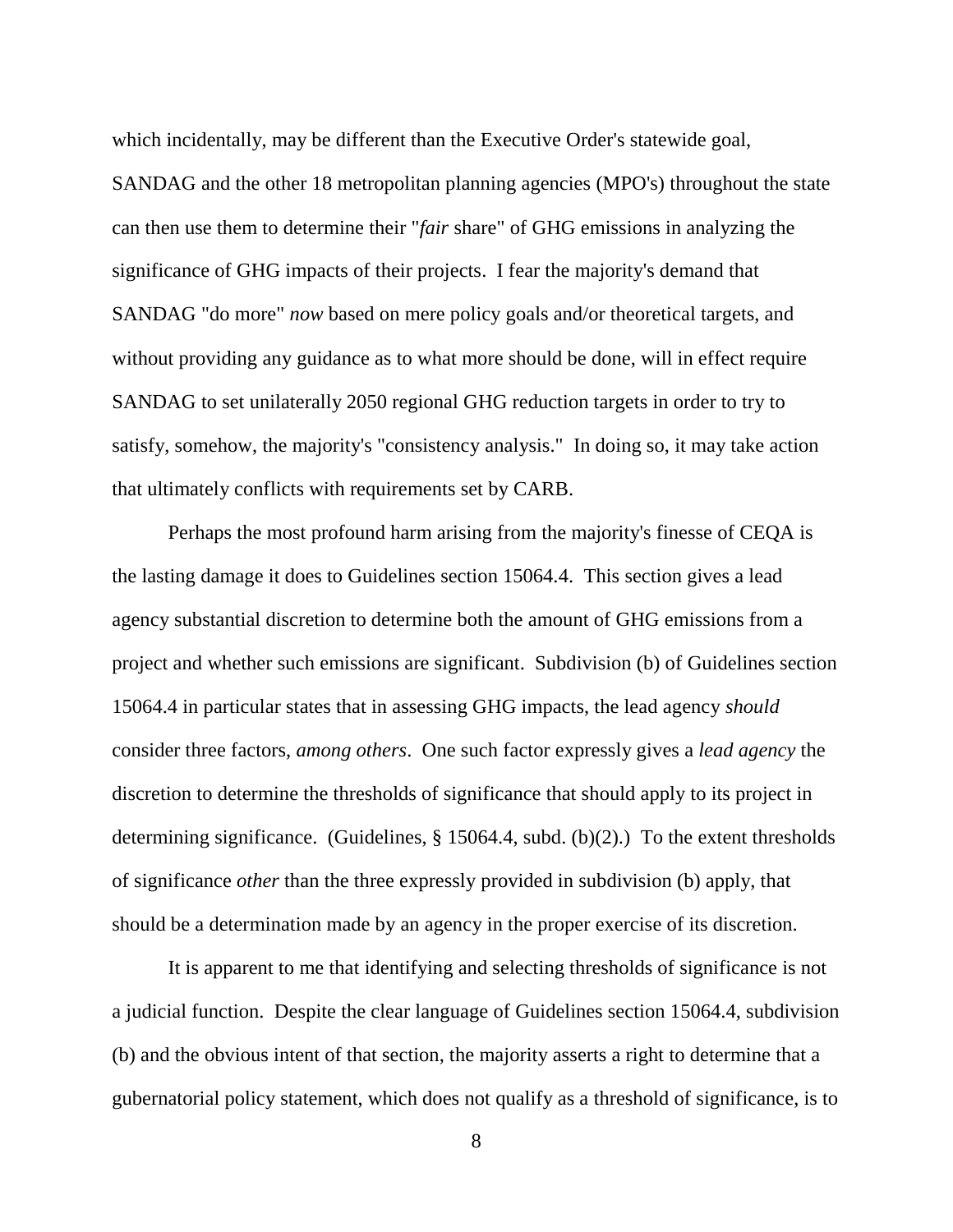be included among the "other factors" and then *orders* SANDAG on remand to develop an undefined "consistency analysis" between the lead agency's plan and the policy statement.

This insinuation of judicial power into the environmental planning process and usurping of legislative prerogative is breathtaking. Now we, the courts, without institutional planning expertise or knowledge, get to tell a lead agency what it must use as a threshold of significance. As a consequence of not being prescient enough to know what a court might select, the EIR's of projects such as this RTP, which, as noted, calls for investment of about \$214 billion in the San Diego region over the next few decades, are invalidated and sent back to the lead agency to anticipate what we, the court, might next decide is or has become of such critical policy significance that the agency must use it as a threshold of significance. There is no legal support for our action, which strips lead agencies of the discretion vested in them by the Legislature and reposes that discretion in the courts. To be clear, I do not believe our action expands Guidelines section 15064.4; instead, I believe it destroys the integrity of that section. (See Maj. opn. *ante*, at p. 20, fn. 9.)

The mischief caused by the majority would not be confined to the SANDAG region. The majority would have each of our states' six appellate districts, and multiple divisions within many of them, instructing the 18 MPO's regarding whether a "consistency analysis" is required based on, for example, the Executive Order, and, if so, what it should contain. It does not take much energy to foresee the permutations possible as each MPO receives judicial instruction. Chaos in environmental planning comes to mind.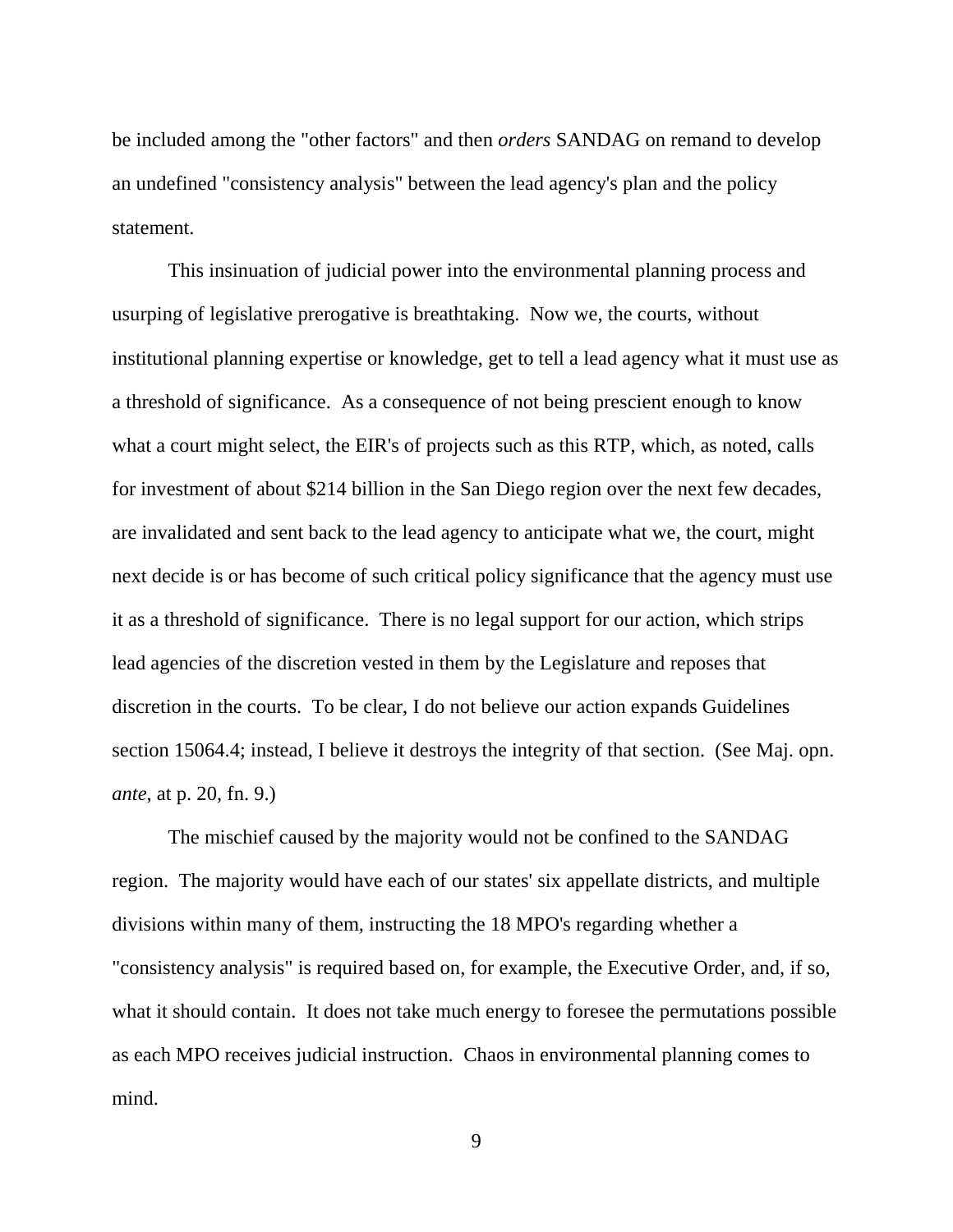The Legislature, in its wisdom, has foreseen the kind of damage we do today, and it has taken steps to forbid such judicial interference. First, the Legislature vested one agency, CARB, with creating the targets and metrics in assessing, and ultimately reducing, GHG emissions regionally and statewide. (Health & Saf. Code, § 39003.) Second, it has, in CEQA itself, expressly prevented courts from selecting what "other factors" an agency should consider in assessing significance of GHG impacts.

Indeed, section 21083.1 provides the legislative intent underlying CEQA and the interpretation of its statutes and guidelines by our courts: "It is the intent of the Legislature that courts, consistent with generally accepted rules of statutory interpretation, shall not interpret this division or the state guidelines adopted pursuant to Section 21083 in a manner which imposes procedural or substantive requirements beyond those explicitly stated in this division or in the state guidelines." Judicial imposition of significance thresholds does precisely what the statute prohibits.

As I discuss in more detail *post*, I conclude substantial evidence in the record shows SANDAG made a good faith and reasonable effort to analyze in its EIR the GHG impacts of its project. In its 39-page GHG impacts analysis, SANDAG, as noted, analyzed the targets set by the CARB for 2020 and 2035 under three thresholds of significance, in compliance with Guidelines section 15064.4. I thus would *reverse* the trial court's order finding SANDAG's GHG impacts analysis of the project was inadequate, including because SANDAG did not address the 2050 GHG *statewide*  reduction goals set forth in the Executive Order.

As to the cross-appeal, because the trial court declined to reach those issues and because the majority in any event is remanding the matter with respect to the EIR's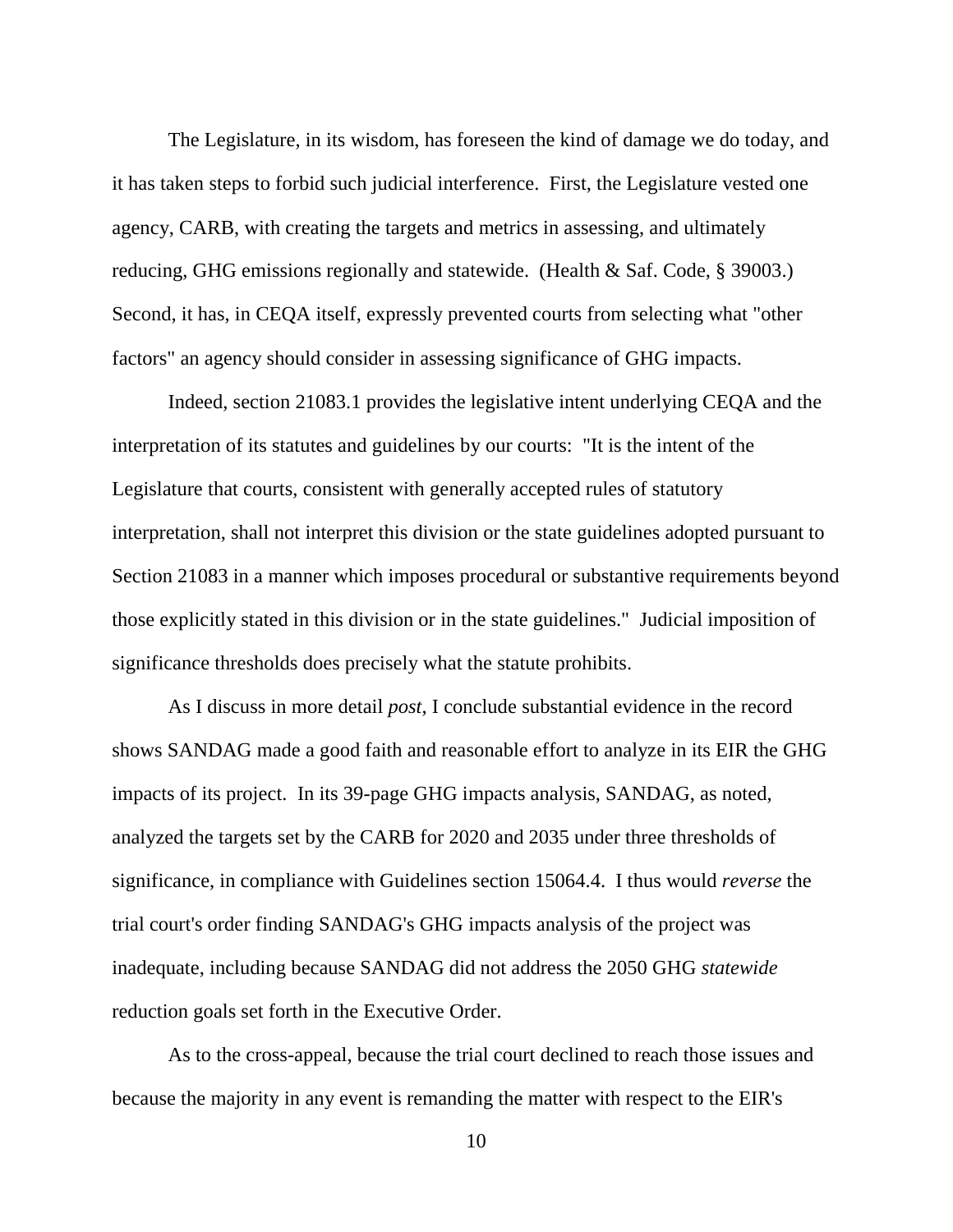treatment of GHG impacts and mitigation measures of the project, I would defer the issues raised in the cross-appeal to the trial court for consideration in the first instance. I do, however, note that our instructions on remand include what appears to be a directive that SANDAG consider further analysis of mass transportation. This directive, coupled with the vague requirement of a "consistency analysis," leaves me with an uncomfortable feeling that some might believe that, in sending this case back, we are *sub rosa* directing SANDAG to shift the emphasis in its plan to mass transportation. If that is a direction in which we inadvertently venture, I would only comment that it is not a journey we are empowered or equipped to undertake.

#### DISCUSSION

## I

#### GHG Impacts

#### A. *Regulation of GHG by the CARB*

On June 1, 2005, at the United Nations World Environment Day in San Francisco, Governor Schwarzenegger signed the Executive Order in front of hundreds of international leaders. The Governor told his invited guests, which included mayors from more than 70 cities from around the world, that the "debate" over global warming from GHG emissions was "over." (Marshall, *Schwarzenegger Issues Plan to Reduce Greenhouse Gases* (June 2, 2005) N.Y. Times <http://www.nytimes.com/2005/06/02/ national/02arnold.html?\_r=0> [as of November 2014].)

The Executive Order established the following *statewide* reduction targets for greenhouse gas emissions: by 2010, to 2000 levels; by 2020, to 1990 levels; and by 2050, to 80 percent below 1990 levels. It also directed the California Environmental Protection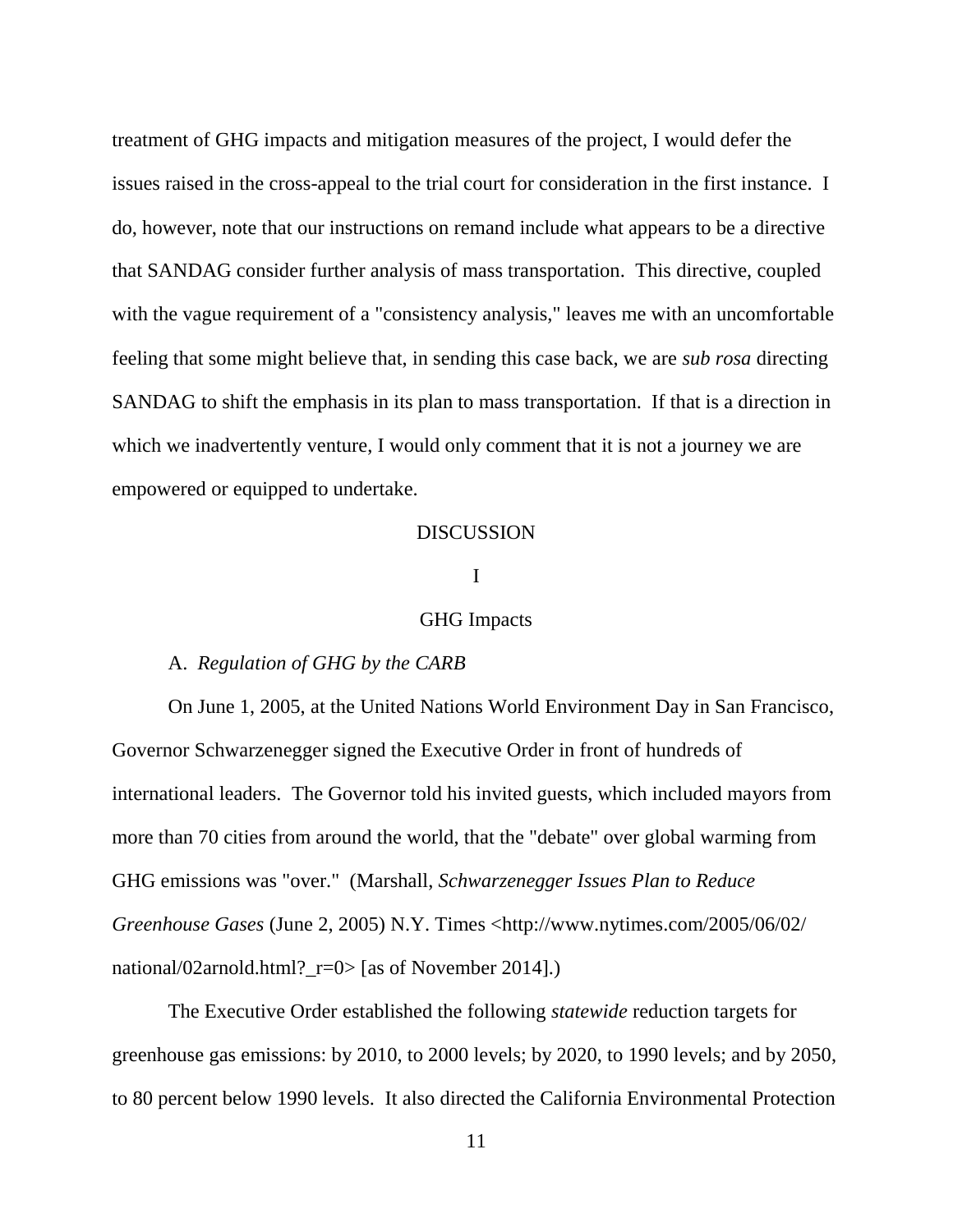Agency (Cal-EPA) to develop strategies to meet these targets. In response, the "Climate Action Team," comprised of representatives from various agencies and commissions including the Cal-EPA and the CARB, was created. (See *Rialto Citizens for Responsible Growth v. City of Rialto* (2012) 208 Cal.App.4th 899, 938; see also Comment, *Quantifying an Uncertain Future: The Demands of the California Environmental Quality Act and the Challenge of Climate Change Analysis* (2012) McGeorge L.Rev. 1065, 1068- 1069.)

Although the Executive Order provided the "power" for its issuance was derived from "the Constitution and statutes of the State of California," that order did *not* identify any article, section and/or statute as the source of this alleged authority. In any event, as noted, I do not believe our Constitution, including article V, vested the Governor with the authority to singlehandedly issue and enforce the Executive Order. (See, i.e., *Professional Engineers*, *supra*, 50 Cal.4th at p. 1015 [rejecting the argument the governor had the unilateral authority to implement a mandatory furlough program].) I also do not believe that our Legislature expressly granted that authority to the Governor. (See *id.* at p. 1000.) Therefore, I believe the GHG statewide emission reduction targets set forth in the Executive Order are nothing more than mere policy recommendations unless and until our Legislature independently acts to adopt such targets, which, as I explain, it has done

for 2020 and 2035, but not for 2050. (See *ibid.*)

The Executive Order was by no means the first attempt in our state to address GHG emissions. In 2002, our Legislature passed a law regulating GHG vehicle emissions. (See Stats. 2002, ch. 200, enacting Assem. Bill No. 1493 (2001-2002 Reg. Sess.) (AB 1493).) Under this law, the CARB was required to develop and adopt, by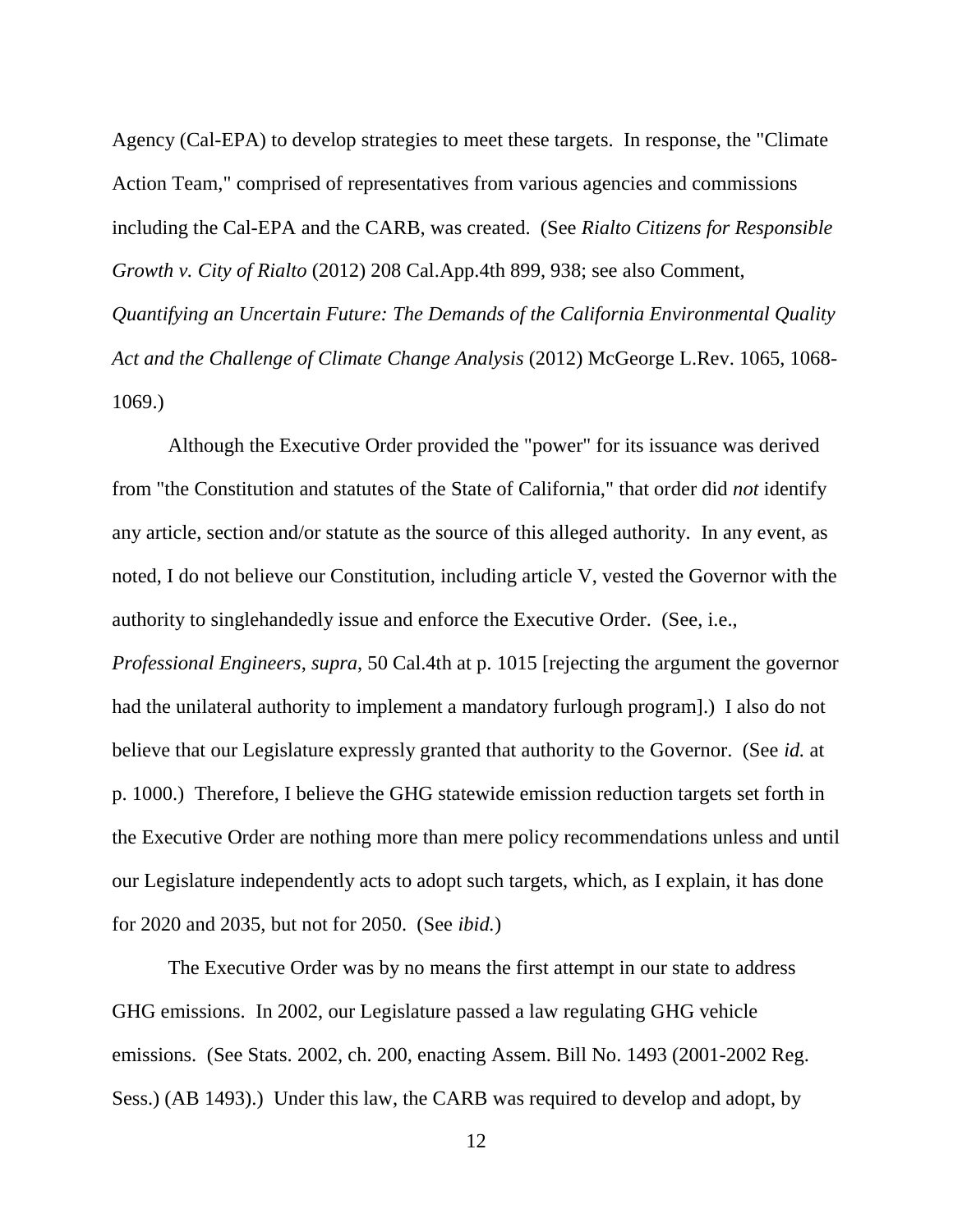January 1, 2005, "regulations that achieve the maximum feasible and cost-effective reduction of greenhouse gas emissions from motor vehicles." (Health & Saf. Code, § 43018.5, subd. (a).) In enacting this law, our Legislature noted that the "control and reduction of emissions of greenhouse gases are critical to slow the effects of global warming." (Stats. 2002, ch. 200, § 1(c).) Thus, AB 1493 shows that our state policy of reducing GHG emissions did *not* originate with the 2005 Executive Order, as the majority appears to suggest, but rather was in existence before the Executive Order was issued.<sup>3</sup>

The California Global Warming Solutions Act of 2006 (Health & Saf. Code, § 38500 et seq., added by Stats. 2006, ch. 488, § 1, enacting Assem. Bill No. 32 (AB 32)) implemented the 2020 reduction target set forth in the Executive Order. (See Health & Saf. Code, § 38550; see also *Rialto Citizens for Responsible Growth v. City of Rialto*, *supra*, 208 Cal.App.4th at p. 939.) AB 32 directed the CARB to develop a "scoping plan . . . for achieving the maximum technologically feasible and cost-effective reductions in greenhouse gas emissions from sources or categories of sources of greenhouse gases . . . ." (Health & Saf. Code, § 38561, subd. (a); see Health & Saf. Code, § 38562, subd. (a) [requiring the CARB to "adopt greenhouse gas emission limits and emission reduction measures by regulation . . . to become operative beginning on January 1, 2012"]; see also *Association of Irritated Residents v. State Air Resources Bd.* (2012) 206 Cal.App.4th 1487, 1490 [noting AB 32 designated the CARB as "'the state agency

<sup>3</sup> Our Legislature as early as 1975 tasked the CARB with the responsibility of "coordinating efforts to attain and maintain ambient air quality standards, to conduct research into the causes of and solution to air pollution, and to systematically attack the serious problem caused by motor vehicles, which is the major source of air pollution in many areas of the state." (Health & Saf. Code, § 39003.)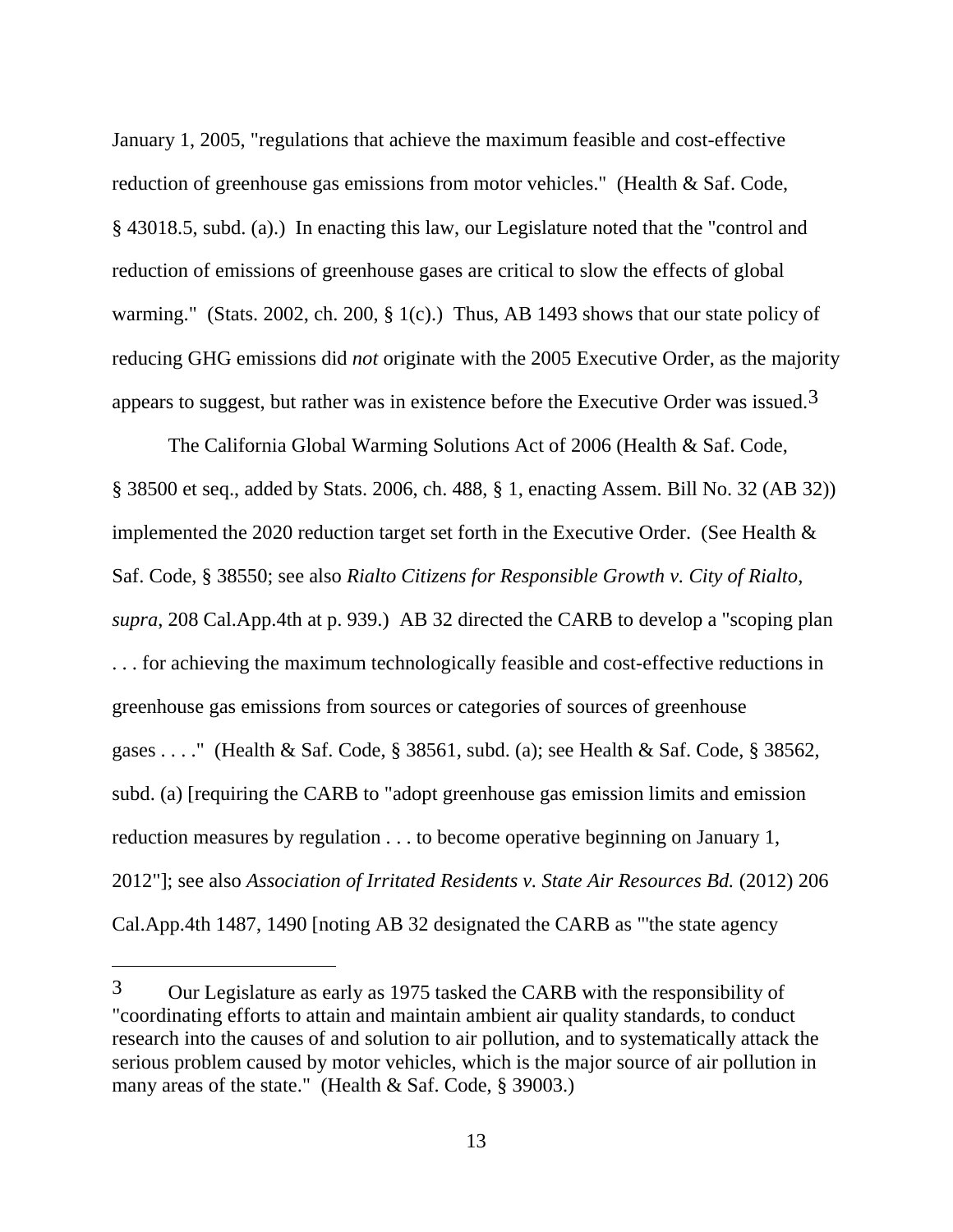charged with monitoring and regulating sources of emissions of greenhouse gases that cause global warming in order to reduce emissions of greenhouse gases' . . . and imposes numerous directives and timelines on the [CARB]"].)

To assist an agency in its analysis of GHG emissions in CEQA review, our Legislature in 2007 enacted, among other provisions, section 21083.05 (added by Stats. 2007, ch. 185, § 1, enacting Sen. Bill No. 97 (SB 97)).4 SB 97 directed the Office of Planning and Research (OPR) to prepare and submit to the Natural Resources Agency (NRA) "guidelines for the mitigation of greenhouse gas emissions or the effects of greenhouse gas emissions . . . including, but not limited to, effects associated with transportation or energy consumption." (Former § 21083.05, subd. (a).) SB 97 further provided that the OPR and NRA "shall periodically update the guidelines to incorporate new information or criteria" established by the CARB pursuant to AB 32. (*Id.*, subd. (c).)

The NRA adopted regulations on the significance of GHG emissions for CEQA, which were then incorporated into the CEQA Guidelines including, as perhaps most relevant here, Guidelines section 15064.4, discussed *post*.5

In 2008, our Legislature passed the Sustainable Communities and Climate Protection Act of 2008 (Sen. Bill No. 375 (2007-2008 Reg. Sess.)). As the majority recognizes, SB 375 supports the state's climate action goals to reduce GHG emissions through coordinated transportation and land use planning. Under SB 375, the CARB—

<sup>4</sup> SB 97 was amended effective January 1, 2013. (Stats. 2012, ch. 548, § 5.)

<sup>&</sup>lt;sup>5</sup> "In interpreting CEQA, we accord the Guidelines great weight except where they are clearly unauthorized or erroneous." (*Vineyard Area Citizens for Responsible Growth, Inc. v. City of Rancho Cordova* (2007) 40 Cal.4th 412, 428, fn. 5.)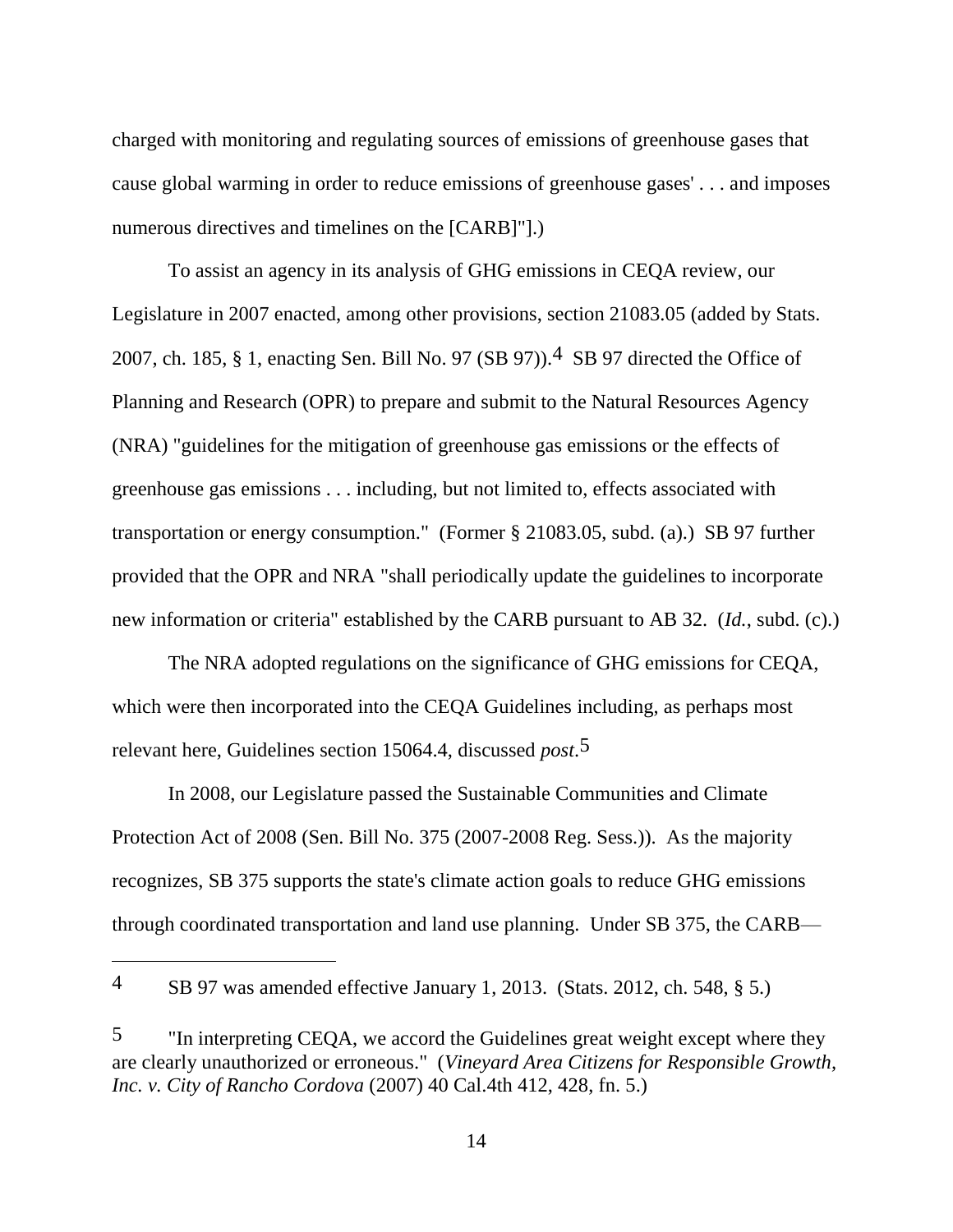once again—was directed to provide each region by no later than September 30, 2010 with GHG emission "reduction targets for the automobile and light truck sector for 2020 and 2035, respectively." (Gov. Code,  $\S$  65080, subd. (b)(2)(A).) Once these targets were established by the CARB, each of the state's MPO's was required to prepare under Government Code former section 65080, subdivision (b)(2) a "sustainable communities strategy" (SCS) as part of the MPO's RTP. (See Gov. Code, former § 65080, subd.  $(b)(2)$ .)<sup>6</sup>

In developing the SCS, SB 375 required each MPO to "conduct at least two informational meetings . . . within the region for members of the board of supervisors and city councils" on the SCS. (Gov. Code, § 65080, subd. (b)(2)(E).) The purpose of the meetings was to "discuss the [SCS] . . . , including the key land use and planning assumptions to the members of the board of supervisors and the city council members in that county and to solicit and consider their input and recommendations." The SCS, if and when implemented, would allow the MPO to reach the GHG reduction targets established by the CARB. If those targets were unmet, the MPO would be required to prepare an alternative planning strategy to the SCS. (Gov. Code, § 65080, subd.  $(b)(2)(E)$ .)

As *the* agency responsible for "target-setting" GHG emissions reductions, the CARB in 2010 created reduction targets for SANDAG's MPO region for 2020 and 2035.

<sup>6</sup> Government Code section 65080 was amended effective January 1, 2010 (Stats. 2009, ch. 354, § 1) and again effective January 1, 2011 (Stats. 2010, ch. 328, § 95). The requirement of an SCS as part of an MPO's RTP remains in the current version of Government Code section 65080, subdivision (b).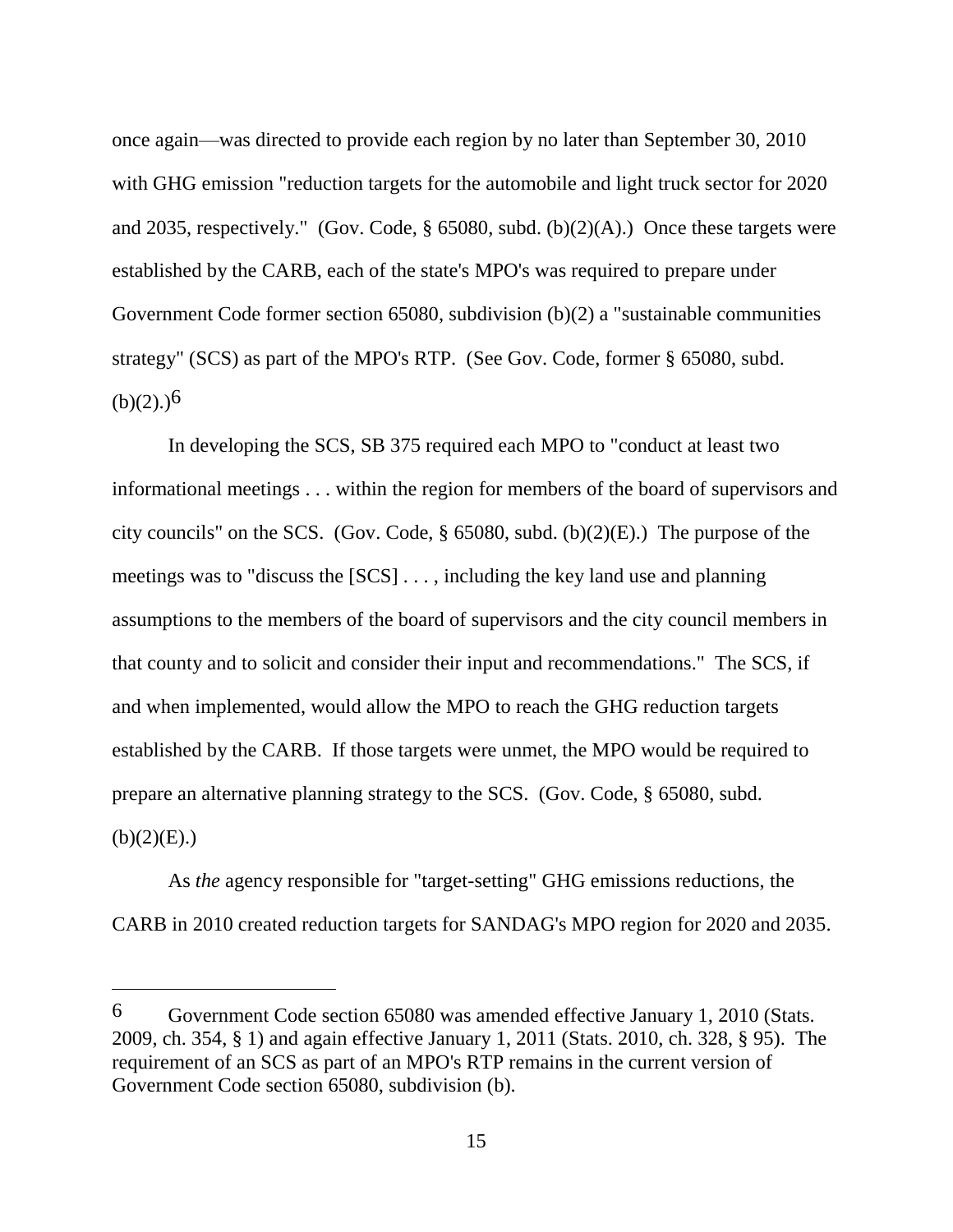SANDAG used these targets in addressing in its EIR the GHG impacts of the project. However, as SANDAG properly recognized in its EIR impact analysis, the CARB has not yet set 2050 GHG emissions reduction targets for the MPO's. As noted and as I discuss, there is legislation currently pending, Assembly Bill No. 2050 (AB 2050), that would require the CARB to do so.7

Thus, our Legislature has recognized the strong public policy of GHG emissions reductions in our state and has fully occupied this enormously complex field by delegating the "target-setting responsibility" of such reductions to the CARB through a series of comprehensive legislative enactments, including in AB 32, SB 97 and SB 375.8

 $\overline{a}$ 

8 This list is not exhaustive. For example, in 2010 legislation was enacted requiring the Department of Transportation to update the federally mandated California Transportation Plan (CTP) by December 31, 2015 and every five years thereafter. (Gov. Code, §§ 65070, subd. (a) & 65071.) The CTP requires identification of a "statewide integrated multimodal transportation system" that includes among other requirements the incorporation of all SCS and/or alternate planning strategies required by SB 375. (Gov. Code, § 65072.2) "In developing the [CTP] . . . , the department shall address how the state will achieve maximum feasible emissions reductions in order to attain a statewide reduction of [GHG] emissions to 1990 levels by 2020 as required by [AB 32] and 80 percent below 1990 levels by 2050." (*Ibid.*) The CTP must include: "(a) A policy element that describes the state's transportation policies and system performance objectives. These policies and objectives shall be consistent with legislative intent described in Sections 14000, 14000.5, 14000.6, and 65088. [¶] (b) A strategies element that shall incorporate the broad system concepts and strategies synthesized from the adopted regional transportation plans prepared pursuant to Section 65080. The California Transportation Plan shall not be project specific. [¶] (c) A recommendation element that includes economic forecasts and recommendations to the Legislature and the Governor to

<sup>7</sup> According to a recent summary prepared by the Senate Appropriations Committee, AB 2050 would amend SB 32 by requiring "the California Air Resources Board (CARB) to develop greenhouse gas (GHG) emissions reductions goals for 2050, including intermediate goals, and to perform a number of analyses of the strategies that would be required to reach those goals" for purposes of the next scoping plan update. (Sen. Appropriations. Com., analysis of Assem. Bill No. 2050 (2013-2014 Reg. Sess.) p. 1.)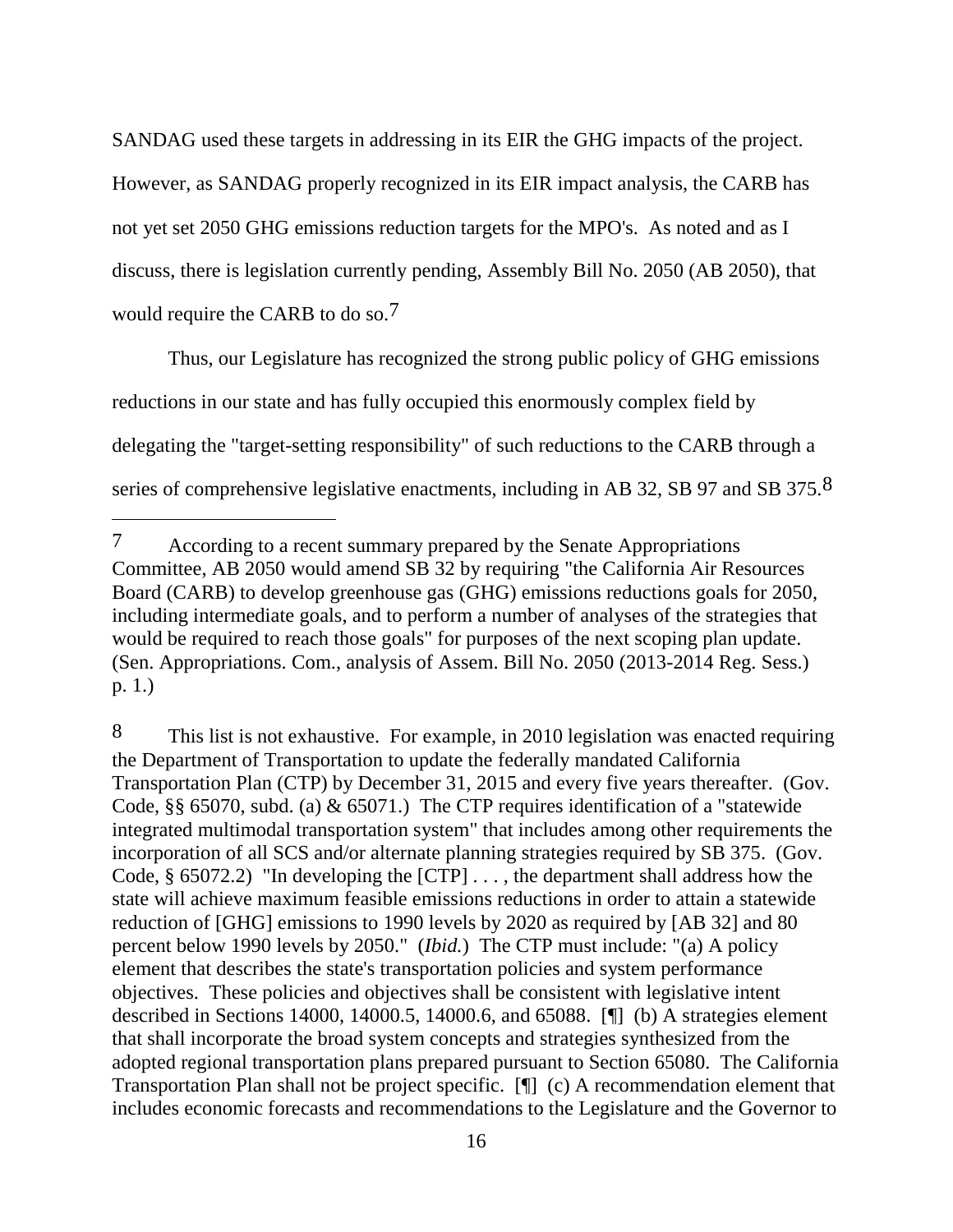The CARB in response has then set reduction targets for each of the 18 MPO's in our state.

Against this backdrop, I disagree with the majority's conclusion that SANDAG acted unreasonably in refusing to engage in a "consistency analysis" using the Executive Order as a CEQA measuring stick when accessing the GHG impacts of its regional project. (See *Professional Engineers*, *supra*, 50 Cal.4th at p. 1000.) Instead, in my view, the record contains more than sufficient evidence showing SANDAG acted in good faith and properly exercised its broad discretion under Guidelines section 15064.4 in assessing the significance of GHG impacts of the project.

achieve the plan's broad system concepts, strategies, and performance objectives." (*Id.*, § 65072.) The Legislature in the CTP directly (*id.*, § 14000.6, subd. (b)) and indirectly (*id.*, § 65072.2) referenced the Executive Order and its goal of reducing GHG emissions to 80 percent of 1990 levels by 2050. However, as noted, the Legislature has not yet tasked the CARB to set 2050 GHG regional reduction targets for the MPO's.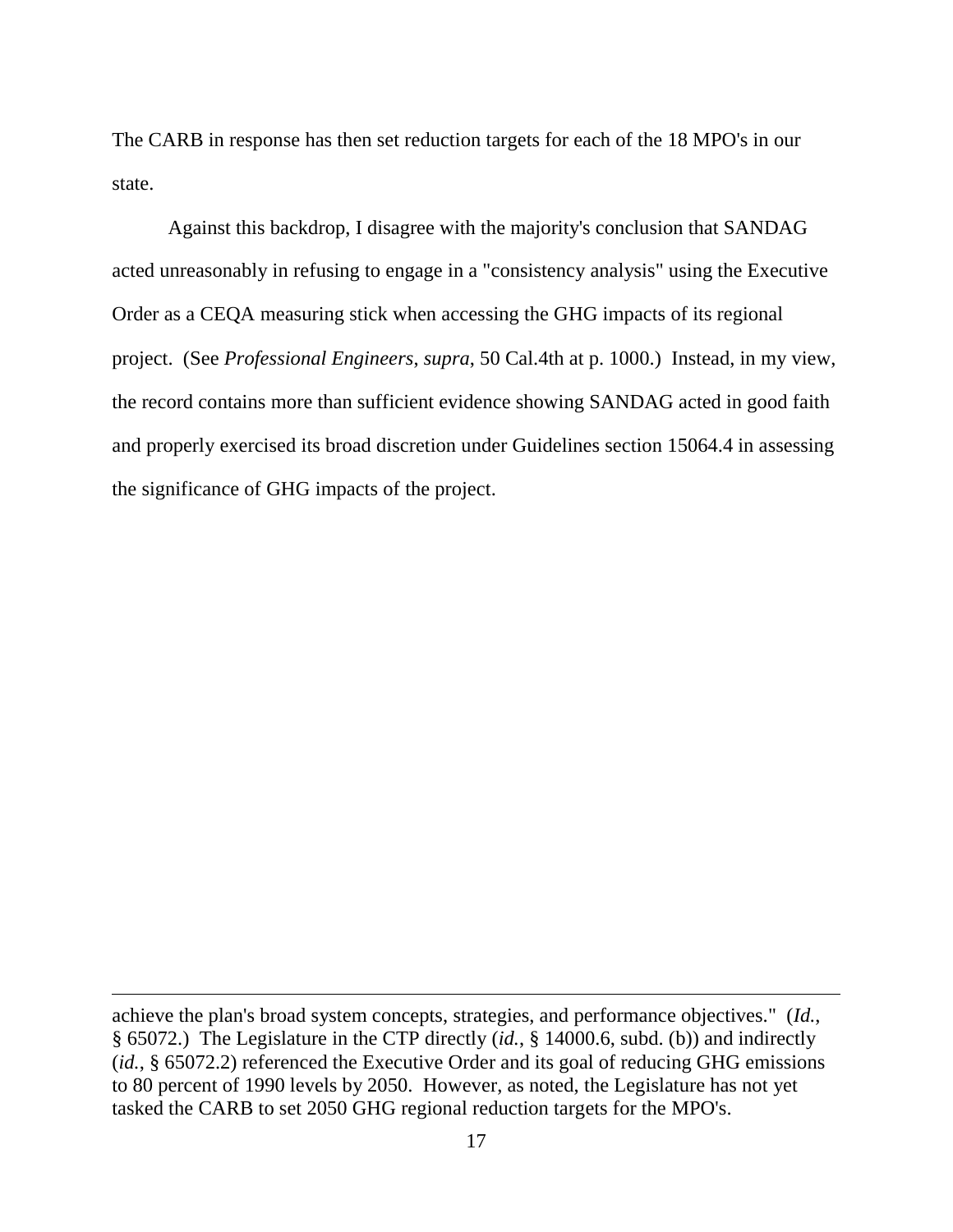## B. *Guidelines Section 15064.4*9

 $\overline{a}$ 

As noted, CEQA requires that public agencies "adopt by ordinance, resolution, rule, or regulation" criteria for the evaluation of a project and the preparation of an EIR that are consistent with the statutory provisions of CEQA and its Guidelines. (§ 21082.)

Section 21083, subdivision (a) directs the OPR to "prepare and develop proposed guidelines" for implementation by a public agency. Subdivision (b) of that statute states the "guidelines shall specifically include criteria for public agencies to follow in determining whether or not a proposed project may have a 'significant effect on the environment.'" As noted *ante*, section 21083.5 was added by SB 97 to require the OPR to

<sup>9</sup> Guideline section 15064.4 provides: "(a) The determination of the significance of greenhouse gas emissions calls for a careful judgment by the lead agency consistent with the provisions in section 15064. A lead agency should make a good-faith effort, based to the extent possible on scientific and factual data, to describe, calculate or estimate the amount of greenhouse gas emissions resulting from a project. A lead agency shall have discretion to determine, in the context of a particular project, whether to: [¶] (1) Use a model or methodology to quantify greenhouse gas emissions resulting from a project, and which model or methodology to use. The lead agency has discretion to select the model or methodology it considers most appropriate provided it supports its decision with substantial evidence. The lead agency should explain the limitations of the particular model or methodology selected for use; and/or [¶] (2) Rely on a qualitative analysis or performance based standards. [¶] (b) A lead agency should consider the following factors, among others, when assessing the significance of impacts from greenhouse gas emissions on the environment: [¶] (1) The extent to which the project may increase or reduce greenhouse gas emissions as compared to the existing environmental setting; [¶] (2) Whether the project emissions exceed a threshold of significance that the lead agency determines applies to the project. [¶] (3) The extent to which the project complies with regulations or requirements adopted to implement a statewide, regional, or local plan for the reduction or mitigation of greenhouse gas emissions. Such requirements must be adopted by the relevant public agency through a public review process and must reduce or mitigate the project's incremental contribution of greenhouse gas emissions. If there is substantial evidence that the possible effects of a particular project are still cumulatively considerable notwithstanding compliance with the adopted regulations or requirements, an EIR must be prepared for the project."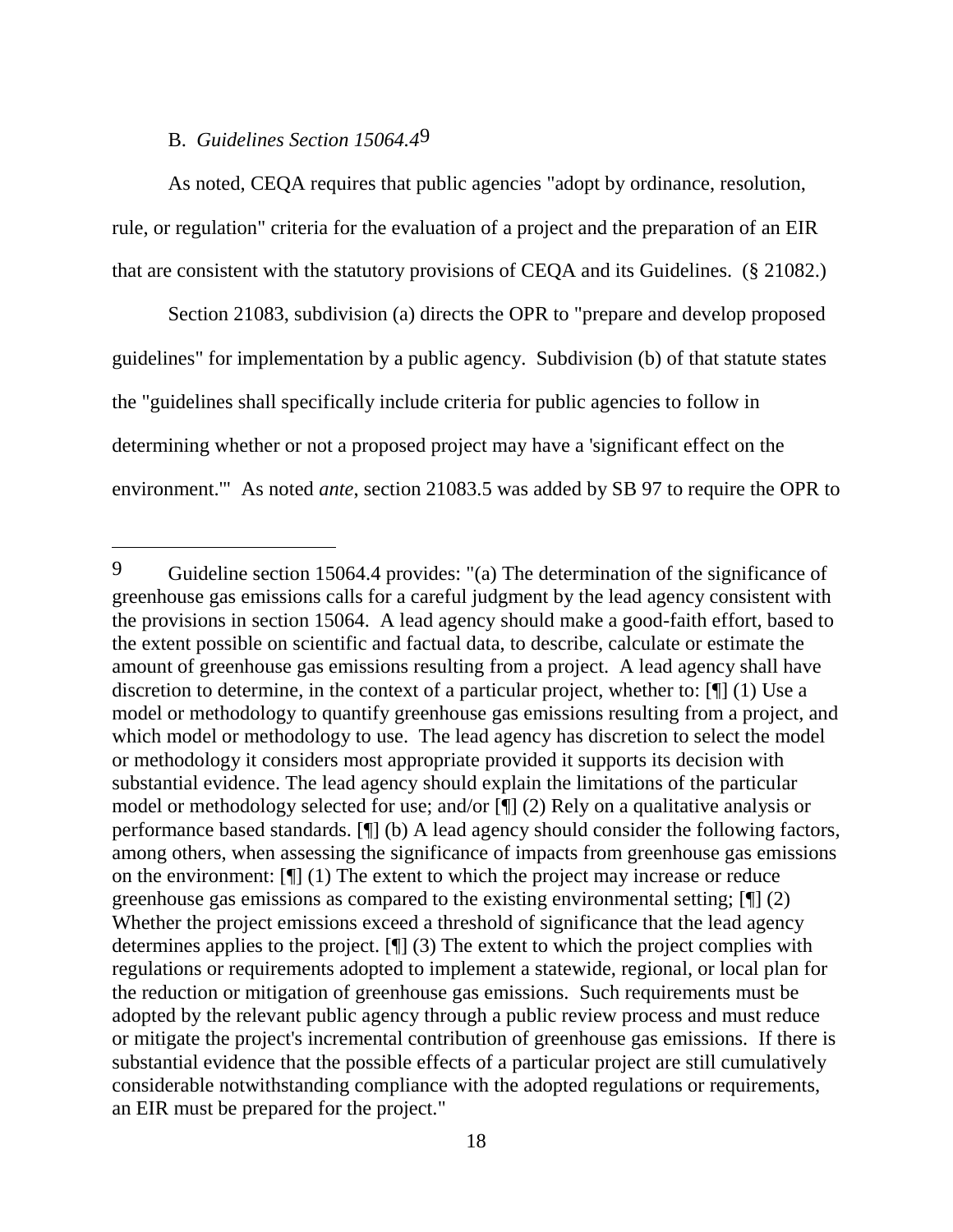prepare specific guidelines dealing with CEQA review of GHG.

Adopted after passage of SB 97, Guidelines section 15064.4, subdivision (a) requires a lead agency to make a "good-faith effort" to determine the GHG emissions of a project. In making this determination, a lead agency has the discretion to "[u]se a model or methodology to quantify greenhouse gas emissions resulting from a project, and which model or methodology to use" (Guidelines, § 15064.4, subd. (a)(1)) and/or to "[r]ely on a qualitative analysis or performance based standards" (*id.*, subd. (a)(2)). After choosing a methodology and selecting significance thresholds, the lead agency next is required under Guidelines section 15064.4 to assess the "significance of impacts" of GHG emissions. (*Id.*, subd. (b).)

In assessing the significance of GHG impacts of a given project, Guidelines section 15064.4 states a lead agency "should" consider among others the following factors: (1) the extent to which the project may increase or reduce GHG "as compared to the existing environmental setting"; (2) whether the project's GHG emissions "exceed a threshold of significance that the *lead agency determines* applies to the project"; and (3) the extent to which the project "complies with regulations or requirements adopted to implement a statewide, regional, or local plan for the reduction or mitigation" of GHG. (Guidelines, § 15064.4, subd. (b)(1), (2) & (3), italics added.) Subdivision (b)(3) of Guidelines section 15064.4 further provides that "[s]uch requirements must be adopted by the relevant public agency through a public review process and must reduce or mitigate the project's incremental contribution of greenhouse gas emissions."

Guidelines section 15064.4 thus "'confirms that lead agencies retain the discretion to determine the significance of greenhouse gas emissions and should "make a good-faith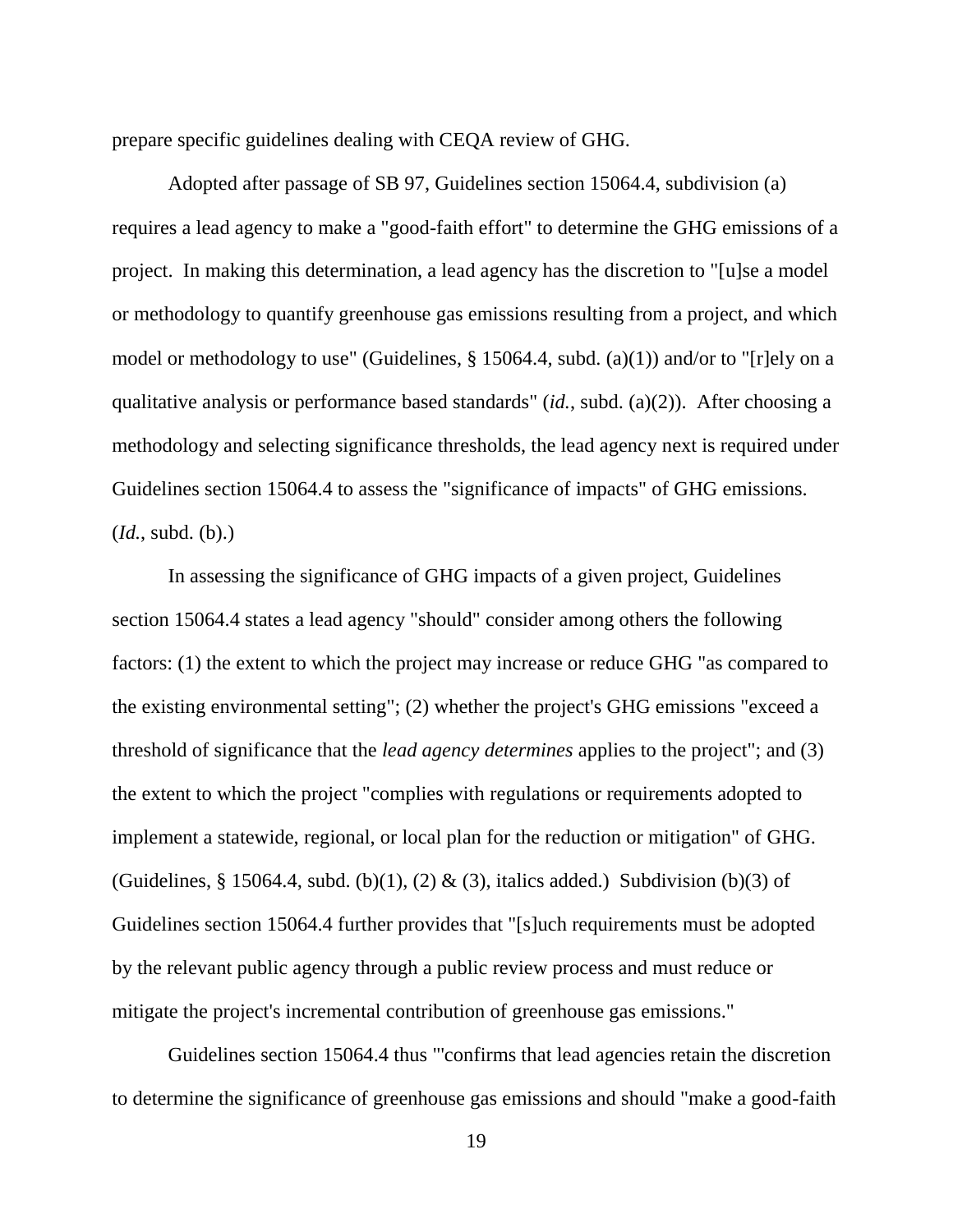effort, based to the extent possible on scientific and factual data, to describe, calculate or estimate the amount of [GHG] emissions resulting from a project." [Citation.]' [Citations.]" (*Citizens Against Airport Pollution v. City of San Jose* (2014) 227 Cal.App.4th 788, 807.)

I therefore disagree with the majority's interpretation of Guidelines section 15064.4: although subdivision (b) of this section clearly states the factors listed in subdivisions (1), (2) and (3) are not exhaustive, that does not ipso facto mean the courts may require an agency to consider additional "factors" (i.e., the Executive Order) in evaluating the GHG impacts of a project, as the majority has done here. In my view, the majority's reading of Guidelines section 15064.4 usurps the broad discretion afforded an agency in analyzing significance and improperly puts courts in charge of determining whether benchmarks other than those expressly provided in subdivisions (1), (2) and (3) must be considered by an agency when undertaking such an analysis.

Here, as I have noted, the EIR used three separate GHG analyses utilizing two of the specific significance criteria authorized by Guidelines section 15064.4. GHG-1, the first analysis, is an "existing conditions" baseline analysis authorized by subdivision (b)(1) of Guidelines section 15064.4.10 Under this analysis, any increase of GHG emissions over existing conditions (i.e., 2010) was deemed to be a significant impact.

 $\overline{a}$ 

<sup>10</sup> I note the existing environmental setting "normally constitute[s] the baseline physical conditions by which a lead agency determines whether an impact is significant." (Guidelines, § 15125, subd. (a); see *Neighbors for Smart Rail v. Exposition Metro Line Construction Authority* (2013) 57 Cal.4th 439, 445 [holding that "[w]hile an agency has the discretion under some circumstances to omit environmental analysis of impacts on existing conditions and instead use only a baseline of projected future conditions, existing conditions 'will normally constitute the baseline physical conditions by which a lead agency determines whether an impact is significant'"].)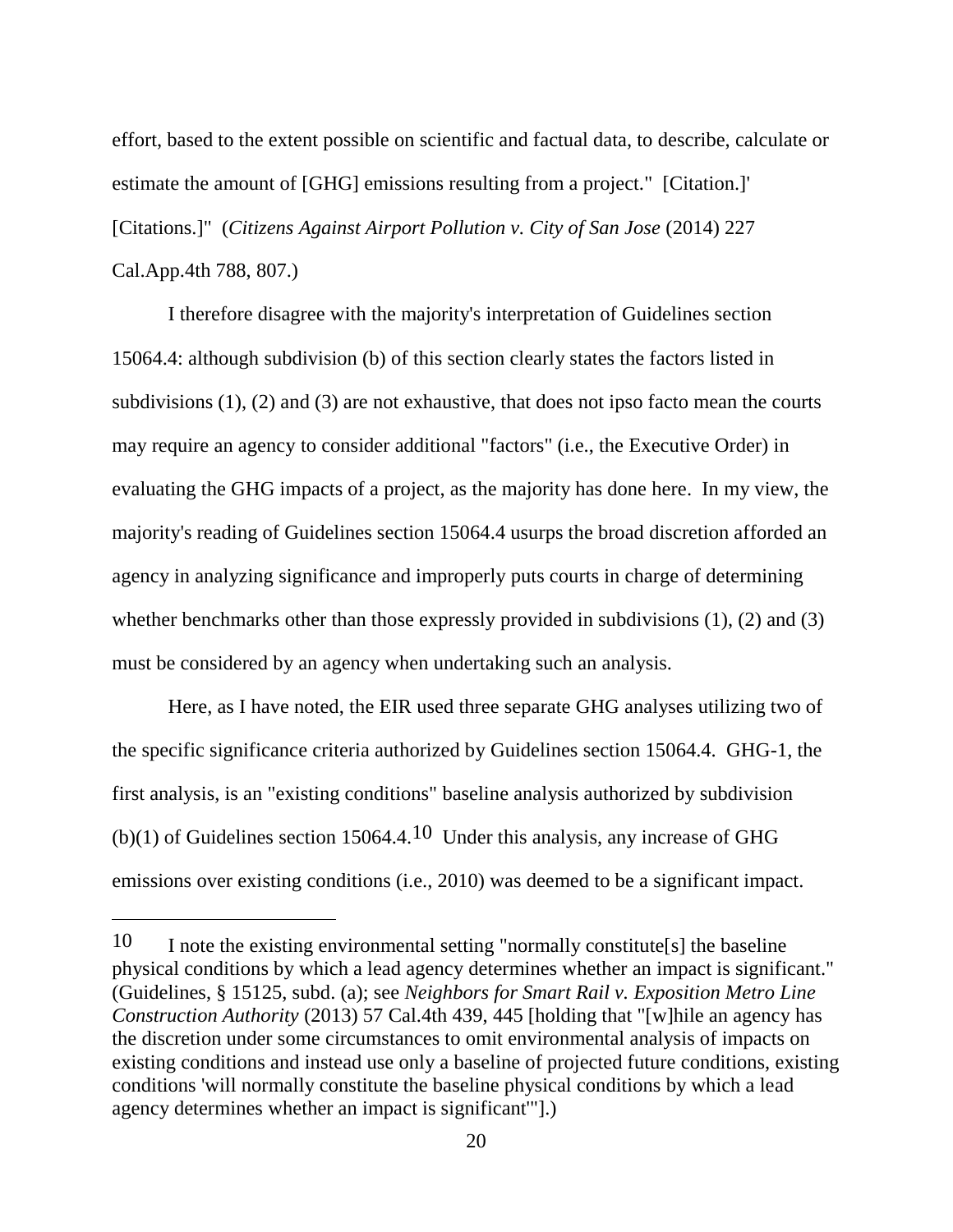The GHG-1 analysis concluded that, although regional GHG emissions would decrease under the project from existing levels until after 2020, they would increase above existing levels by 2035 and increase still further by 2050, largely as a result of population increase and development. The EIR therefore determined the GHG impacts in 2020 would be a less than significant impact but would be significant in 2035 and 2050.

The second analysis, GHG-2, used the GHG reduction targets set forth in SB 375 as a significance criteria. GHG-2 used a narrower range of GHG emissions than GHG-1. GHG-2's approach, in my view, was also fully consistent with Guidelines section 15064.4.

Under SB 375, as I have noted, the CARB prepared regional GHG emission reduction targets, compared to 2005 emissions, for cars and light trucks for 2020 and 2035 for each of the state's MPO's.In response, each of the MPO's, including SANDAG, prepared an SCS as part of its RTP to "reduce GHGs by better aligning transportation, land use, and housing. For SANDAG, the targets are to reduce per capita  $CO<sub>2</sub>$  emissions 7 percent below 2005 levels by 2020 and 13 percent below 2005 levels by 2035. Because CARB has not developed a target for 2050, no analysis is provided for that year."

Using this significance criteria, the EIR concluded the project would have less than a significant impact because the project met SB 375's goals, as set by the CARB, for lowered per capital vehicle-related GHG emissions in 2020 and 2035.

The third GHG impact analysis, GHG-3, analyzed whether regional GHG emissions (from both transportation and land use/growth) would conflict with (1) the scoping plan adopted by the CARB pursuant to AB 32, which plan functions as a roadmap to achieve GHG reductions in our state, and (2) SANDAG's own adopted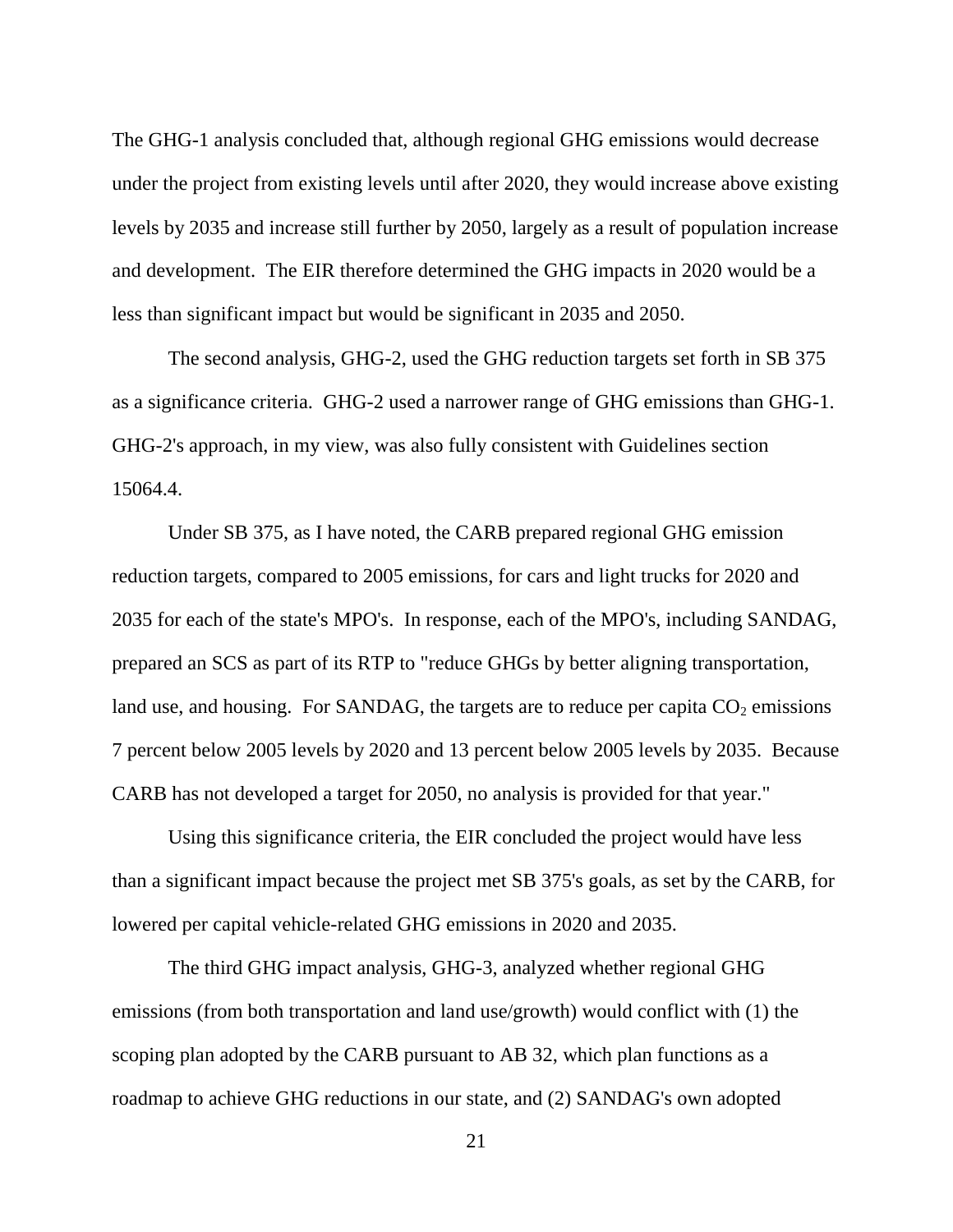Climate Action Strategy (CAS), which was created in 2010 under a partnership with the California Energy Commission "as a guide for SANDAG and local governments and policymakers in addressing climate change."

Because the scoping plan time horizon was limited to 2020, the EIR's analysis of whether or not the project under GHG-3 would have a significant impact with respect to GHG was limited to 2020, and no analysis was presented for 2035 and 2050. Although recognizing 2035 and 2050 emission reduction targets for GHG's were established in the Executive Order, the EIR in my view properly concluded the order was not a "'plan'" adopted through a public review process as required in subdivision (b)(3) of Guidelines section 15064.4. The EIR, however, analyzed transportation and land use/growth in 2035 and 2050 expected as a result of implementation of the project, with respect to the CAS.

The EIR analysis concluded that with respect to transportation, the estimated emissions from transportation in 2020 would be less than required by AB 32 and would constitute a less than significant impact under this threshold. The EIR also concluded that the project would not impede the CAS and its policy of promoting the reduction of vehicle miles traveled and minimization of GHG in transportation, inasmuch as the project also sought to reduce GHG emissions in transportation through a series of projects. Therefore, for transportation, the EIR found the implementation of the project would constitute a less than significant impact under the CAS threshold for 2020, 2035 and 2050.

With respect to land use/growth, the EIR analysis concluded in GHG-3 that emissions of GHG in 2020 were expected to exceed the scoping plan reduction goals. However, it noted several other measures included in the scoping plan were not yet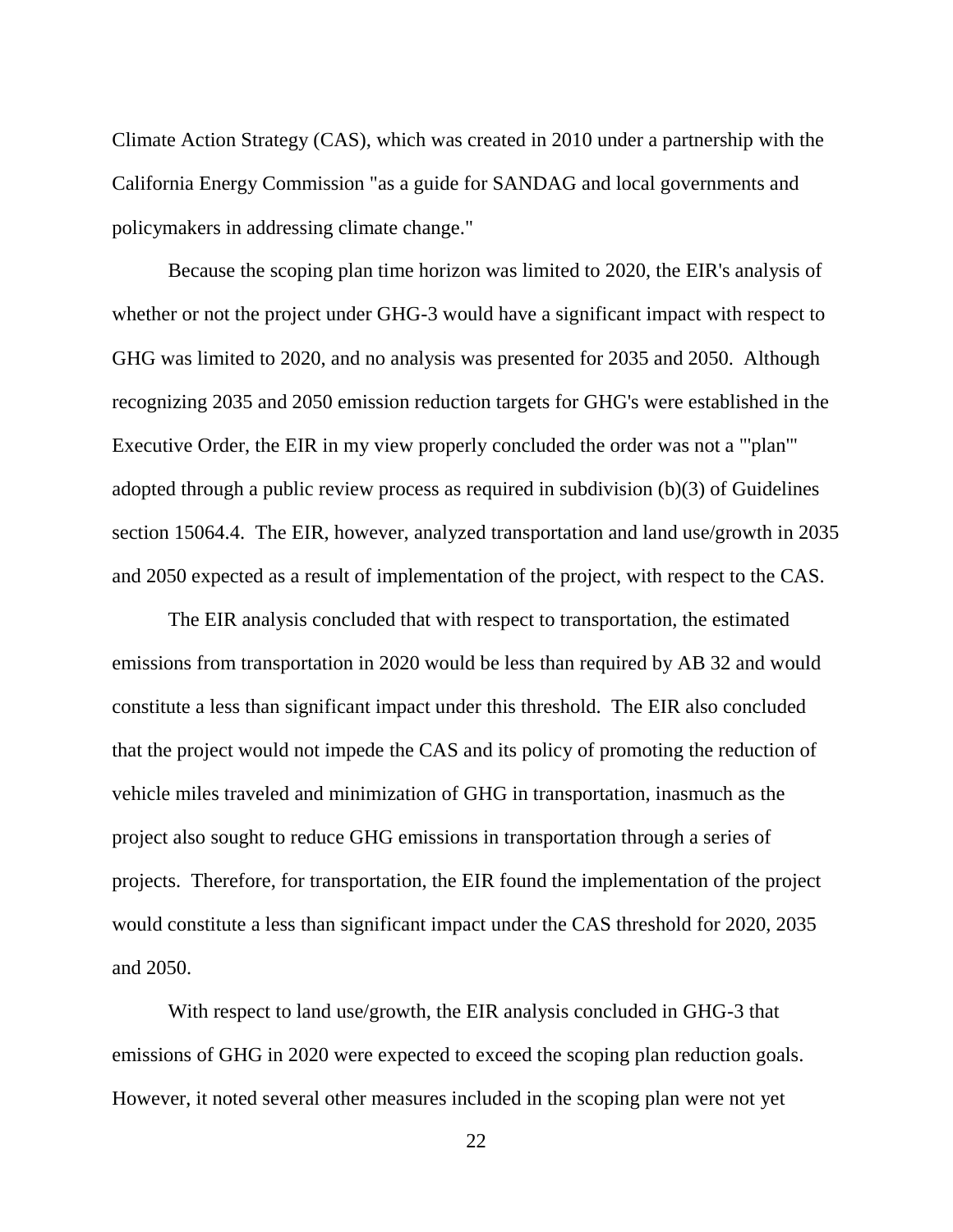adopted or implemented, including "cap-and-trade," and, therefore, were not included in the GHG reduction calculations. Because the RTP was itself consistent with its role in the overall scoping plan strategy, SANDAG concluded for land use/growth that for 2020 the impact would be less than significant under this threshold. The EIR further provided for 2020, 2035 and 2050, implementation of the project would not impede the CAS but in fact would promote it and the goals of increasing energy efficiency and reducing energy consumption and, therefore, would constitute a less than significant impact.

C. *Substantial Evidence Supports the Finding SANDAG's Assessment of Significance of GHG Impacts in its EIR Satisfied CEQA*

Unlike my colleagues, I do not believe SANDAG's failure to discuss the project's consistency with the Executive Order shows a lack of a "good-faith effort" to assess in the EIR the GHG impacts of the project.<sup>11</sup> Rather, in my view, there is abundant evidence in the record showing that SANDAG made a "good-faith effort, based to the extent possible on scientific and factual data, to describe, calculate or estimate the amount of greenhouse gas emissions [in the SANDAG MPO region] resulting from [the] project" (Guidelines, § 15064.4, subd. (a)); and that it properly assessed the significance of these emissions under applicable thresholds (*id.*, subd. (b)), including those adopted by the CARB (through enabling legislation) for 2020 and 2035. (See *Citizens for Responsible Equitable Environmental Development v. City of Chula Vista* (2011) 197 Cal.App.4th 327, 335-336 (*City of Chula Vista*).)

<sup>11</sup> In finding an alleged lack of evidence in the record of a reasonable, good-faith effort by SANDAG to assess the GHG impacts, the majority, in my view, is in effect applying an independent standard of review, and its contention otherwise is one of form over substance. (Maj. opn. *ante*, at p. 14.)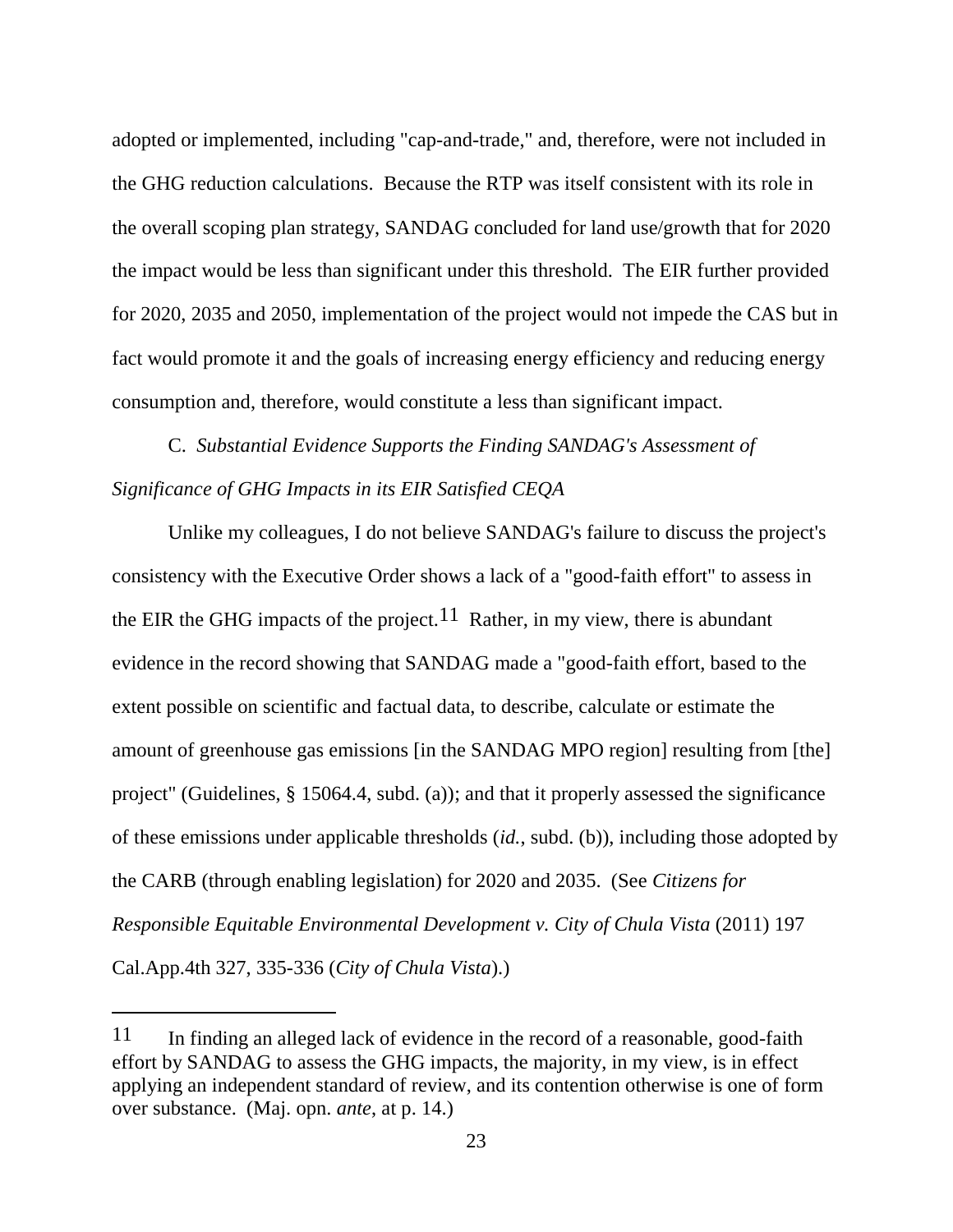Moreover, the record also contains substantial evidence showing SANDAG properly exercised its discretion when it decided not to use the Executive Order's 2050 statewide emission reduction target as a CEQA measuring stick for its regional plan. *North Coast Rivers Alliance v. Marin Municipal Water Dist. Board of Directors* (2013) 216 Cal.App.4th 614 (*North Coast*) informs my view on this issue.

There, the petitioners contended an EIR for a project to build a sea-water desalination plant approved by a local water district was deficient because, among other reasons, it contained an inadequate analysis of GHG emissions. Although the trial court rejected this argument, it nonetheless found the EIR lacked substantial evidence to support the water district's conclusion the plant's GHG emissions were not cumulatively considerable. (*North Coast*, *supra*, 216 Cal.App.4th at p. 650.)

In reversing, the court concluded the EIR's use of AB 32, and its requirement that the CARB "'adopt regulations that would require the reporting and verification of statewide GHG emissions and limit statewide GHG emissions to 1990 levels by 2020,'" was acceptable as a threshold of significance, inasmuch as the EIR properly noted "no CEQA thresholds of significance have been established for GHG[]." (*North Coast*, *supra*, 216 Cal.App.4th at p. 651.) The court also concluded the EIR used as a threshold a program voluntarily adopted by Marin County, which the water district joined, where GHG emissions would be reduced to 15 percent below 1990 levels by 2020. (*Ibid.*)

The *North Coast* court then reviewed the EIR in light of these thresholds, which focused primarily on energy consumption for plant operations. (*North Coast*, *supra*, 216 Cal.App.4th at p. 652.) In concluding the EIR's analysis "more than satisfied the requirements of CEQA" (*id.* at p. 652), the court recognized that the petitioners'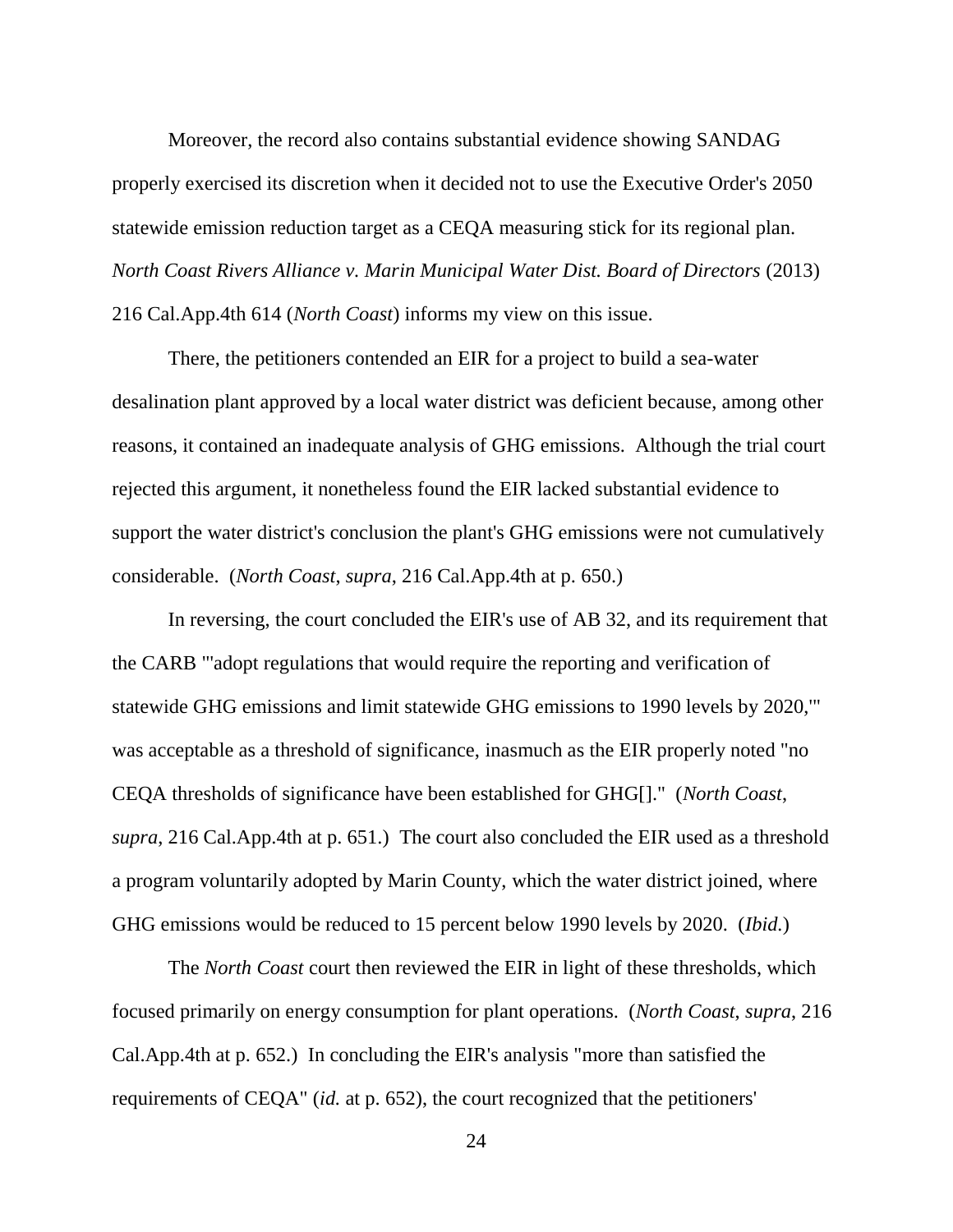disagreement with the district's significance conclusion for GHG impacts was insufficient under CEQA because a "'"reviewing court 'may not set aside an agency's approval of an EIR on the ground that an opposite conclusion would have been equally or more reasonable,' for, on factual questions, [the court's] 'task is not to weigh conflicting evidence and determine who has the better argument.'"'" (*Id.* at p. 653.)

Similarly, this court in *City of Chula Vista* rejected the petitioner's contention the lead agency (i.e., the city) was required to use three other well-recognized potential thresholds of significance, instead of the goals set forth in AB 32, in analyzing the GHG impacts of a store replacement project. Citing to then-newly enacted Guidelines section 15064.4, this court concluded that this regulation "confirms that lead agencies retain the discretion to determine the significance of greenhouse gas emissions." (*City of Chula Vista*, *supra*, 197 Cal.App.4th at p. 336.) This court also concluded the lead agency "properly exercised its discretion to utilize compliance with [AB 32] as the threshold" and, as such, *rejected* the petitioner' contention the lead agency erred by not applying different thresholds. (*Ibid.*; see *Citizens Against Airport Pollution v. City of San Jose*, *supra*, 227 Cal.App.4th at p. 807 [recognizing that Guidelines, § 15064.4 gives a lead agency discretion to determine the significance of GHG emissions based to the extent possible on available scientific and factual data].)

*North Coast* and *City of Chula Vista*, in my view, provide guidance in the instant case and support the conclusion that SANDAG properly exercised its discretion under Guidelines section 15064.4, subdivision  $(b)(1)$ ,  $(2)$  and  $(3)$ , including when it used the regional target numbers established by the CARB (developed in response to AB 32 and SB 375) in analyzing the impacts of GHG of the project. (See *Citizens for a Sustainable*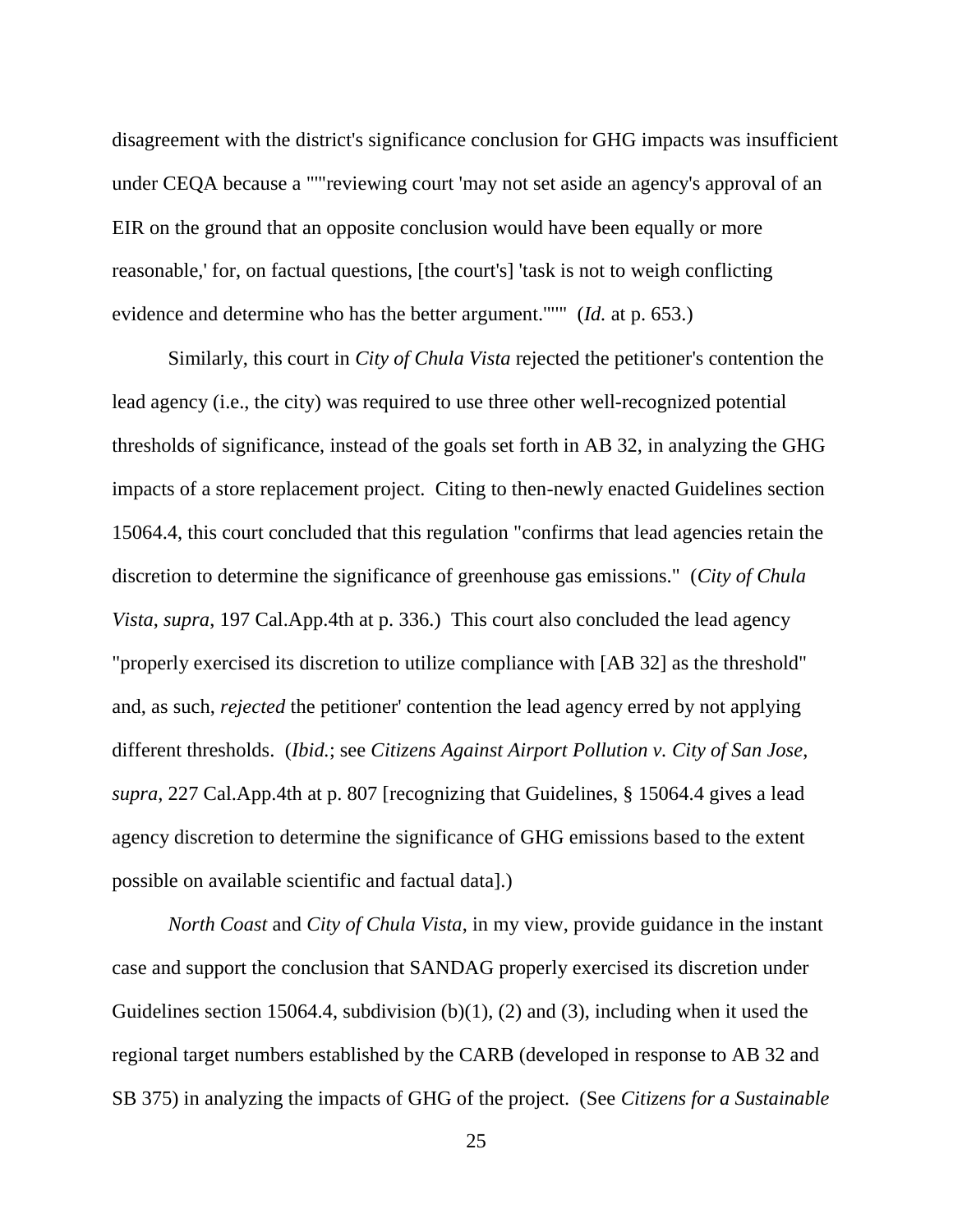*Treasure Island v. City and County of San Francisco* (2014) 227 Cal.App.4th 1036, 1060-1061 [noting the "core principle" that an EIR is not required to engage in "speculative analysis," and, thus, a lead agency is not required to "'forsee[] the unforeseeable,'" "predict[] the unpredictable or quantify[] the unquantifiable"] (*Treasure Island*).) *North Coast* and *City of Chula Vista* also support the conclusion that, subject to the requirements of Guidelines section 15064.4, lead agencies and not the courts have the discretion to determine the benchmarks to be used for determining the GHG impacts of a project.

Indeed, as I previously noted, there is legislation currently pending, Assembly Bill No. 2050 (AB 2050), that among other purposes would delegate to the CARB the authority to set specific GHG emission reduction targets for the MPO's, including in the SANDAG region, but in this instance, the targets would be for 2050. Regardless of whether AB 2050 ultimately passes, the bill is significant because it shows our Legislature has not yet acted to set 2050 reduction targets (through the CARB). AB 2050 also demonstrates, yet again, the intent of the Legislature to fully occupy the field of regulating GHG emissions in our state. I believe the majority ignores this intent by requiring SANDAG, based on a strained interpretation of Guidelines section 15064.4, to do a "consistency analysis" using the Executive Order as a CEQA measuring stick. I also believe doing so has far-reaching, negative consequences.

By imposing a requirement on SANDAG that does not exist under CEQA, including in the applicable GHG Guidelines, the majority is contravening section 21083.1, as I have already discussed. In addition, as I have noted, the regulation of GHG emissions is better left to our Legislature and government agencies like the CARB in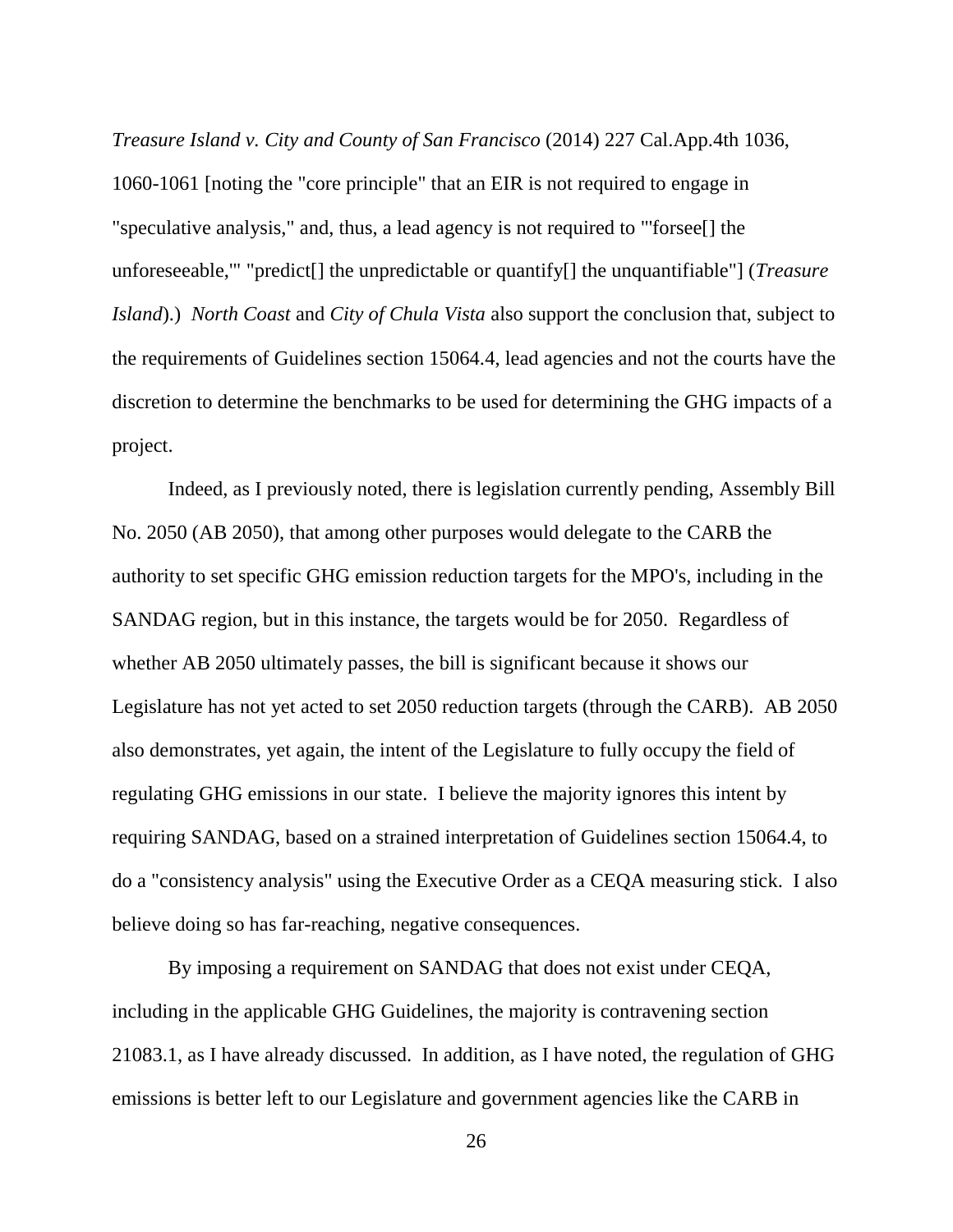what is clearly an area that "involves numerous highly technical and novel scientific, technical and economic issues" that will span many decades. (*Association of Irritated Residents v. State Air Resources Bd.*, *supra*, 206 Cal.App.4th at pp. 1502, 1505 [noting the CARB has been "assigned the responsibility of designating and overseeing the implementation of measures" to achieve the "challenging" goals of reducing GHG emissions in our state].)

The complexity of the issues addressed by SANDAG's RTP, the first of its kind to be approved in this state, cannot be overstated. The sheer volume of the record in this case pays homage to the difficult issues facing a lead agency like SANDAG in preparing a RTP with an SCS component, where transportation planning and land use are linked to regional GHG emissions reduction goals for the next several decades. In contrast, judges "have neither the resources nor scientific expertise to engage in such analysis." (*Laurel Heights Improvement Assn. v. Regents of University of California* (1988) 47 Cal.3d 376, 393.)

Until our Legislature directs the CARB to set regional goals for 2050, I do not believe SANDAG was required to use the Executive Order and/or its 2050 GHG statewide reduction goal as a threshold to assess the significance of the GHG impacts of the project. (See *Treasure Island*, *supra*, 227 Cal.App.4th at p. 1054 [refusing to "fault" an EIR for a project to redevelop a former naval station into a new, mixed-use community because there were many project features that were subject to future revision, and, thus, the EIR "cannot be faulted for not providing detail that, due to the nature of the [p]roject, simply does not now exist"].)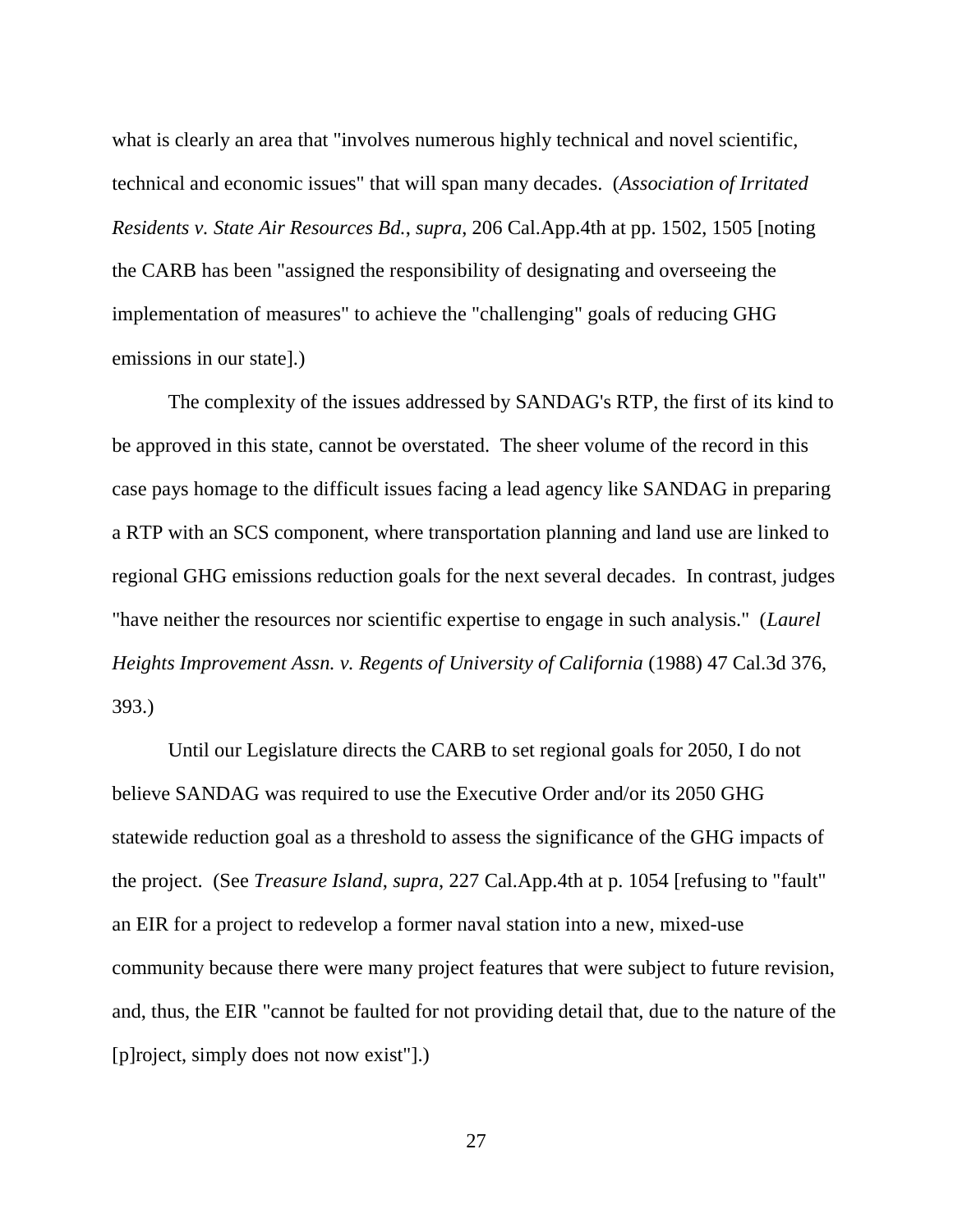Finally, the majority in my view is unnecessarily interfering with SANDAG's program EIR and tiering, which frustrates the goal of good planning: "Where a lead agency is using the tiering process in connection with an EIR for a large-scale planning approval, such as a general plan or component thereof . . . , the development of detailed, site-specific information may not be feasible but can be deferred, in many instances, until such time as the lead agency prepares a future environmental document in connection with a project of a more limited geographic scale, as long as deferral does not prevent adequate identification of significant effects of the planning approval at hand." (Guidelines, § 15152, subd. (c).)

Our high court in *In re Bay-Delta etc.* (2008) 43 Cal.4th 1143 rejected a challenge to a program EIR on the basis it lacked sufficient detail regarding water sources to implement a project to restore the ecological health and improve the management of the Bay-Delta region. In so doing, the court noted that the Bay-Delta project was a "broad, general, multiobjective, policy-setting, geographically dispersed" plan (*id.* at p 1171); that at the first-tier program level, the "environmental effects of obtaining water from potential sources may be analyzed in general terms, without the level of detail appropriate for second-tier, site-specific review" (*id.* at p. 1169); that the advantage of a program EIR is it allows a lead agency "'to consider broad policy alternatives and program wide mitigation measures at an early time when the agency has greater flexibility to deal with basic problems or cumulative impacts'" (*ibid*., citing Guidelines, § 15168, subd. (b)(4)); and that because the Bay-Delta project "is to be implemented over a 30-year period... [i]t is therefore impracticable to foresee with certainty specific sources of water and their impacts" (*id.* at p. 1172).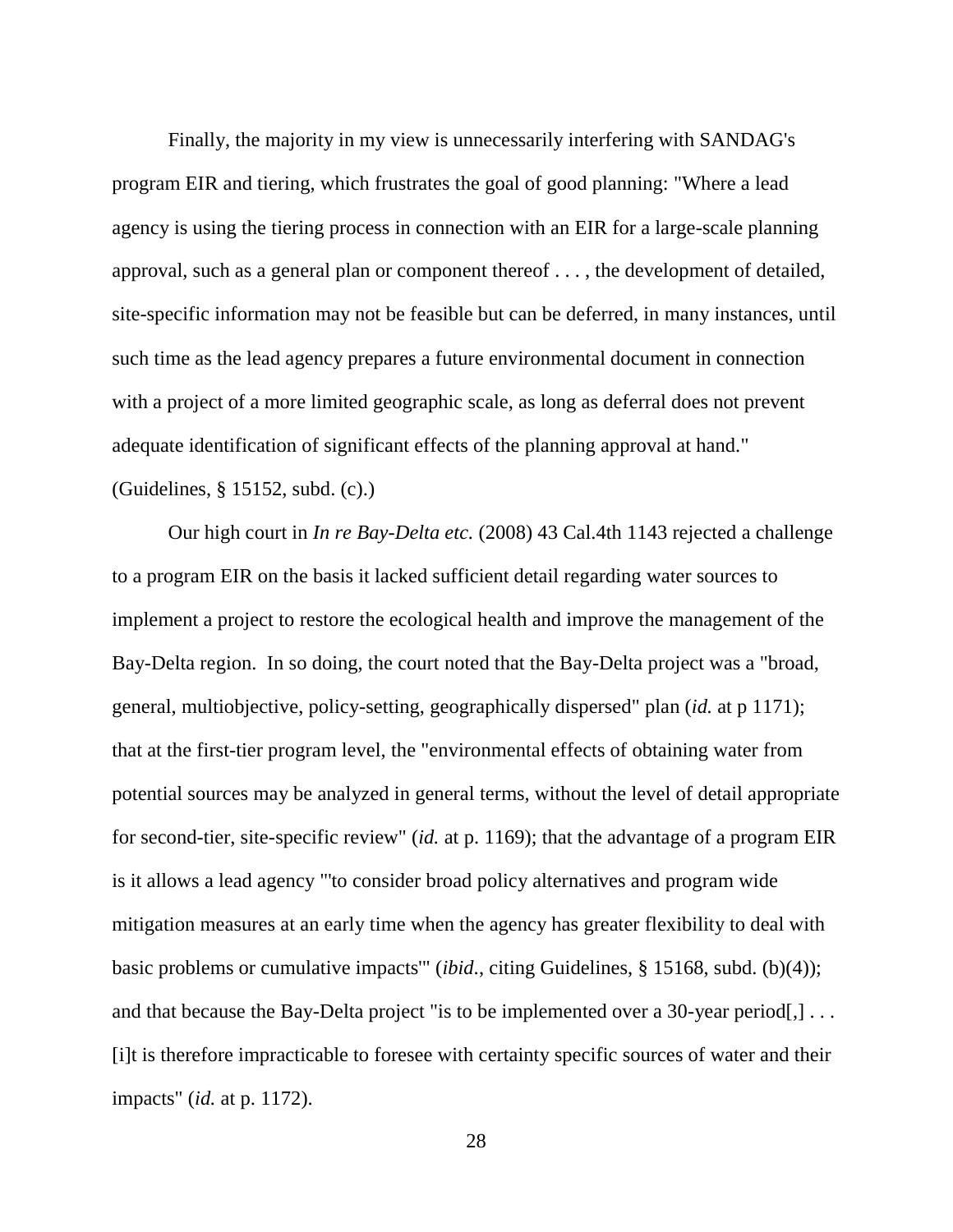Much like the Bay-Delta project, the project here is a "broad, general, multiobjective, policy-setting" plan. (See *In re Bay-Delta etc.*, *supra*, 43 Cal.4th at p. 1171.) As such, I believe substantial evidence in the record shows SANDAG in its EIR engaged in a "good-faith effort" to analyze the GHG impacts of the project for purposes of the first-tier stage of what is clearly a long-term planning process that will be implemented over decades, "with the understanding that additional detail will be forthcoming when specific second-tier projects are under consideration." (See *id.* at p. 1172; see also *Rio Vista Farm Bureau Center v. County of Solano* (1992) 5 Cal.App.4th 351, 372 [upholding program EIR against a challenge it was vague and insufficiently described potential future facilities of a county's hazardous waste management plan because the plan, much like SANDAG's project at issue here, served only as an "assessment and overview, with any separate future projects, when identified, to be accompanied by additional EIR's"].)

According to SANDAG, implementation of the project will involve "literally hundreds of individual freeway, highway, local road, public transit, bikeway and other transportation projects, as well as ongoing development of various mitigation, planning and transportation management programs." In addition, many of these projects will occur 10, 20 or 30 years into the future and will be carried out by others including local governments and/or agencies, where baseline conditions may have substantially changed and after the project itself will have gone through multiple mandatory updates on a fouryear cycle as currently required under Government Code section 65080, subdivision (d).

Because most, if not all, of these individual future transportation projects and/or land use decisions will be subject to its own project-level review under CEQA, and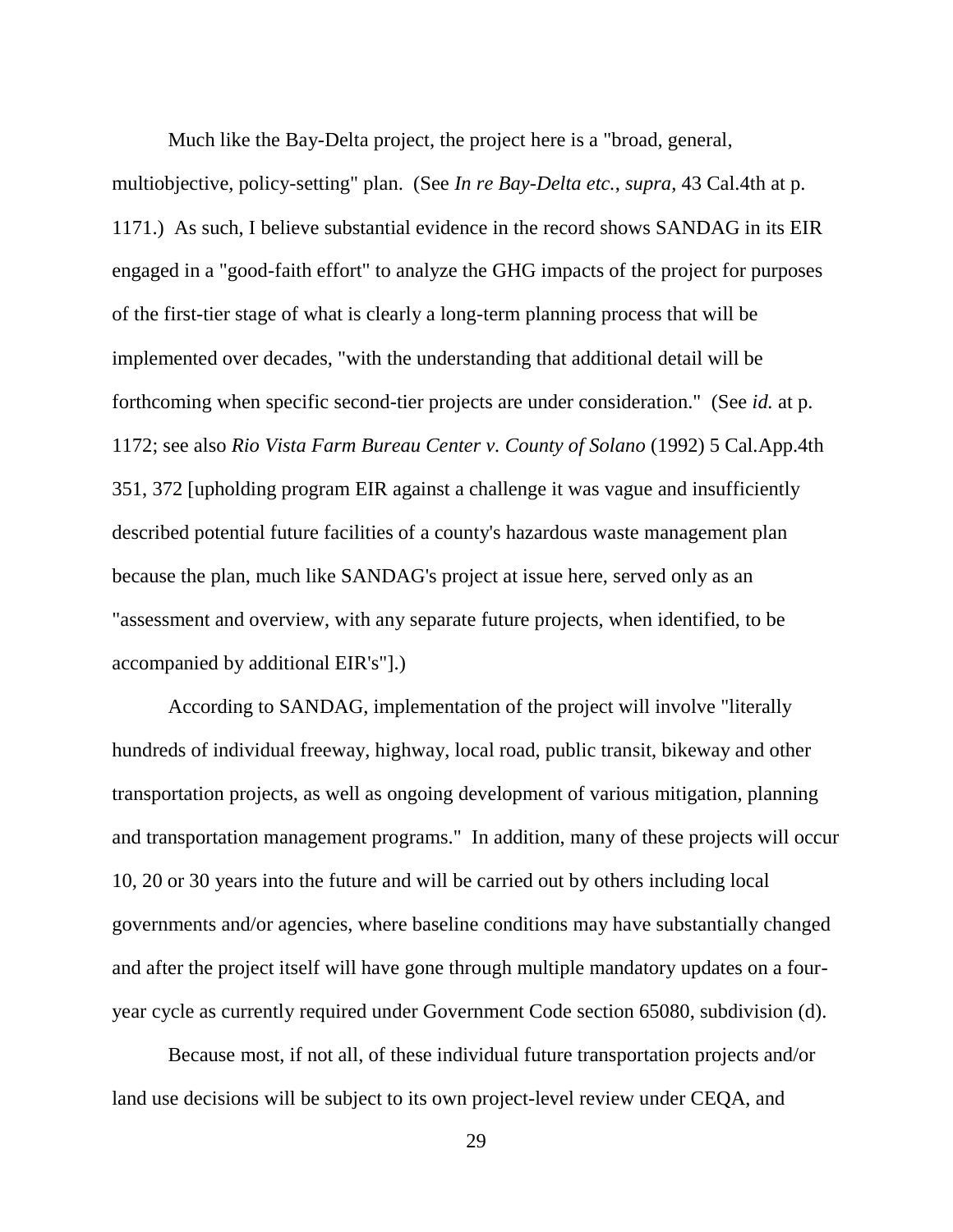because, in any event, SANDAG's EIR considered the public policy of GHG emission reduction and the CARB has not yet established 2050 GHG reduction target numbers for the SANDAG MPO region, I believe there is absolutely no reason to send the EIR back to the trial court for further consideration of GHG impacts utilizing the Executive Order as a threshold. Rather, I believe this is a waste of precious resources and will amount to "endless rounds of revision and recirculation of EIR's" that the Legislature did not intend. (See *Laurel Heights Improvement Assn. v. Regents of University of California* (1993) 6 Cal.4th 1112, 1132; see also Guidelines, § 15151 [stating that the "sufficiency of an EIR is to be reviewed in the light of what is reasonably feasible" and that "courts have looked not for perfection but for adequacy, completeness, and a good faith effort at full disclosure" in analyzing the adequacy of an EIR]; *Treasure Island*, *supra*, 227 Cal.App.4th at p. 1061 [noting it "has long been recognized that premature attempts to evaluate effects that are uncertain to occur or whose severity cannot reliably be measured is 'a needlessly wasteful drain of the public fisc'"].)

In sum, I conclude there is substantial evidence in the record showing SANDAG acted reasonably and in good faith when it addressed the GHG impacts of its project and properly exercised its discretion under Guidelines section 15064.4. I thus would reverse the trial court order finding SANDAG's GHG impacts analysis insufficient under CEQA.

## II

## Mitigation Measures

Initially, because I conclude the EIR adequately addressed the GHG impacts of the project, unlike the majority I do not deem moot (or partially moot) (Maj. opn. *ante*, at p. 23) SANDAG's contention that the EIR also adequately addressed mitigation measures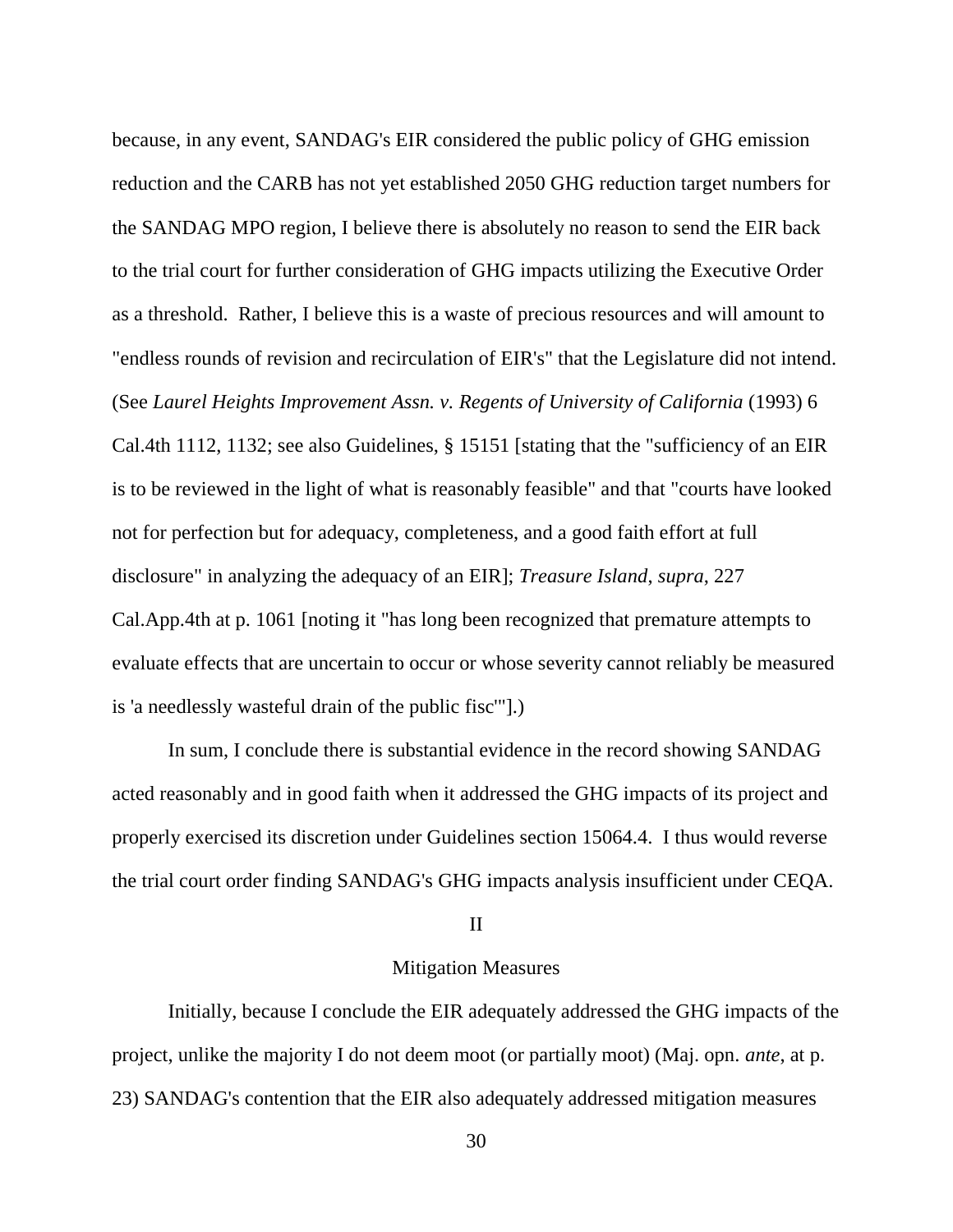for the project's significant GHG impacts. Also unlike the majority, I conclude the EIR adequately considered reasonable mitigation measures for GHG impacts.

## A. *Additional Background*

As noted, the EIR under the "existing conditions" baseline, GHG-1, concluded that the GHG impacts in 2020 would be a less than significant impact but would be significant in 2035 and 2050. Based on this analysis, the EIR proposed three mitigation measures to reduce impacts related to GHG emissions to less than significant levels.

The first mitigation measure, GHG-A, provided: "SANDAG shall update future Regional Comprehensive Plans and Regional Transportation Plans/Sustainable Community Plans to incorporate polices and measures that lead to reduced GHG emissions. Such policies and measures may be derived from the General Plans, local jurisdictions' Climate Action Plans, and other adopted policies and plans of its member agencies that include GHG mitigation and adaptation measures or other sources."

The second, GHG-B, encouraged the "San Diego region cities and the County government" to "adopt and implement Climate Actions Plans" (CAP's) and other climate strategies by: a) quantifying GHG emissions, "both existing and projected over a specified time period, resulting from activities within their respective jurisdictions"; b) establishing a "level . . . below which the contribution to GHG emissions from activities covered by the plan would not be cumulatively considerable"; c) identifying and analyzing GHG emissions "resulting for specific actions . . . anticipated within their respective jurisdictions"; d) specifying measures, "including performance standards, that . . . if implemented on a project-by-project basis, would collectively achieve the specified emissions level"; e) establishing a mechanism to monitor the "progress toward achieving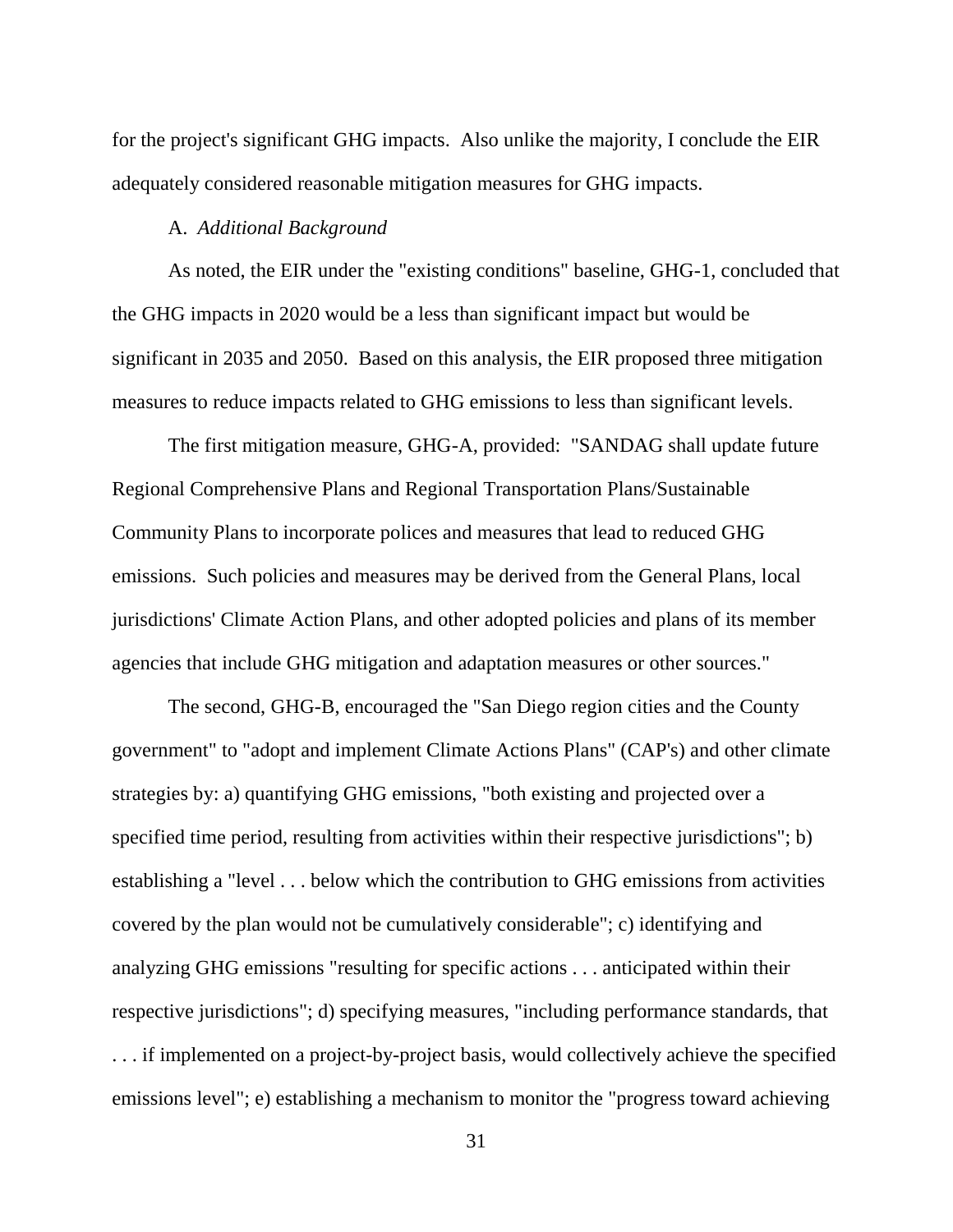that level" of specified emissions and requiring an amendment if such levels are not achieved; and f) adopting such plans "in a public process following environmental review."

GHG-B further provided that, when appropriate, CAP's should "incorporate planning and land use measures from the California Attorney General's latest list of example policies to address climate change at both the plan and project level." At the plan level, GHG-B identified various policies to be considered and, if appropriate, implemented, from the website of the California Attorney General providing examples to address climate change, including "[s]mart growth, jobs/housing balance, transit-oriented development, and infill development through land use designations, incentives and fees, zoning, and public-private partnerships"; "[c]reate transit, bicycle, and pedestrian connections through planning, funding, development requirements, incentives and regional cooperation, and create disincentives for auto use"; [and] "[e]nergy and waterefficient buildings and landscaping through ordinances, development fees . . . and other implementing tools."

GHG-B also identified project-specific mitigation measures available on the website that, if appropriate, should be implemented at the plan level in a CAP's planning and land use measures, including adopting a "comprehensive parking policy" that encourages use of alternate transportation and discourages use of private vehicles; building or funding a "major transit stop within or near development"; providing public transit incentives, such as free or low-cost monthly transit passes to the public; incorporating bicycle lanes and routes into new development; and requiring facilities and amenities for non-motorized transportation, such as secure bicycle parking.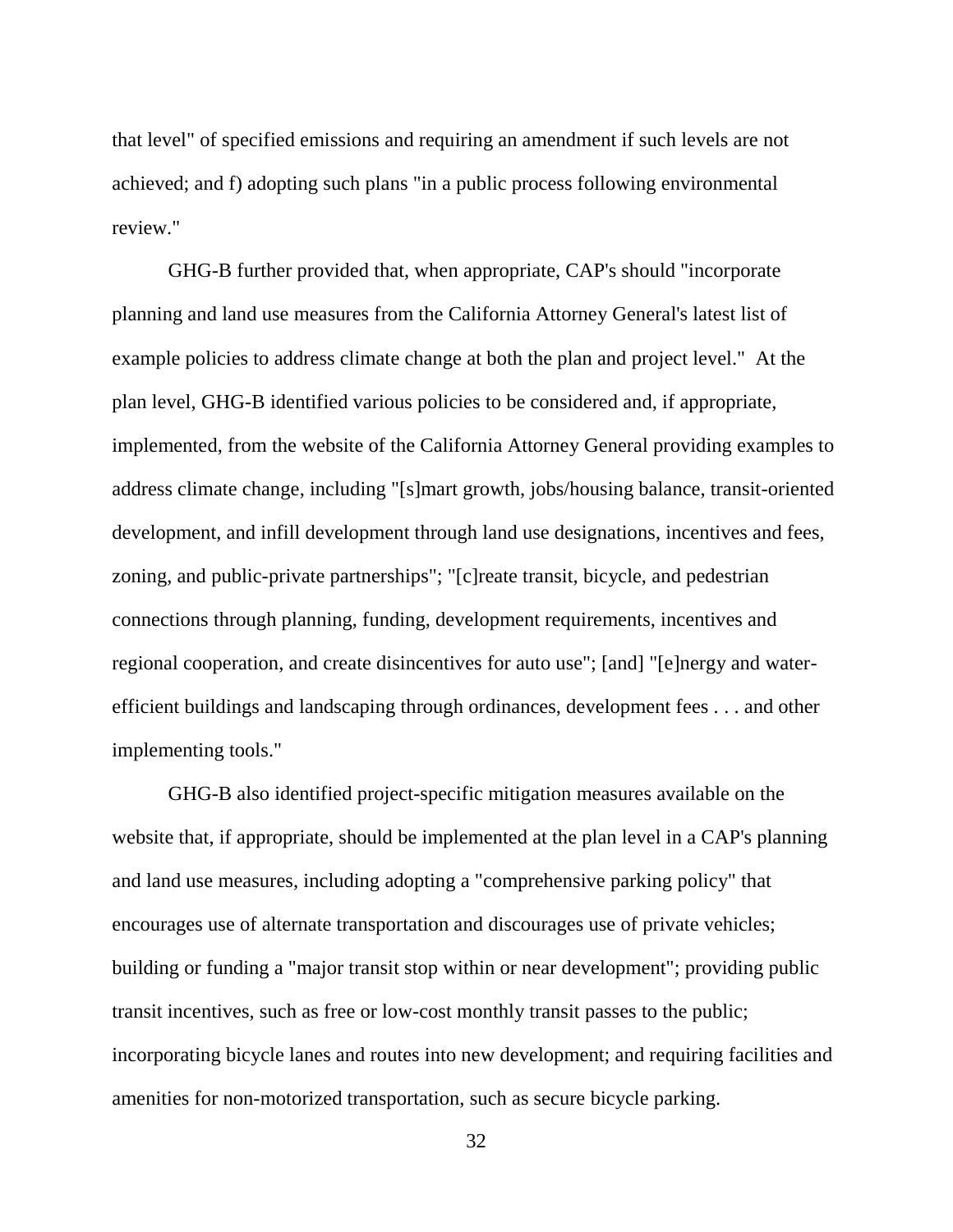SANDAG in connection with GHG-B stated it would assist local governments in preparing CAP's and other climate strategies plans through implementation of its own CAS, which, as noted, was created in 2010 "as a guide for SANDAG and local governments and policymakers in addressing climate change." The CAS "provides a toolbox of land use, transportation, and related policy measures and investments that help implement the 2050 RTP/SCS [i.e., the project] through reducing GHG emissions. Policy measures also are identified for buildings and energy use, protecting transportation and energy infrastructure from climate impacts, and to help SANDAG and local jurisdictions reduce GHGs from their operations."

The third mitigation measure discussed in the EIR, GHG-C, provided SANDAG and local governments should require "Best Available Control Technology" (BACT) in constructing and operating projects.

SANDAG also considered additional mitigation measures that were found to be infeasible. One such measure was requiring all vehicles in the San Diego region to be either zero-emission vehicles or to be powered by renewable energy. SANDAG found this measure infeasible because of the "rate of turnover of vehicles on the roadway" and because of the limited number of such vehicles available. Another measure found to be infeasible was requiring all future construction to be net-zero energy use. Although renewable energy is available and is an option for a portion of a project's energy needs, SANDAG concluded it was infeasible for all projects to have net-zero emissions (i.e., hospitals).

Finally, SANDAG also found infeasible the requirement that all future construction activity include only "retrofitted equipment." Because certain equipment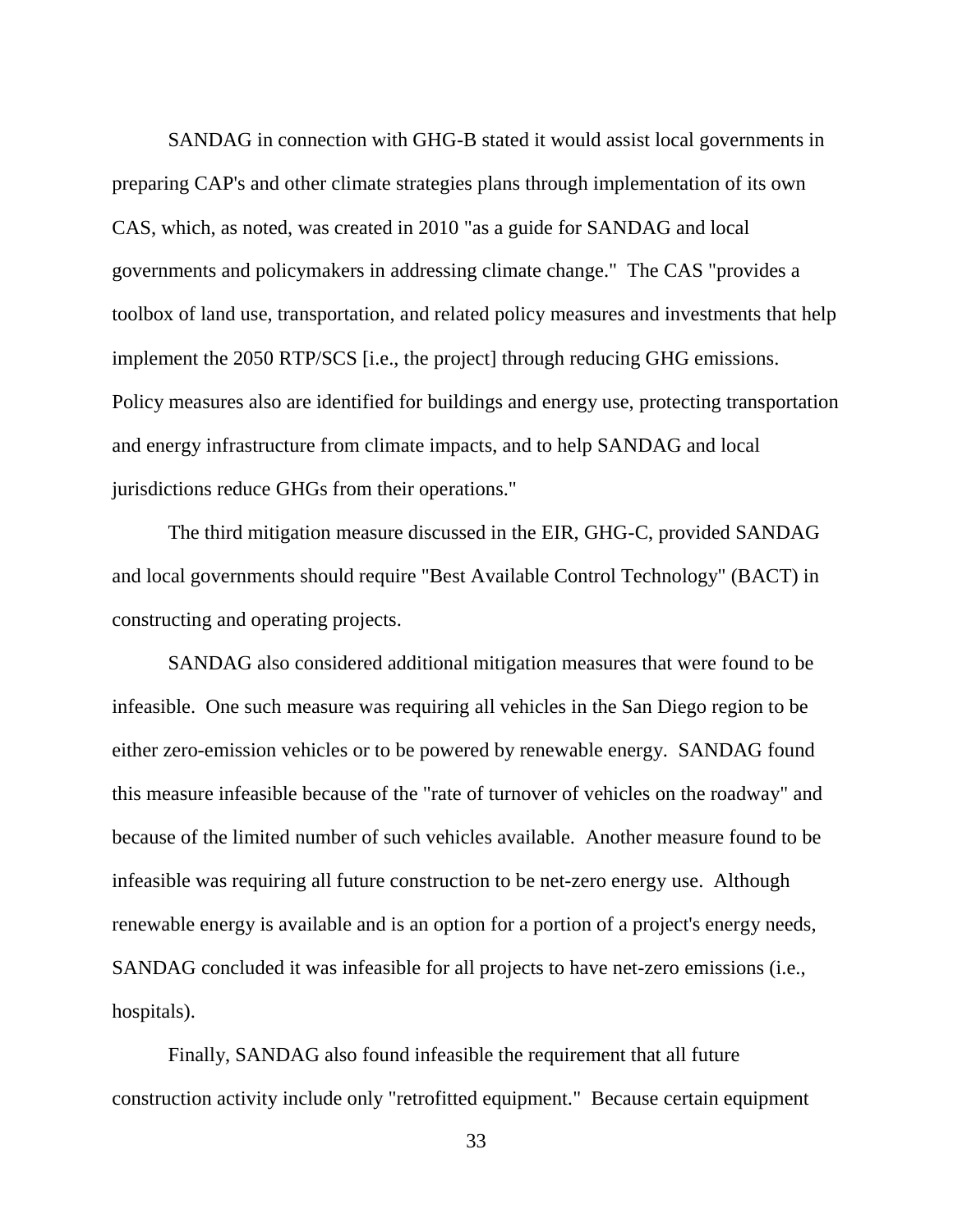does not have "retrofit components," SANDAG concluded this mitigation measure was infeasible.

SANDAG in the EIR noted that implementation of mitigation measures GHG-A through GHG-C "would reduce GHG emissions through adoption of measures and policies that encourage GHG emissions reduction in regional plans, adoption of Climate Action Plans by member agencies, and using BACT during construction and operation of implemented projects." Because of the growth in population, housing, and employment, the EIR concluded implementation of the project "would result in an increase in GHG emissions" and, as such, even with the mitigation measures, GHG-1, the existing conditions baseline, "would remain a significant and unavoidable impact in 2035 and 2050."

## B. *Governing Law and Analysis*

It is axiomatic that an EIR must describe feasible measures that could minimize significant adverse impacts. (Guidelines, § 15126.4, subd. (a)(1).) Feasible means "capable of being accomplished in a successful manner within a reasonable period of time, taking into account economic, environmental, legal, social, and technological factors." (*Id.*, § 15364.)

However, a lead agency may find that "particular economic, social, or other considerations make the alternatives and mitigation measures infeasible and that particular project benefits outweigh the adverse environmental effects. (Pub. Resources Code, § 21081, subds. (a)(3), (b); Guidelines, § 15091, subd. (a)(3).) Specifically, an agency cannot approve a project that will have significant environmental effects unless it finds as to each significant effect, based on substantial evidence in the administrative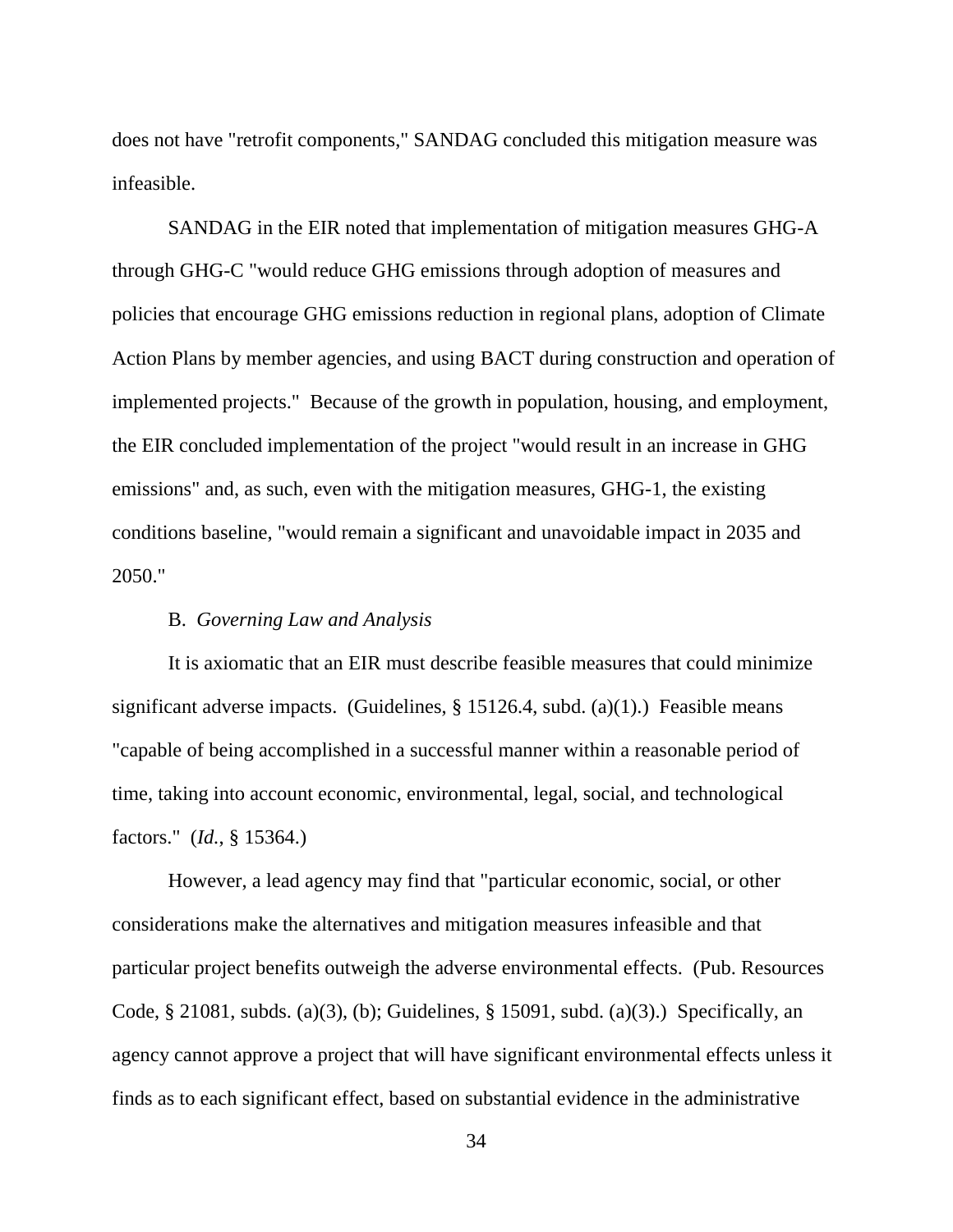record, that (1) mitigation measures required in or incorporated into the project will avoid or substantially lessen the significant effect; (2) those measures are within the jurisdiction of another public agency and have been adopted, or can and should be adopted, by that agency; or (3) specific economic, legal, social, technological, or other considerations make the mitigation measures or alternatives identified in the EIR infeasible, and specific overriding economic, legal, social, technological, or other benefits outweigh the significant environmental effects. (Pub. Resources Code, §§ 21081, 21081.5; Guidelines, § 15091, subds. (a), (b).)" (*Federation of Hillside & Canyon Assns. v. City of Los Angeles* (2004) 126 Cal.App.4th 1180, 1198; see *South County Citizens for Smart Growth v. County of Nevada* (2013) 221 Cal.App.4th 316, 336 [noting that "'CEQA requires the appropriate public agency "to find, based on substantial evidence, that the mitigation measures are 'required in, or incorporated into, the project'; or that the measures are the responsibility of another agency and have been, or can and should be, adopted by the other agency; or that mitigation is infeasible and overriding considerations outweigh the significant environmental effects"'"].)

Claims concerning the feasibility or effectiveness of mitigation measures are reviewed for substantial evidence, which is defined as "'enough relevant information and reasonable inferences from this information that a fair argument can be made to support a conclusion, even though other conclusions might also be reached.'" (*Mira Mar Mobile Community v. City of Oceanside* (2004) 119 Cal.App.4th 477, 486.) In reviewing an agency's decision for substantial evidence, courts "'must indulge all reasonable inferences from the evidence that would support the agency's determinations and resolve all conflicts in the evidence in favor of the agency's decision.'" (*California Native Plant*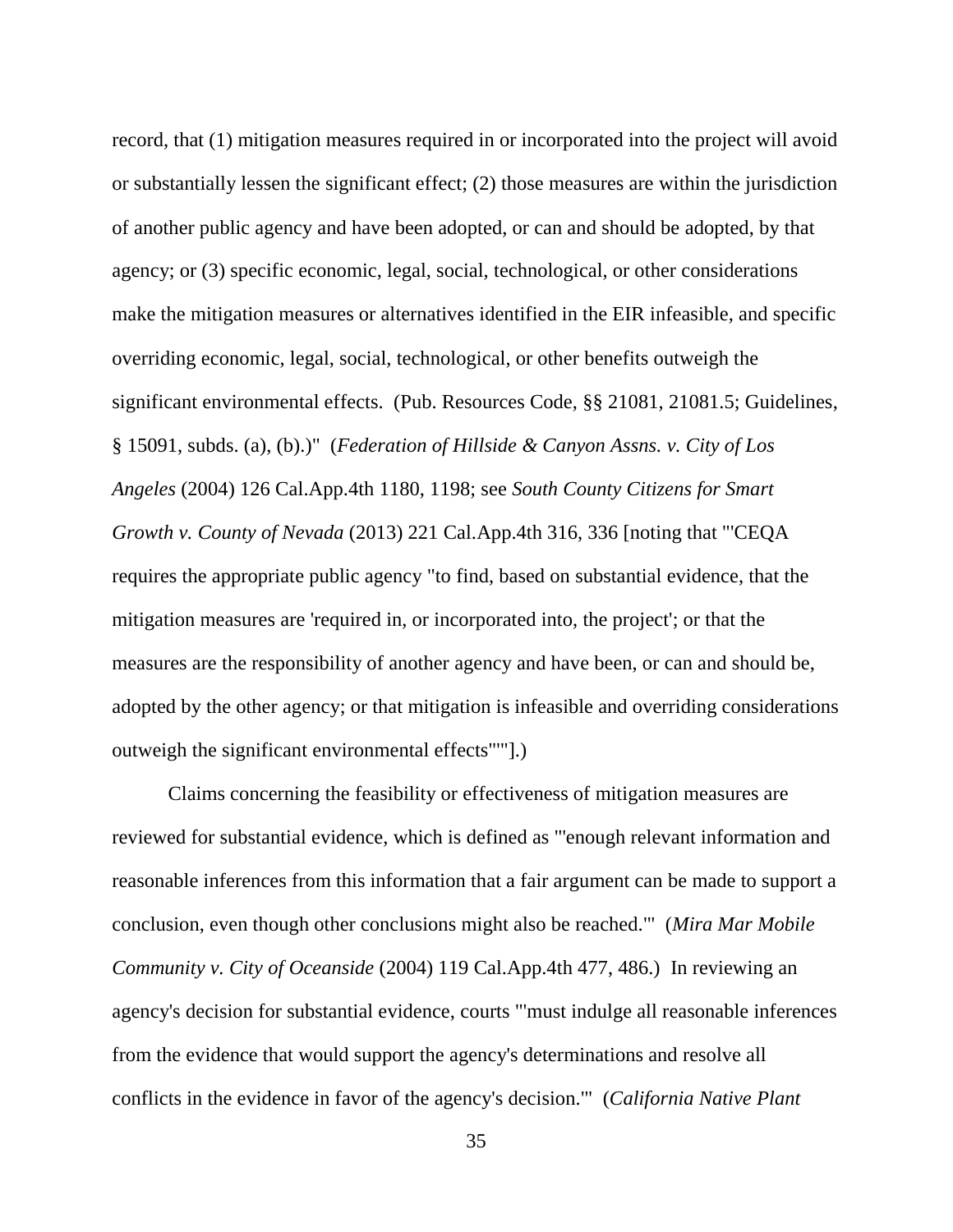*Society v. City of Santa Cruz* (2009) 177 Cal.App.4th 957, 985.) This standard of review flows from the fact that an "agency has the discretion to resolve factual issues and to make policy decisions." (*Save Our Peninsula Committee v. Monterey County Bd. of Supervisors* (2001) 87 Cal.App.4th 99, 120.)

""As with all substantial evidence challenges, an appellant challenging an EIR for insufficient evidence must lay out the evidence favorable to the other side and show why it is lacking. Failure to do so is fatal. A reviewing court will not independently review the record to make up for appellant's failure to carry his [or her] burden."'" (*Pfeiffer v. City of Sunnyvale City Council* (2011) 200 Cal.App.4th 1552, 1572.)

Here, I conclude petitioners have not met their burden of showing the mitigation measures for GHG emissions described by SANDAG in its program EIR were inadequate. As noted, the EIR discussed three separate mitigation measures in connection with impact analysis GHG-1. Each such measure complies with Guidelines section 15126.4, subdivision  $(c)(5)$ , which was adopted in response to SB 97 and which provides the GHG mitigation measures proposed in connection with adoption of a longrange plan, such as the instant project, "may include the identification of specific measures that may be implemented on a project-by-project basis."12

 $\overline{a}$ 

<sup>12</sup> Subdivision (c) of Guideline section 15126.4 provides in part: "[L]ead agencies shall consider feasible means, supported by substantial evidence and subject to monitoring or reporting, of mitigating the significant effects of greenhouse gas emissions. Measures to mitigate the significant effects of greenhouse gas emissions may include, among others: [¶] (1) Measures in an existing plan or mitigation program for the reduction of emissions that are required as part of the lead agency's decision; [¶] (2) Reductions in emissions resulting from a project through implementation of project features, project design, or other measures, such as those described in Appendix F; [¶] (3) Off-site measures, including offsets that are not otherwise required, to mitigate a project's emissions; [¶] (4) Measures that sequester greenhouse gases; [¶] (5) In the case of the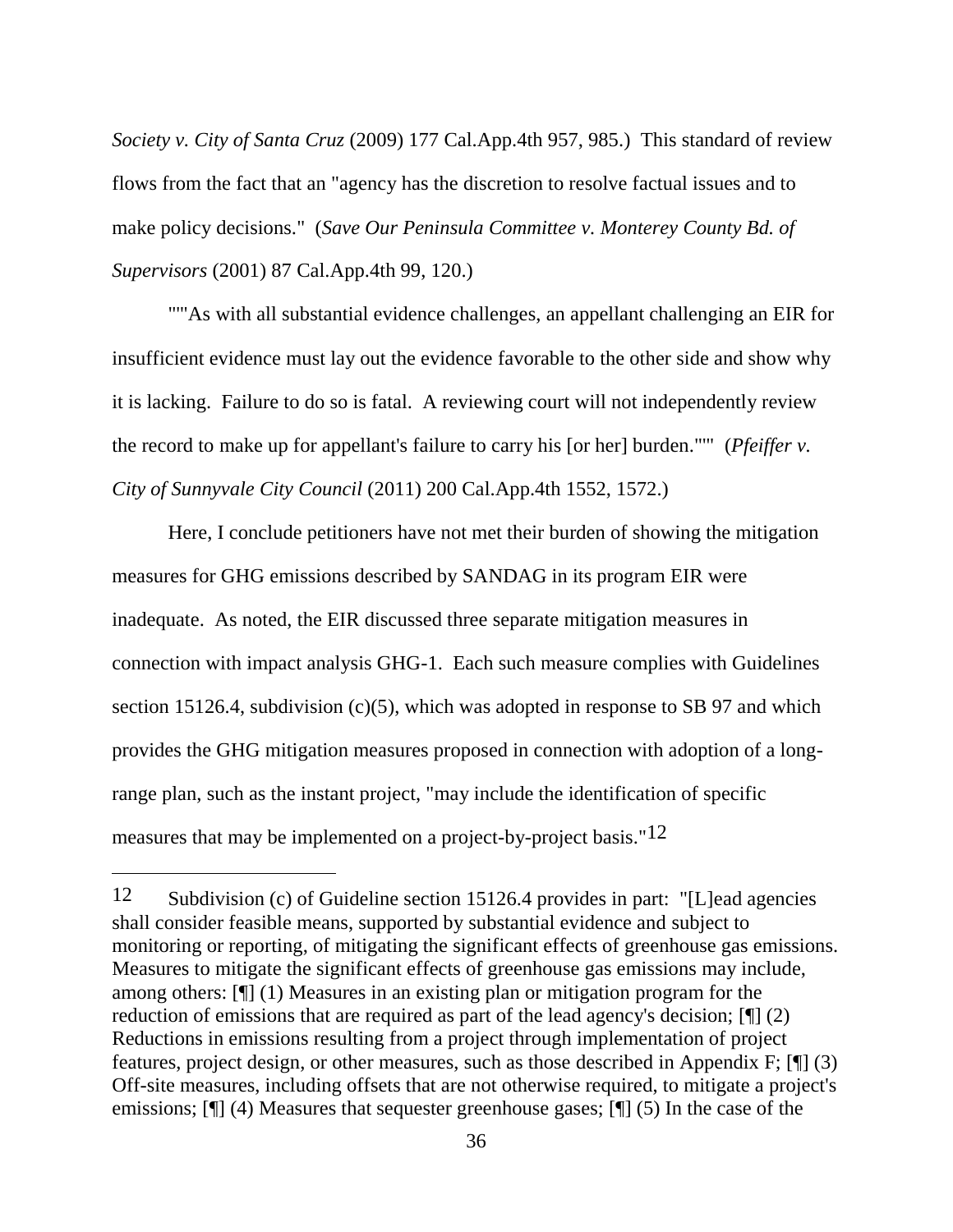Moreover, the record shows SANDAG considered additional mitigation measures to reduce GHG emissions and found them infeasible. (See *Clover Valley Foundation v. City of Rocklin* (2011) 197 Cal.App.4th 200, 245 [noting that CEQA does not require "an EIR to explain why certain mitigation measures are infeasible"]; see also C*herry Valley Pass Acres & Neighbors v. City of Beaumont* (2010) 190 Cal.App.4th 316, 351 [noting CEQA does not require an EIR to analyze in detail mitigation measures deemed infeasible].)

At the conclusion of the CEQA review process, the record shows SANDAG adopted both the mitigation measures within its power to implement and a mitigation monitoring program (MMRP) for compliance. (See §§ 21081 & 21081.6.) The mitigation measures and MMRP confirm SANDAG's commitment to implementing GHG mitigation measures described in the EIR.

I do not agree with petitioners that the mitigation measures were insufficiently unenforceable because, particularly with respect to GHG-A and GHG-B, they depended on the cooperation of multiple other agencies. As noted, CEQA allows a lead agency to approve or carry out a project with potential adverse impacts if "[c]hanges or alterations have been . . . incorporated into[] the project" and "[t]hose changes or alterations are within the responsibility and jurisdiction of another public agency and have been, or can and should be, adopted by that other agency." (§ 21081, subd. (a)(1)  $\&$  (2).)

adoption of a plan, such as a general plan, long range development plan, or plans for the reduction of greenhouse gas emissions, mitigation may include the identification of specific measures that may be implemented on a project-by-project basis. Mitigation may also include the incorporation of specific measures or policies found in an adopted ordinance or regulation that reduces the cumulative effect of emissions."